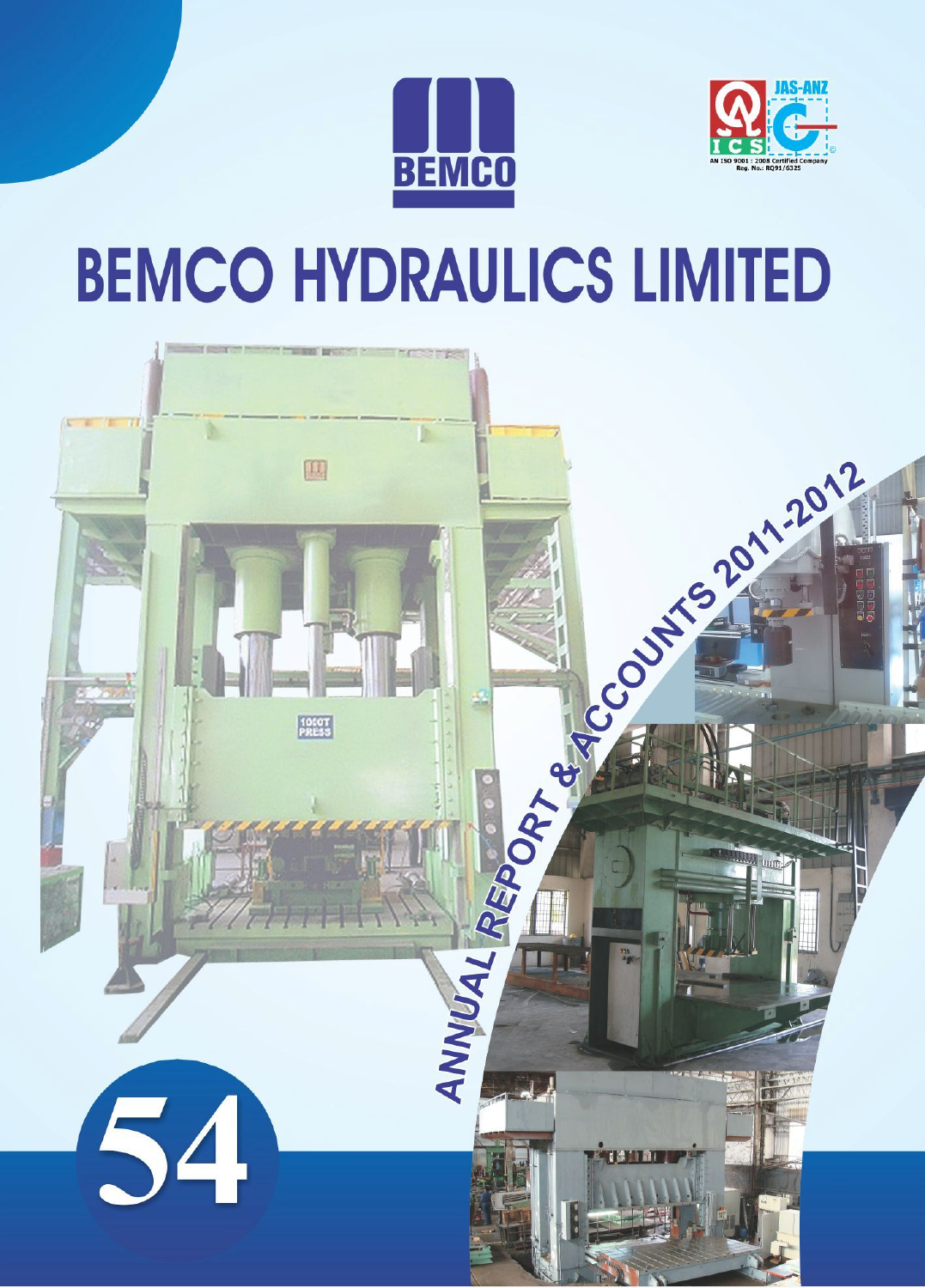**AN ISO 9001 : 2008 Certified Company Reg. No.: RQ91/6325**



# **BEMCO HYDRAULICS LIMITED**

**BEMCO** 

Udyambag, Belgaum – 590 008



Notice is hereby given that, 54th Annual General Meeting of the Company will be held on **Monday, July 30, 2012** at the registered office of the Company at 3.30 PM to transact the following business:

#### **ORDINARY BUSINESS:**

- 1. To receive, consider and adopt the audited Balance Sheet as at 31stMarch 2012, Statement of Profit and Loss for the year ended as on that date and the Reports of the Directors' and Auditor's thereon.
- 2. DECLARATION OF DIVIDEND ON PREFERENCE SHARES

To consider and if thought fit to pass with or without modification, the following as an ordinary resolution:

"RESOLVED THAT, the Members of the Company, as recommended by the Board of Directors of the Company, hereby declare dividend on 3, 52, 732 preference shares of Rs. 100 each @ 11 per cent amounting to Rs.27, 80,052/- (Rupees Twenty Seven Lakhs Eighty Thousand Fifty Two Only) due for the year ended on 31st March 2012, in accordance with the terms of the allotment

RESOLVED FURTHER THAT, the Board of Directors be and is hereby authorised to distribute such dividend to the Preference Share Holders and to remit the taxes thereon."

- 3. To appoint a Director in place of Mrs. Urmila Devi Mohta, who retires by rotation and being eligible, offers her for re- election .
- 4. To appoint a Director in place of Shri N. K. Daga, who retires by rotation and being eligible, offers him for re- election<sup>2</sup> .
- 5. To re-appoint Auditors and fix their remuneration

#### **SPECIAL BUSINESS:**

**6. To consider and if thought fit to pass with or without modification, the following as a ordinary resolution:**

"RESOLVED THAT, the consent is hereby accorded pursuant to the provisions of section 293(1)(d) of the Companies Act, 1956 to the board of directors of the Company to borrow money by way of loans or otherwise from time to time for purposes of the Company even though the moneys to be borrowed by them on behalf of the Company together with the moneys already borrowed will exceed the aggregate of the paid up capital of the Company and its free reserves not set apart for any specific purpose provided the amount at any time remaining un discharged or the moneys borrowed or raised by the board of directors for the purpose of the Company shall not exceed the sum of Rs. 15,00,00,000/- (Rupees Fifteen Crores Only).

FURTHER RESOLVED THAT, the Company doth hereby approve, confirm and ratify all borrowings made by the board of directors of the Company up to date for the purpose of the Company".

#### **7. TO RE-APPOINT PRACTICING COMPANY SECRETARY**

To consider and if thought fit to pass with or without modification, the following as an ordinary resolution: "RESOLVED that Mr. S. R. Deshpande, Practicing Company Secretary be and is hereby re-appointed to carry out certification of compliance for the financial year 2012-13.

Date: 28.05.2012

#### Place: Belgaum **and The Contract of the Contract of the Contract of the BEMCO HYDRAULICS LTD**

**M. M. MOHTA Chairman and Managing Director**

<sup>1</sup>Details of the Appointees' provided in the Corporate governance report under clause No 49 of the Listing Agreement<br><sup>2</sup>Details of the Appointees' provided in the Corporate governance report under clause No 49 of the List

**FIFTY FOURTH ANNUAL REPORT 2011-2012**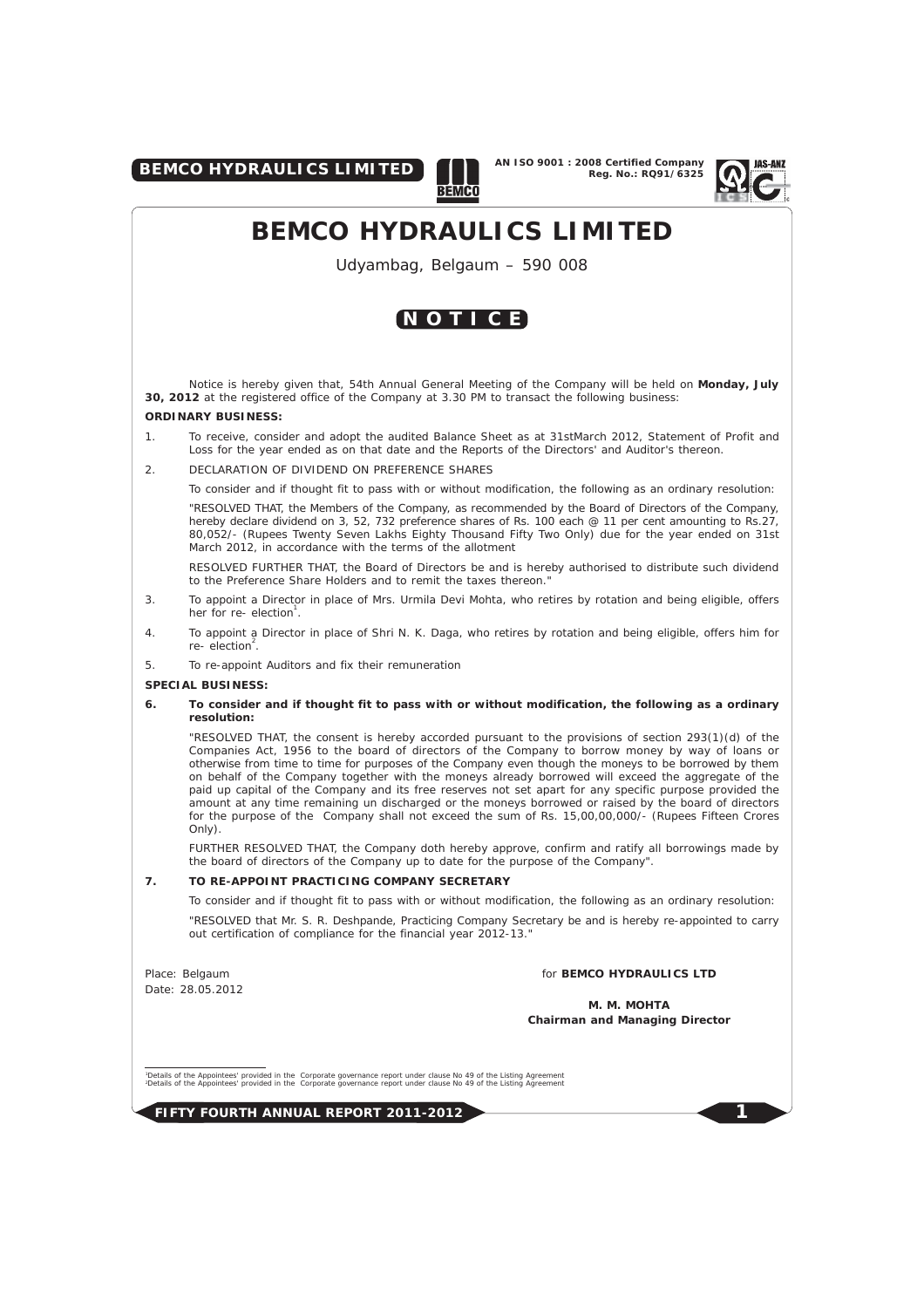**BEMCO HYDRAULICS LIMITED AN ISO 9001 : 2008 Certified Company BEMCO HYDRAULICS LIMITED Reg. No.: RQ91/6325**



#### **NOTES:**

1. A MEMBER ENTITLED TO ATTEND AND VOTE AT THE MEETING IS ENTITLED TO APPOINT A PROXY AND THE PROXY NEED NOT BE A MEMBER.

**BEMCO** 

- 2. An Explanatory Statement pursuant to Section 173 of the Companies Act 1956 in respect of special business is annexed hereto.
- 3. Proxies in order to be effective should be stamped, completed and signed and must be deposited at the Registered Office of the Company not less than 48 hours before the commencement of the Meeting.
- 4. Members are requested to intimate the Company about the change of Address, if any.
- 5. The Register of Members and Share Transfer Books shall remain closed from **Monday, July16, 2012 to Monday, July 30, 2012 (both the days inclusive).**
- 6. Members interested in seeking any clarification on the annual accounts are requested to address their queries to Mr. R.B. Patil, General Manager-Finance and Compliance Officer, Bemco Hydraulics Ltd. Udyambag, Belgaum at least one week before the date of the meeting to enable the compilation of data.

**AN EXPLANATORY STATEMENT PURSUANT TO SECTION 173 OF THE COMPANIES ACT 1956 IN RESPECT OF SPECIAL BUSINESS:**

#### **Refer Agenda No. 6 regarding increase in the borrowing power of the board of directors of the Company.**

In view of the incremental Sales Turn over of the Company, the requirement of working capital has also increased and there is need to expand the existing Factory Shed . So it is necessary to increase the borrowing power of the board of directors from Rs. 8,00,00,000/- (Rupees Eighty Crores Only) (for which the members accorded their consent in the Annual General Meeting held on 30th September 2005) to Rs. 15,00,00,000/- (Rupees Fifteen Crores Only).

The Board commends the special resolution for consideration by the members.

#### **MEMORANDUM OF INTEREST**

None of the Directors of the Company is interested in this ordinary resolution.

#### **Refer Agenda No. 7 regarding re-appointment of Mr. S. R. Deshpande - Practicing Company Secretary**

Company Secretary appointed in the last Annual General Meeting for certification of compliance pursuant to the proviso to section 383A(1) of the Companies Act, 1956 retires at the conclusion of the forthcoming Annual General Meeting. The Board has decided to re-appoint him for the financial year 2012-13. Hence, the Board commends the re-appointment.

The Re-appointment of practicing company secretary for certification of compliance not being an item of ordinary business as defined in section 173 (1)(a) of the Companies Act, 1956, the same is being transacted as a special business and this explanation is offered.

#### **MEMORANDUM OF INTEREST**

None of the Directors of the Company is interested in appointment of practicing Company Secretary.

Date: 28.05.2012

#### Place: Belgaum for **BEMCO HYDRAULICS LTD**

**M. M. MOHTA Chairman and Managing Director**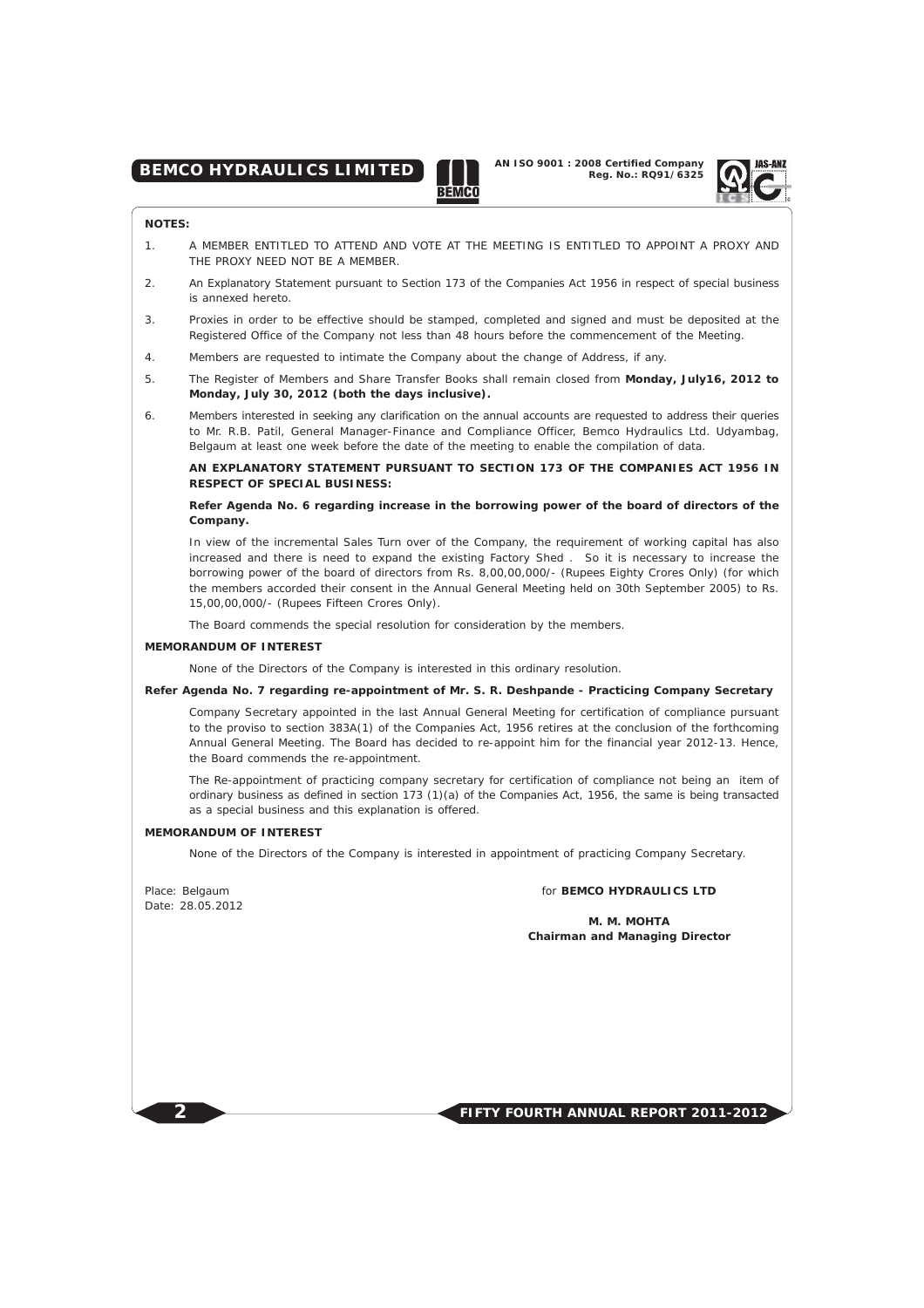**AN ISO 9001 : 2008 Certified Company Reg. No.: RQ91/6325**



# **BEMCO HYDRAULICS LIMITED**

**BEMCO** 

Udyambag, Belgaum – 590 008

#### **DIRECTORS' REPORT** To

Dear Shareholders,

Your Directors have pleasure in presenting the 54<sup>th</sup> ANNUAL REPORT together with the Audited Accounts of the Company for the year-ended  $31<sup>ST</sup>$  MARCH 2012.

#### **FINANCIAL RESULTS:**

The Financial results for the year under review in comparison with the previous year are given below:

|    |                                                           | 2011-2012     | 2010-2011    |
|----|-----------------------------------------------------------|---------------|--------------|
|    |                                                           | Rs.           | Rs.          |
| 1  | Gross Profit for the year after meeting all operating     |               |              |
|    | expenses but before interest and depreciation amounts to: | 35,238,568    | 35, 142, 342 |
| 2  | Deduction there from: Interest                            | 19,523,729    | 17,284,157   |
| 3  | Profit before depreciation                                | 15,714,839    | 17,858,186   |
| 4  | Depreciation for the year                                 | 8,838,333     | 10,028,070   |
| 5  | Profit before Taxation - (PBT)                            | 6,876,506     | 7,830,116    |
| 6  | Provision for Taxation                                    | (4, 118, 400) | (4,012,000)  |
| 7  | Deferred Tax                                              | 1,494,000     | 929,000      |
| 8  | Profit after Taxation - (PAT)                             | 4,252,106     | 4,747,116    |
| 9  | Income tax Earlier Years                                  | (188, 402)    | (554, 294)   |
| 10 | <b>Net Profit</b>                                         | 4,063,704     | 4,192,822    |
| 11 | Surplus brought forward                                   | 11,833,325    | 9,314,654    |
| 12 | <b>Profit Available for Appropriation</b>                 | 15,897,029    | 13,507,476   |
| 13 | Transferred to general Reserve                            | 1,000,000     | 1,000,000    |
| 14 | Transferred to Capital redemption Reserve                 | 1,473,200     |              |
| 15 | Provision of Dividend on Preference Shares                | 2,780,052     | 580,052      |
| 16 | Provision for Income Tax on Dividend                      | 450,994       | 94,099       |
| 17 | <b>Balance carried to Balance Sheet</b>                   | 10,192,783    | 11,833,325   |

#### **DIVIDEND:**

#### **On Equity:**

Taking in to account the huge fund requirement for the large number of orders on hand, and to conserve the resources, the Directors do not recommend any dividend

#### **On Preference Shares:**

Company proposes to pay dividend on Preference Shares @11% for the year-ending on 31st March 2012, the dividend on 3, 00,000 redeemable preference shares allotted on 05.08.2011 is on pro rate basis.

The total cash outflow because of Dividend and Tax thereon amounts to Rs. 32.31 Lakhs.

#### **REVIEW OF OPERATION:**

Since recent past few years, the Company has seen upward trend of business and the same has been maintained during year under report.

The company's status in this respect is as under:

- The net Revenue Income during year under review increased by 2.70%
- Gross profit during the year under review is **Rs. 352.39 Lakhs** as against the Gross profit of **Rs. 315.42 Lakhs** during the previous year which is 0.27 % higher than the previous year
- Profit after tax (PAT) decreased by **10.43 %** from **Rs. 47.47** Lakhs in 2010-2011 to **Rs. 42.52 Lakhs** in 2011-2012.
- Company could discharge the liability of Dividend on Preference shares & tax thereon to the tune of **Rs. 32.31 Lakhs** for the year under report i.e. for the year ending on 31st March 2012.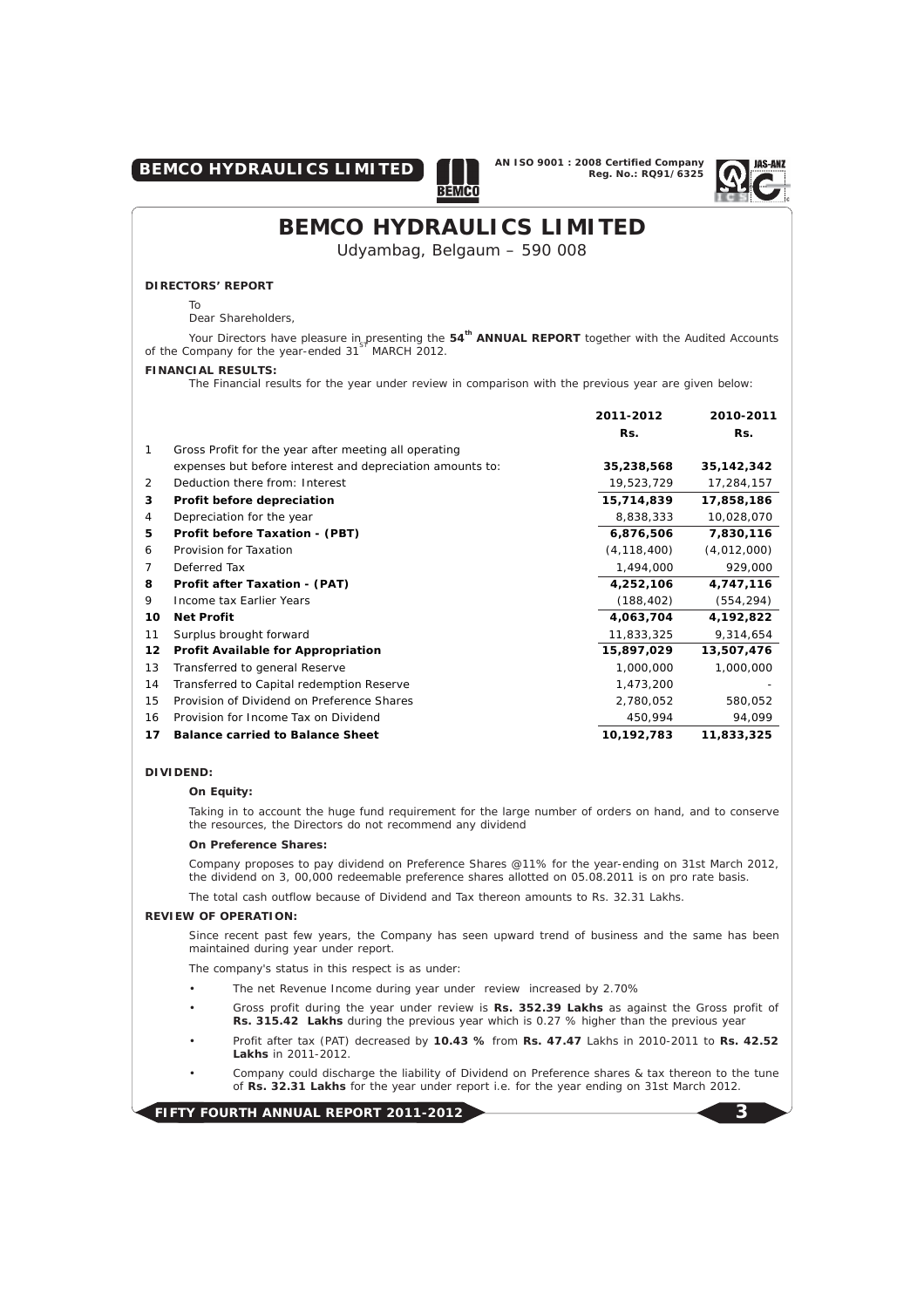# **BEMCO HYDRAULICS LIMITED AN ISO 9001 : 2008 Certified Company BEMCO HYDRAULICS LIMITED**

**Reg. No.: RQ91/6325**



• During the year under report 3,00,000 11% redeemable preference shares of Rs. 100/- each were issued on preferential basis, to a Company in promoter group.

**BEMCO** 

• During the year under report 14,732 Preference shares of Rs.100/- each have been redeemed on 31st March 2012, in terms of conditions of the issue of the said preference shares. On account of this redemption the total cash outflow works out to Rs.23,57,120/-, however the dividend amounting to Rs. 1,62,052/- on these redeemed shares will be paid along with dividend on other preference shares, after approval in the forthcoming 54th AGM.

#### **FUTURE PROSPECTS:**

Your company is in continual process of changing over of product-mix by using the advanced technology & adding some critical components in the product list of the company.

At present your Company has already executed a record breaking orders worth **Rs.683.04 Lakhs** till date and the orders worth **Rs. 3829.77 Lakhs** are in hand to execute in the current year. In addition to this, orders worth **Rs. 1724. 75 Lakhs** are in pipelines. Further healthy enquiries are being received regularly, and the management feels that most of them will be converted into firm orders.

To sum up, the outlook for the next year looks bright.

#### **ALTERATION IN CAPITAL STRUCTURE:**

During the year under Report, company has increased its authorized share capital from Rs. 400/- lakhs to Rs. 800/- Lakhs comprising of 40 lakhs equity shares of Rs. 10/- each and 40,000 Preference shares of Rs. 100/- each.

Company has issued 3 lakhs of Preference shares of Rs. 100/- each on preferential basis.

Also the company has redeemed 14,372 preference shares of Rs. 100/- each, in terms of the issue.

#### **DIRECTORS' RESPONSIBILITY STATEMENT:**

Pursuant to Section 217(2AA) of the Companies Act, 1956, with respect to Directors' Responsibility Statement, it is hereby confirmed that:

- (i) In the preparation of the annual accounts, the applicable accounting standards have been followed along with proper explanation relating to material departures from the same.
- (ii) The Directors have selected such accounting policies and applied them consistently and made judgements and estimates that are reasonable and prudent so as to give true and fair view of the state of affairs of the Company as at 31st March 2012.
- (iii) The Directors have taken proper and sufficient care for the maintenance of adequate accounting records in accordance with the provisions of the Companies Act, 1956 for safeguarding the assets of the Company and for preventing and detecting fraud and other irregularities; and

(iv) The Directors have prepared annual accounts of the Company on a 'Going Concern' basis.

#### **SECRETARIAL REPORT:**

Pursuant to Section 383A (1) of the Companies Act, 1956 secretarial compliance Certificate from a practicing Company Secretary is attached hereto.

#### **PARTICULARS OF EMPLOYEES:**

Information in accordance with the provisions 217 (2A) of the Companies Act 1956, read with the Companies (Particular of the Employees Rules) 1975 as amended, regarding particulars of employees is not applicable as none of the employees of the Company is given remuneration in the scale specified by that section

#### **PUBLIC DEPOSITS: U/S 58A of the Companies Act, 1956:**

There is no Fixed Deposit liability as on 31st March 2012, further, the Board declares that during the financial year 2011-12, the Company has not accepted any public deposits or unsecured loans falling within the purview of section 58A of the Companies Act, 1956.

#### **RETIRING DIRECTORS BY ROTATION:**

Mrs. Urmila Devi Mohta and Shri N. K. Daga retire by rotation and are eligible for re-appointment.

#### **AUDITOR & AUDIT REPORT:**

M/S A. C. Bhuteria & Co., Chartered Accountants, Kolkata statutory Auditors of the Company hold office until the conclusion of the ensuing Annual General Meeting and are eligible for reappointment.

The Company has received letters from them to the effect that their reappointment, if made, would be within the prescribed limits under section 224(1B) of the Companies Act, 1956 and they are not disqualified for such reappointment within the meaning of Section 226 of the said Act, Auditors have at clause XI in annexure to their report pointed out two defaults in repayment of dues to bank and financial institution, the board would like to stress the fact that on account of non recovery of timely dues from the company's

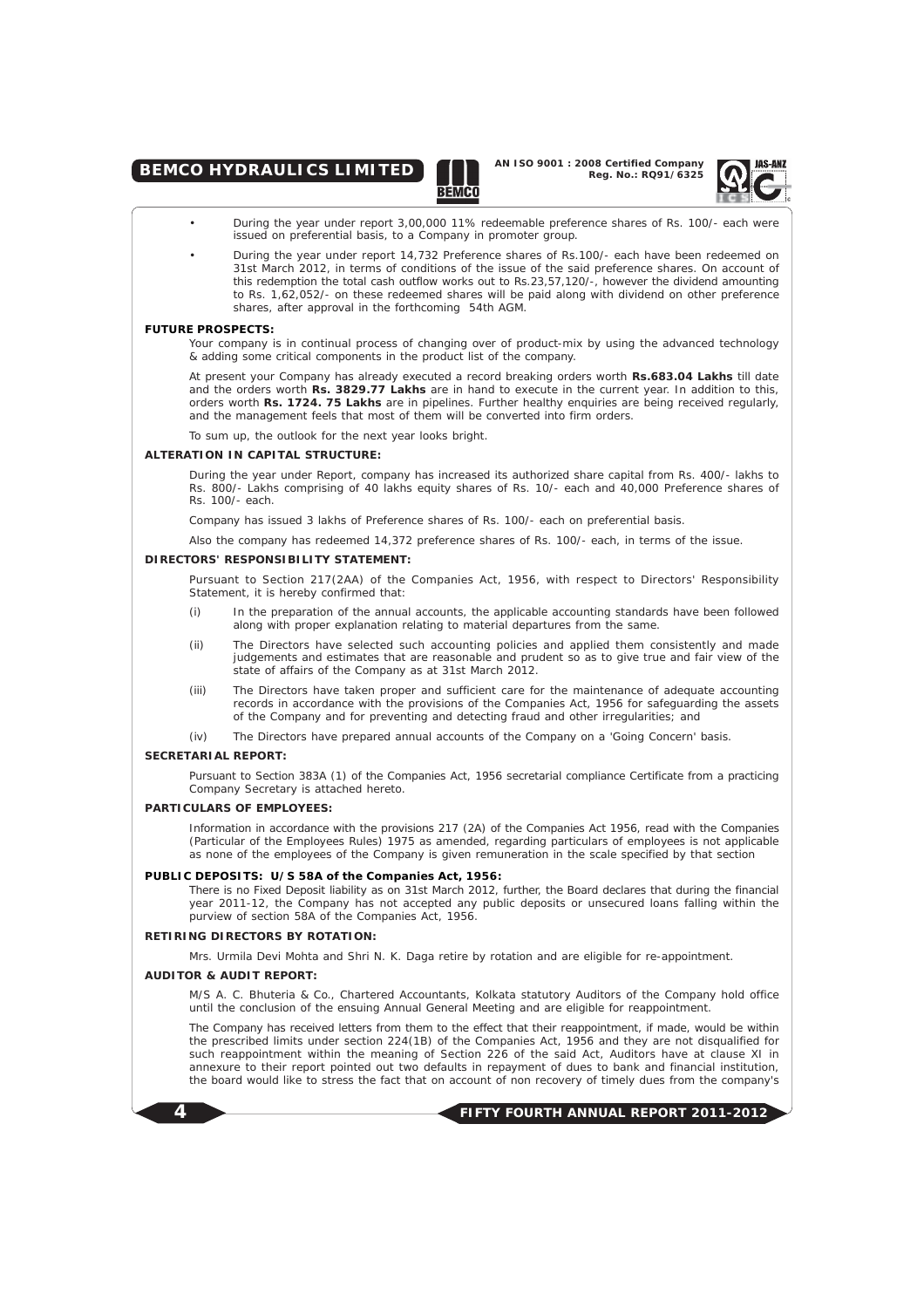

**AN ISO 9001 : 2008 Certified Company Reg. No.: RQ91/6325**



customers, small delay occurred in repayment of bank dues this is temporally aberration and the accounts are now regular

The Auditors Report is attached which is self explanatory.

#### **PERSONNEL:**

The industrial relations during the year remained extremely harmonious. The Directors wish to place on record their appreciation of the hard work and continuous efforts as well as valuable support rendered by the employees at all levels under review.

#### **HEALTH AND SAFETY OF THE EMPLOYEE:**

Health and safety of the employee has always been prime concern of the company and company has a medical officer to have routine checkup on the health of the employees.

#### **CONSERVATION OF ENERGY, TECHNOLOGY ABSORPTION AND FOREIGN EXCHANGE EARNINGS AND OUTGO:**

#### **A. CONSERVATION OF ENERGY:**

| a.          | Energy conservation measures taken                                                                                                             | The present manufacturing process employed is not<br>energy intensive and hence, there is limited scope<br>for conservation of energy. However, efforts are<br>being made to keep the consumption of power and<br>fuel at minimum. |
|-------------|------------------------------------------------------------------------------------------------------------------------------------------------|------------------------------------------------------------------------------------------------------------------------------------------------------------------------------------------------------------------------------------|
| b.          | Additional investments and proposals, if<br>any, being implemented for reduction of<br>consumption of energy;                                  | <b>NIL</b>                                                                                                                                                                                                                         |
| $C_{1}$     | Impact of measures at (a) and (b) above<br>for reduction of energy consumption and<br>consequent impact on the cost of<br>production of goods: | <b>NIL</b>                                                                                                                                                                                                                         |
| $d_{\cdot}$ | Total energy consumption and<br>energy<br>consumption per unit of production as per<br>Form A.                                                 | No statement in Form A pursuant to Companies<br>(Disclosure of Particulars in the Report of the<br>Board) 1988 is annexed as the company is not<br>engaged in the activity specified in the schedule A<br>to the said Rules.       |

#### **B. Technology absorption:**

|  | Efforts made in technology absorption. | As per Form B given below |
|--|----------------------------------------|---------------------------|
|--|----------------------------------------|---------------------------|

#### **Form B Research and development (R & D)**

| 1.               | Specific areas in which R & D carried out by the company          | <b>NIL</b> |  |  |  |  |  |
|------------------|-------------------------------------------------------------------|------------|--|--|--|--|--|
| 2.               | Benefits derived as a result of the above R & D                   | <b>NIL</b> |  |  |  |  |  |
| 3.               | Future plan of action                                             | <b>NIL</b> |  |  |  |  |  |
| $\overline{4}$ . | Expenditure on R & D                                              |            |  |  |  |  |  |
|                  | Capital<br>a.                                                     | NIL        |  |  |  |  |  |
|                  | Recurring<br>b.                                                   | NIL        |  |  |  |  |  |
|                  | Total<br>C.                                                       | NIL        |  |  |  |  |  |
|                  | Total R & D expenditure as per percentage of total turnover<br>d. | NIL        |  |  |  |  |  |

#### **Technology absorption, adaptation and innovation**

| Efforts, in brief, made towards technology adsorption, adaptation and<br>innovation                                | Nil                                                           |
|--------------------------------------------------------------------------------------------------------------------|---------------------------------------------------------------|
| Benefits derived as a result of the above efforts, e.g. product improvement,                                       | Nil.                                                          |
|                                                                                                                    |                                                               |
| In case of imported technology (imported during the last five years reckoned                                       | Nil                                                           |
| from the beginning of the financial year), following information may be                                            |                                                               |
| furnished:                                                                                                         |                                                               |
| Technology imported.<br>a.                                                                                         |                                                               |
| Year of import.<br>b.                                                                                              |                                                               |
| Has technology been fully absorbed?<br>C.                                                                          |                                                               |
| If not fully absorbed, areas where this has not taken place, reasons<br>d.<br>therefore and future plans of action | Not Applicable                                                |
|                                                                                                                    | cost reduction, product development, import substitution etc. |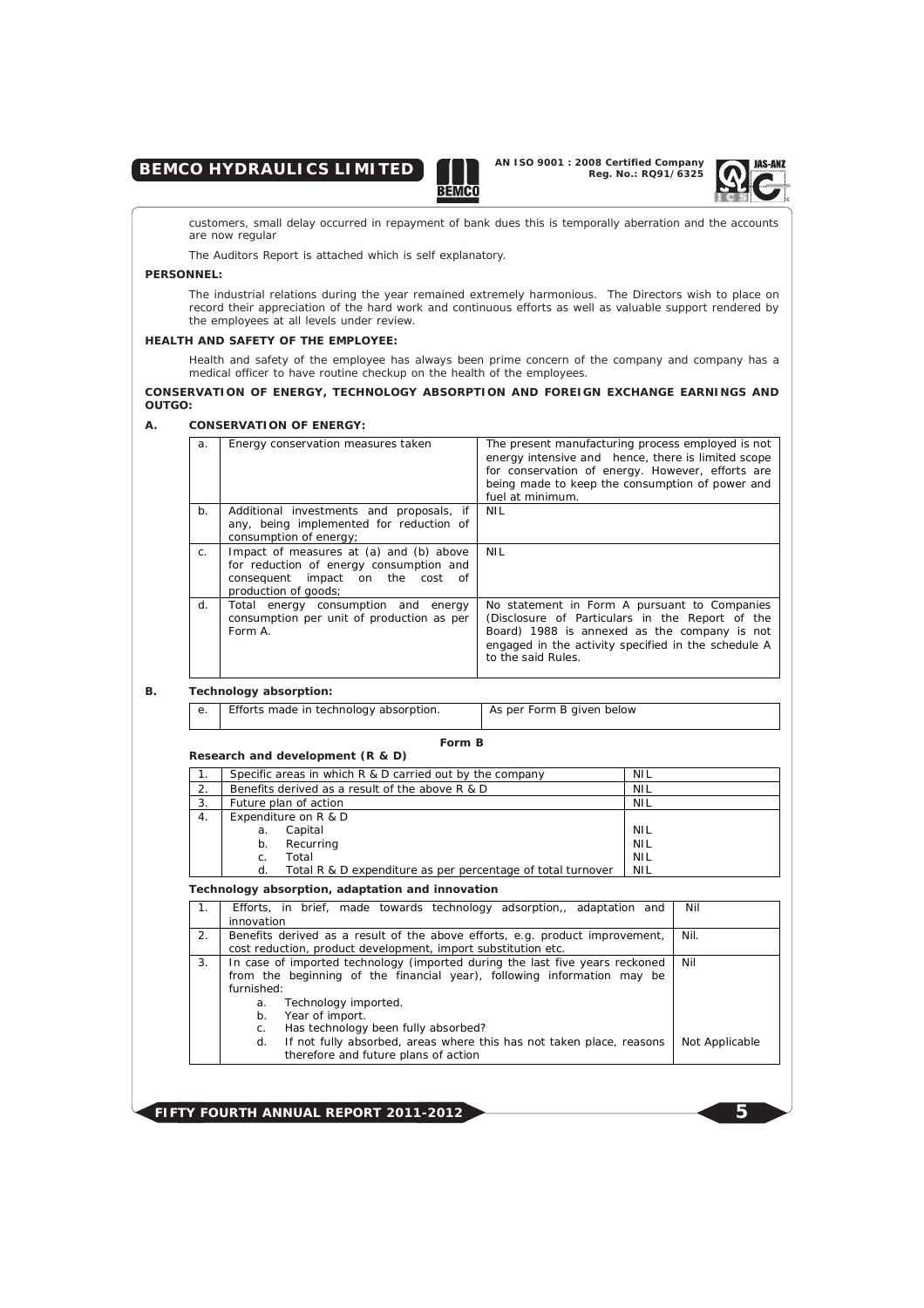# **BEMCO HYDRAULICS LIMITED AN ISO 9001 : 2008 Certified Company**

**Reg. No.: RQ91/6325**



#### **C. Foreign exchange earning and outgo:**

|    | Activities relating to exports; initiatives The Company is exploring the possibilities / avenues<br>taken to increase exports; development   for increasing Export earnings in foreign currency. |                                               |  |  |  |
|----|--------------------------------------------------------------------------------------------------------------------------------------------------------------------------------------------------|-----------------------------------------------|--|--|--|
|    |                                                                                                                                                                                                  |                                               |  |  |  |
|    | of new export markets for products and Company                                                                                                                                                   | website<br>its<br>has<br>own                  |  |  |  |
|    | services; and export plans;                                                                                                                                                                      | www.bemcohydraulics.net for global marketing. |  |  |  |
| q. | Total foreign exchange used and earned.                                                                                                                                                          | As per the table below                        |  |  |  |

#### **C.I.F. VALUE OF IMPORTS, EXPENDITURE AND EARNING IN FOREIGN CURRENCY**

**BEMCO** 

| <b>Particulars</b>                                   | 2011-2012<br>Rs. | 2010-2011<br>Rs. |
|------------------------------------------------------|------------------|------------------|
| i). C.I.F. Value of Imports:                         |                  |                  |
| Raw Materials And Components                         | 1,02,70,897      | 13,57,472        |
| ii). Expenditure in Foreign Currency: (paid/payable) |                  |                  |
| Traveling                                            | 5,71,016         | 3,17,948         |
| <b>Exhibition Expenses</b>                           |                  | 4.24.444         |
| (InnoTrans Berlin<br>Germany)                        | 23,75,538        |                  |
| Technical Know How (incl. exchange Fluctuation)      | 23,03,320        | 2,06,436         |
| <b>Agency Commission</b>                             |                  |                  |
| iii). Earnings in Foreign Exchange:                  |                  |                  |
| FOB value of Exports                                 | 1,68,08,693      | 56.02.500        |

#### **CORPORATE GOVERNANCE:**

Your Company is committed to maintain the highest standards of Corporate Governance. Your Directors adhere to the stipulations set out in the Listing Agreement with the Stock Exchanges. BEMCO is compliant with the provisions of Clause 49 of the Listing Agreement even when the clause was not mandatory to it

However, the Company could not comply with the following requirements of clause 49 since that clause became applicable to the Company for the first time and the Management had no clarity about the applicability of clause 49.

- i) Non constitution of Audit Committee during the financial year.
- ii) Non constitution of Investors' Grievance Committee.
- iii) Non furnishing of quarterly compliance reports on corporate governance in terms of sub clause VI (ii) of clause 49 to Stock Exchanges for the quarters ended 30th September 2011, 31st December 2011 and 31st March 2012,
- iv) Non forming of code of conduct for senior employees in the financial year.

The Management has taken necessary steps to fully comply clause 49 during current financial year, in the letter and spirit.

#### **APPOINTMENT OF COMMON AGENCY FOR SHARE REGISTRY WORK**

The Company has appointed M/S Adroit Corporate Services Private Limited, Mumbai to handle all the work related to Share Registry in terms of both Physical and Electronic mode, w. e. f. 1st February 2003, in pursuance with the Circular No. 15 dated December 27, 2002 issued by the Securities and Exchange Board of India.

#### **DISCLOSURE AS PER LISTING AGREEMENT**

The equity share of the company is listed on **The Bombay Stock** Exchange, and the company has paid the listing fees for the year 2012-2013. During the year there was no suspension in trading of the securities of the Company.

#### **ACKNOWLEDGEMENT:**

Your Directors wish to place on record their appreciation of the services rendered by the employees during the year.

Your Directors also place on record their sincere appreciation for the assistance and co-operation received from Financial Institutions, Bankers and other Institutions, Government Authorities, vendors, customers and members during the year under review. Your Directors wish to place on record their appreciation for the committed services of the executives, staff and workers of the Company.

#### **For and on behalf of the Board of Directors**

Place: BELGAUM **M. M. M. MOHTA**<br>
Date: 28.05.2012 **Chairman & Managing Director Animal Joint Managing Director** Date: 28.05.2012 **Chairman & Managing Director Joint Managing Director**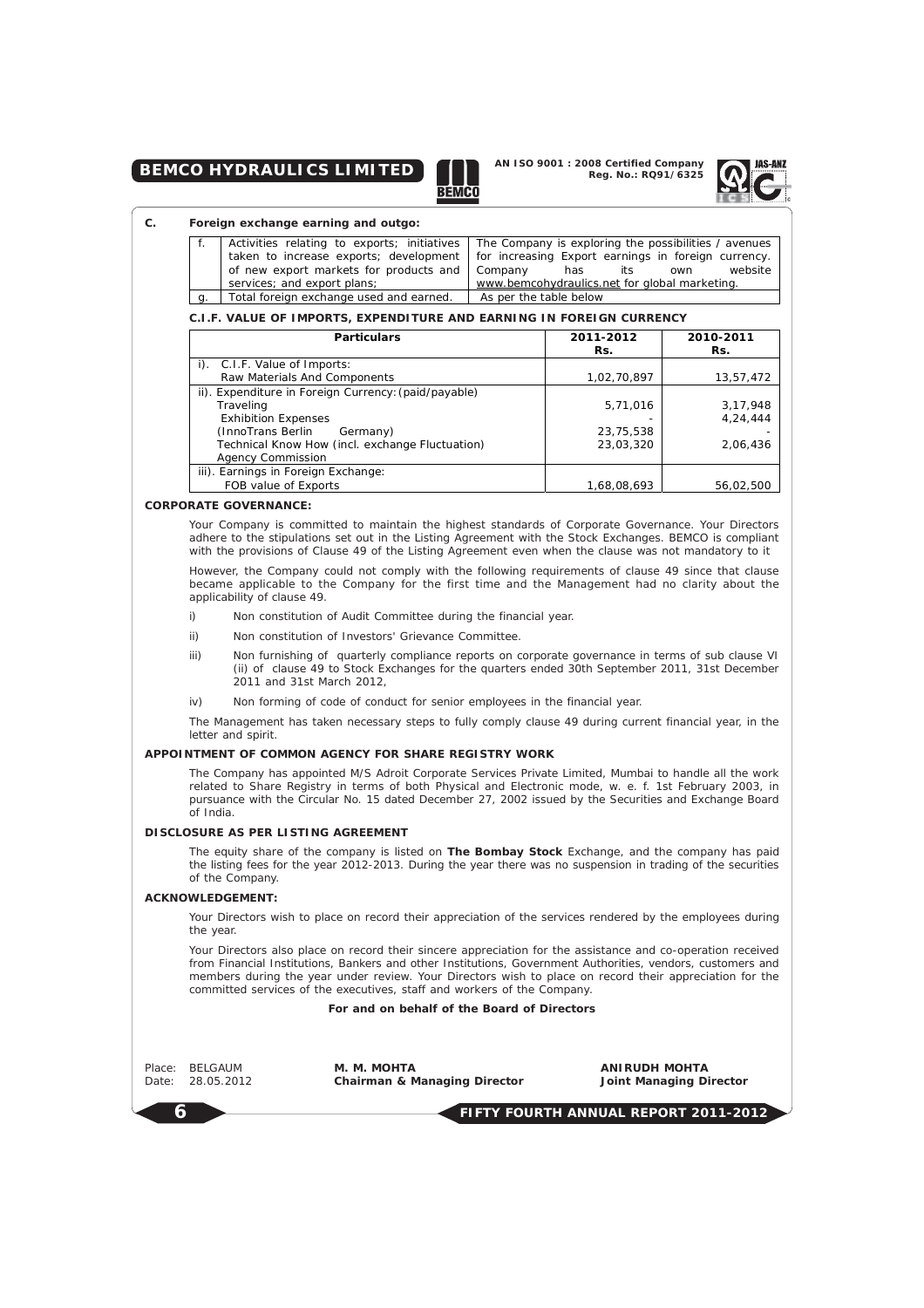**AN ISO 9001 : 2008 Certified Company Reg. No.: RQ91/6325**



# **REPORT ON CORPORATE GOVERNANCE**

**BEMCO** 

*(Pursuant to Clause 49 of the Listing Agreement)*

#### **1. The Company's Philosophy on Code of Corporate Governance.**

The Company's philosophy on corporate governance envisages striving towards the highest level of transparency, accountability and equity in all facets of its operation and its interactions with all stakeholders including shareholders, employees, clients, suppliers etc. The philosophy on corporate governance is driven by the agenda for for the welfare of all the stakeholders. Bemco Hydraulics Limited believes that sound corporate governance is critical to enhance and retain stakeholders' trust. Bemco has always been committed to the principles of good Corporate Governance to promote the effective functioning of the Board and its Committees. The Board of Directors of the Company is committed in its responsibility for all constituents including investors, regulatory authorities and employees. The Company believes that the essence of Corporate Governance is transparency, accountability, investor protection, better compliance with statutory laws and regulations, value creation for shareholders/stakeholders. The Company further believes that all its operations and actions must serve the goal of enhancing overall shareholder's value over a sustained period of time and at the same time protect the interest of stakeholders. BEMCO is compliant with the provisions of Clause 49 of the Listing Agreement even when the clause was not mandatory to it.

The Company believes that the constant effort to improve operational performance, guided by our values, forms the basis for good Corporate Governance. Corporate Governance is strongly driven by the Company's values such as quality, commitment, customer orientation and integrity.

However, when the Paid up capital of the company was increased from Rs. 1,98,06,700/- to Rs. 4,83,33,500/ - on 5th August 2011, by issuance of 11% Non-Convertible Redeemable Preference Shares of Rs. 300/ lakhs, the management was under impression that the clause 49 in its strict sense applicable to those companies, whose listed capital exceeds Rs. 300/- lakhs. Hence, certain reporting requirements and formation of committees escaped attention.

However after realizing the same, the board has taken immediate remedial action to comply with the law it its letter and spirit.

#### **2. Board of Directors**

#### **a. Composition of the Board**

As on 31st March 2012, the strength of the Board was six Directors, comprising of two Executive Directors and four Non-Executive Directors. Three out of six Directors were Independent Directors, which duly complied with the requirement of clause 49 of the Listing Agreement especially as the Chairman of the Board happens to be an executive chairman.

| Name                            | Designation                                    | <b>Status</b>                                   | Date of Appointment                                                                      |
|---------------------------------|------------------------------------------------|-------------------------------------------------|------------------------------------------------------------------------------------------|
| Shri Madan<br>Mohan<br>Mohta    | Chairman<br>$\mathcal{L}$<br>Managing Director | Executive Chairman                              | 23.03.1991 as<br>Managing<br>Director (Prior to that he was<br>President of the Company) |
| Shri Anirudh Mohta              | Joint<br>Managing<br>Director                  | <b>Executive Director</b>                       | 18.08.1994 as<br>Technical<br>Director (from 01.04.1999 as a<br>Joint Managing Director) |
| Devi<br>Urmila<br>Smt.<br>Mohta | Director                                       | Executive<br>Non<br>Director                    | 30.05.1992                                                                               |
| Shri R. M. Shah                 | Director                                       | Non<br>Independent<br><b>Executive Director</b> | 05.01.1988                                                                               |
| Shri N. K. Daga                 | Director                                       | Independent<br>Non<br><b>Executive Director</b> | 17.04.1998                                                                               |
| Shri Dilip Chandak              | Director                                       | Non<br>Independent<br><b>Executive Director</b> | 29.01.2004                                                                               |

#### **b. Number of Board Meetings**

During the financial year under review, 5(Five) Board Meetings were held on 27th May 2011, 5th August 2011, 13th October 2011, 14th November 2011 and 10th February 2012.

#### **c. Director's attendance record and directorship held.**

Attendance of each Director at Board Meetings held during the financial year 2011-12 and the Annual General meeting (AGM) held on 29th July 2011, directorship and committee positions in other public companies of which Director is a member/ Chairman and the shareholding of Non-Executive Directors is as follows: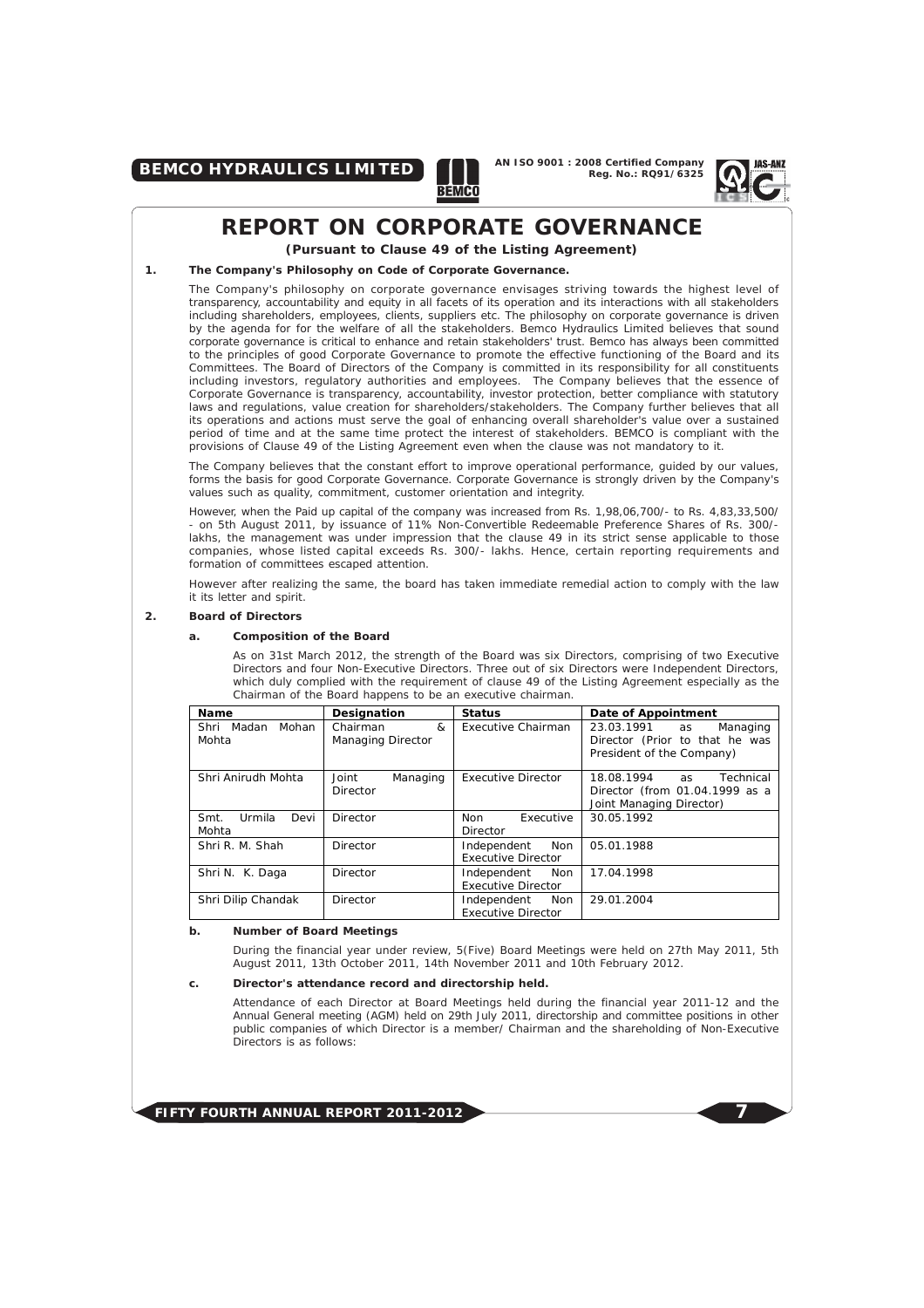# **BEMCO HYDRAULICS LIMITED AN ISO 9001 : 2008 Certified Company BEMCO HYDRAULICS LIMITED**

# **Reg. No.: RQ91/6325**



| Sr.<br>No        | Name of Director                                   | No <sub>of</sub><br>Shares held<br>by Non-<br>executive<br><b>Directors</b> | No. of<br><b>Directors</b><br>hips in<br>other<br>Companies | No. of Committee<br>positions held in<br>other Companies |        | Attendance at<br>the Meetings |         |
|------------------|----------------------------------------------------|-----------------------------------------------------------------------------|-------------------------------------------------------------|----------------------------------------------------------|--------|-------------------------------|---------|
|                  |                                                    |                                                                             | #                                                           | Chairman                                                 | Member | Board                         | AGM     |
|                  | <b>Executive Director</b>                          |                                                                             |                                                             |                                                          |        |                               |         |
|                  | Mr. Madan Mohan Mohta                              | N.A.                                                                        | 10                                                          | Nil                                                      | Nil    | 5                             | Present |
| $\mathfrak{D}$ . | Mr. Anirudh Mohta                                  | N.A.                                                                        | 6                                                           | Nil                                                      | Nil    | 5                             | Present |
|                  | <b>Non-Executive Director</b>                      |                                                                             |                                                             |                                                          |        |                               |         |
| 3.               | Smt. Urmila Devi Mohta                             | N.A.                                                                        | 6                                                           | Nil                                                      | Nil    | 5                             | Present |
|                  | Independent and Non-<br><b>Executive Directors</b> |                                                                             |                                                             |                                                          |        |                               |         |
| 4.               | Mr. R.M. Shah                                      | 5680                                                                        | $\overline{2}$                                              | Nil                                                      | Nil    | 4                             | Present |
| 5.               | Mr. Dilip Chandak                                  |                                                                             | 5                                                           | Nil                                                      | Nil    | 5                             | Present |
| 6.               | Mr. N. K. Daga                                     |                                                                             |                                                             | Nil                                                      | Nil    | 4                             | Present |

**BEMCO** 

**Notes:**

# including Bemco Hydraulics Ltd, private limited companies, Firms, Trust & HUFs.

1. As on 31st March 2012, Mr. Anirudh Mohta and Smt. Urmila Devi Mohta are related to Mr. Madam Mohan Mohta as Son & Wife within the meaning of Section 6 of the Companies Act, 1956.

#### **d. Information supplied to the Board.**

During the year 2011-12, information as mentioned in Annexure 1A to clause 49 of the Listing Agreement has been placed before the Board for its consideration.

The aforesaid information is generally provided as a part of the agenda of the Board Meeting or is placed at the table during the course of the Meeting. The senior management staffs are also invited to the Board Meeting to present reports on the Company's operations and internal control systems. The detailed agenda is sent to the Directors a week before the Board Meeting. In special and exceptional circumstances, additional or supplementary items(s) on the agenda are permitted to be taken up as 'any other item' with the permission of the Chairman. The Board also periodically reviews Compliance Reports in respect of laws and regulations applicable to the Company.

#### **3. Audit Committee:**

#### **a. Composition, Meetings and Attendance of the Committee.**

As the paid up capital of the company was less than Rs. 300/- lakhs and net worth is also less than Rs. 2,500/- Lakhs, neither section 292A of the Companies Act 1956, nor Clause 49 of the listing agreement was applicable to this company for major part of the financial year, the company had not constituted audit committee.

However, Audit Committee consisting of following members is constituted on 28th May 2012

|   | Shri R. M. Shah    | Independent Director      | Chairman of Audit Committee            |
|---|--------------------|---------------------------|----------------------------------------|
|   | Shri Anirudh Mohta | Joint Managing Director   | Member of Audit Committee              |
| 3 | Shri Dilip Chandak | Independent Director      | Member of Audit Committee              |
|   | Shri R. B. Patil   | General Manager - Finance | As Ex-Offico Member of Audit Committee |
|   |                    |                           |                                        |

#### **b. Terms of Reference**

The terms of reference of the Audit Committee of Directors are to see the effectiveness of operations of the audit function of the Company, review the systems and procedures of internal control, oversee the Company's financial reporting process, review the periodical and annual financial statements before submission to the Board with the management and ensure compliance with the regulatory guidelines. The Committee is also responsible for objectively reviewing the reports of the internal auditors and statutory auditors and ensuring adequate follow up action by the management. The committee also proposes the appointment of Statutory Auditors and fixation of their fee.

#### **4. Remuneration of Directors**

#### **a. Terms of Reference**

The Board of Directors had formed a Remuneration Committee of Directors with a mandate for policy on HR matters including compensation, career management and succession planning. The Committee also looks after the compensation structure at the Board level. The Committee consists of 3 Non-Executive-Independent Directors. During the year, under review there was no appointment/increase in managerial remuneration no meetings were conducted.

b. The following are the details of the remuneration paid to the managerial personnel during the financial year 2011-12.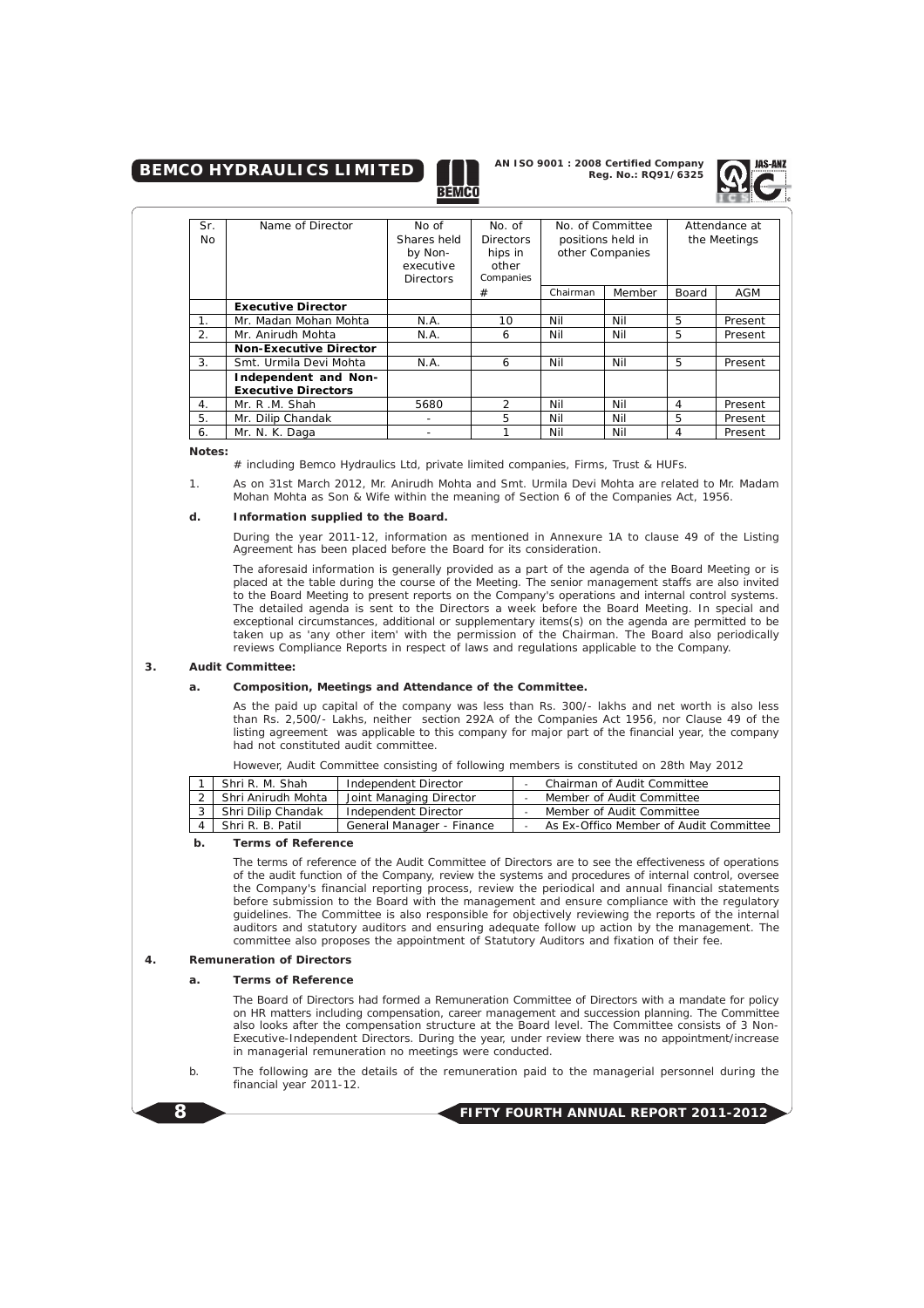**AN ISO 9001 : 2008 Certified Company Reg. No.: RQ91/6325**



#### **Executive Directors**

| Name              | Salarv   | <b>Perauisites</b> | <b>Retirement Benefits</b> | Total      |
|-------------------|----------|--------------------|----------------------------|------------|
| Madan Mohan Mohta | 9.90.000 | 04.516             | 1.62.000                   | 12.56.516  |
| Anirudh Mohta     | 6.60.000 | 29.738             | 1.08.000                   | 738<br>707 |

**BEMCO** 

#### **Non-Executive Directors**

The Company does not pay any remuneration to its Non-Executive Directors except sitting fee for attending the meeting of the board and Committee thereof. The Company pays sitting fees to its director's @ Rs.1,000/- per meeting

The details of sitting fee paid during the year 2011-12 are as follows :

| S. No. | <b>Name of Director</b> | <b>Board Meeting</b> | Sitting<br>fee<br>per | REM.  | Total |
|--------|-------------------------|----------------------|-----------------------|-------|-------|
|        |                         |                      | meeting               | COMM. |       |
|        | Smt. Urmila Devi Mohta  |                      | 1.000                 |       | 5.000 |
|        | Shri R. M. Shah         |                      | 1.000                 |       | 4.000 |
| C.     | Shri N. K. Daga         |                      | 1.000                 |       | 4.000 |
|        | Shri Dilip Chandak      |                      | 1.000                 |       | 5.000 |

#### **5. Investor's Grievance Committee.**

As this is the first year of applicability of corporate governance, no such committee was formed earlier. However, Investors Grievances Committee consisting of following members is constituted on 28th May 2012

|   | Shri Dilip Chandak    | Independent Director                   | Chairman of Investors Grievances<br>Committee            |
|---|-----------------------|----------------------------------------|----------------------------------------------------------|
| 2 | Shri M. M. Mohta      | Chairman & Managing<br><b>Director</b> | Member of Investors Grievances<br>Committee              |
| 3 | Shri R. B. Patil      | General Manager Finance                | As Ex-Offico Member of Investors<br>Grievances Committee |
|   | Shri V. B. Sambarekar | Manager Accounts                       | As Ex-Offico Member of Investors<br>Grievances Committee |

With a mandate to oversee all Investors' Grievances suggest remedial action to the Board of Directors

Mr. R. B. Patil, General Manager- Finance is the Compliance Officer and Mr. V. B. Sambarekar can be contacted at:

#### **BEMCO HYDRAULICS LIMITED**

Khanapur Road, Udyambag BELGAUM - 590 008

Tel. (0831) 4219000; Fax. (0831) 2441263

Email: finance@bemcohydraulics.net; isc@bemcohydraulis.net

With reference to clause 47(f) of the Listing Agreement, the Company has designated exclusive e-mail id for the investors as isc@bemcohydraulics.net to register their grievances, if any. This has been initiated by the company to resolve such investor's grievances immediately. The Company has also displayed the said e-mail id on its website for the use of investors.

The total number of complaints received and replied to the satisfaction of the shareholders during the year ended 31st March 2012, were 2 and there were no complaints outstanding as on 31st March 2012.

#### **6. General Body Meeting.**

A. Location and time of last three Annual General Meetings held:

| SI.No.         | <b>AGM Date</b> | Location                                                   | <b>Time</b> |
|----------------|-----------------|------------------------------------------------------------|-------------|
| $\mathbf{1}$ . | 29.07.2011      | Registered office of the Company at Khanapur Road, 3.30 pm |             |
|                |                 | Udyambag, BELGAUM - 590 008                                |             |
| 2.             | 27.08.2010      | Registered office of the Company at Khanapur Road, 3.30 pm |             |
|                |                 | Udyambag, BELGAUM - 590 008                                |             |
| 3.             | 28.08.2009      | Registered office of the Company at Khanapur Road, 3.30 pm |             |
|                |                 | Udyambag, BELGAUM - 590 008                                |             |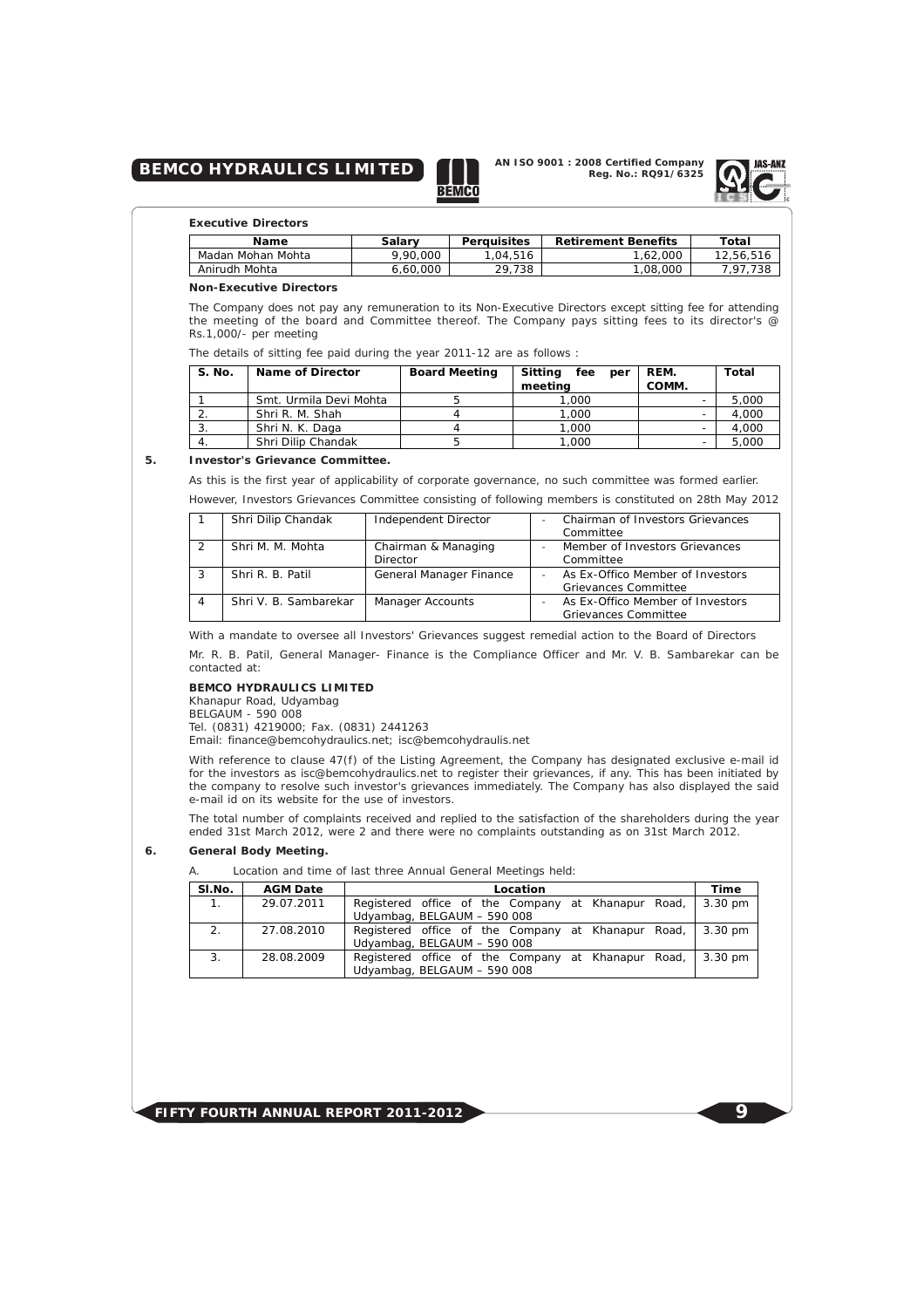**BEMCO HYDRAULICS LIMITED AN ISO 9001 : 2008 Certified Company BEMCO HYDRAULICS LIMITED Reg. No.: RQ91/6325**



B. Details of special resolutions passed in the previous three Annual General Meetings.

**BEMCO** 

| <b>AGM Date</b> | As per Companies<br>Act, 1956 U/s                 | <b>Particulars of Special Resolutions</b>                                                                                             |
|-----------------|---------------------------------------------------|---------------------------------------------------------------------------------------------------------------------------------------|
| 29.07.2011      | 94, 16, 31                                        | Increase in Authorised Share Capital of the Company<br>from<br>Rs.4.00 Crores to Rs.8.00 Crores.                                      |
| 29.07.2011      | 81(1A)                                            | Allotment of 3.00.000 11% Cumulative Redeemable Non-<br>Convertible Preference Shares of Rs.100/- each on private<br>placement basis. |
| 27.08.2010      |                                                   | No Special Resolution passed as there were no such items.                                                                             |
| 28.08.2009      | 198.269.309.311<br>$\mathcal{R}$<br>Schedule XIII | Re-appointment of Chairman & Managing Director.                                                                                       |
| 28.08.2009      | 198.269.309.311<br>&<br>Schedule XIII             | Re-appointment of Joint Managing Director.                                                                                            |

C. No special resolution for the equity shareholders was put through Postal Ballot in last year, as there were no such items, which required passing through Postal Ballot.

#### **7. DISCLOSURES:**

a. Related party Transactions

Related party transactions during the year have been disclosed in the Notes to Accounts in the Annual Report as required under Accounting Standard 18 issued by the Institute of Chartered Accountants of India. The transactions with the Companies, where the Directors of the Company were interested, were in the normal course of business and there were no related party transactions that had potential conflict with the interest of the Company at large.

b. Disclosure of accounting treatment.

In preparation of the Financial Statements, the Company has followed the accounting standards issued by the Institute of Chartered Accountants of India. The significant accounting policies have been set out in the notes to accounts.

c. Risk Management.

Business Risk Evaluation and Management is as ongoing process within the Company. Company has realized this 10-12 years back (i.e. during the heavy recession in Indian Industries, particularly in Automobile Sector), as the company was 80% dependant on the Automobile sector then. So the management has under taken the process of change over of product mix, for which there won't be any threat from others, at least for next decade.

Management is very keen on avoidance/minimizing the business threats those may be from outside as well as from internal.

Having said this company cannot be wholly insulated from market conditions.

Management perceives the market conditions as the prime risk factor.

d. Management Discussion and Analysis Report.

Management discussion and Analysis forms part of the Director's Report and is given separately in the Annual Report.

e. Information pursuant to Clause 49IV(G) of the Listing Agreement.

A brief resume and name of the Companies in which Director, who are being appointed/re-appointed, hold Directorship/Committee Membership are given in the notice of the 54th Annual General Meeting of the Company under heading " Information about Directors seeking appointment/ re-appointment as required under the Corporate Governance Clause of the Listing Agreement."

| of<br>Name<br>the retiring | Date of Birth              | Qualification | Experience                | Name of Other Companies<br>she/he<br>which<br>are<br>in | Share Holding in<br>this Company |
|----------------------------|----------------------------|---------------|---------------------------|---------------------------------------------------------|----------------------------------|
| <b>Director</b>            |                            |               |                           | Director                                                |                                  |
| Mrs. Urmila                | 1 <sup>st</sup><br>October | Matriculation | 30 <sup>th</sup><br>Since | Mohta Capital Pvt Ltd<br>$\mathbf{1}$ .                 | 1.93.668<br>of                   |
| Devi Mohta                 | 1945                       |               | 1992<br>May               | Ramchandra<br>2.<br>Shree                               | Shares<br>Equity                 |
|                            |                            |               | Director<br>in            | Enterprises Pvt Ltd                                     | (i.e. 13.39% of                  |
|                            |                            |               | this                      | U. D. Finnyest Pyt Ltd<br>3.                            | Total<br>Equity                  |
|                            |                            |               | Company                   |                                                         | Capital)                         |
| Shri N.<br>К.              | 21 <sup>st</sup><br>March  | B. Com.       | 17 <sup>th</sup><br>Since | Nil - Not Applicable                                    | Nil                              |
| Daga                       | 1941                       |               | 1998<br>April             |                                                         |                                  |
|                            |                            |               | Director<br>in            |                                                         |                                  |
|                            |                            |               | this ompany               |                                                         |                                  |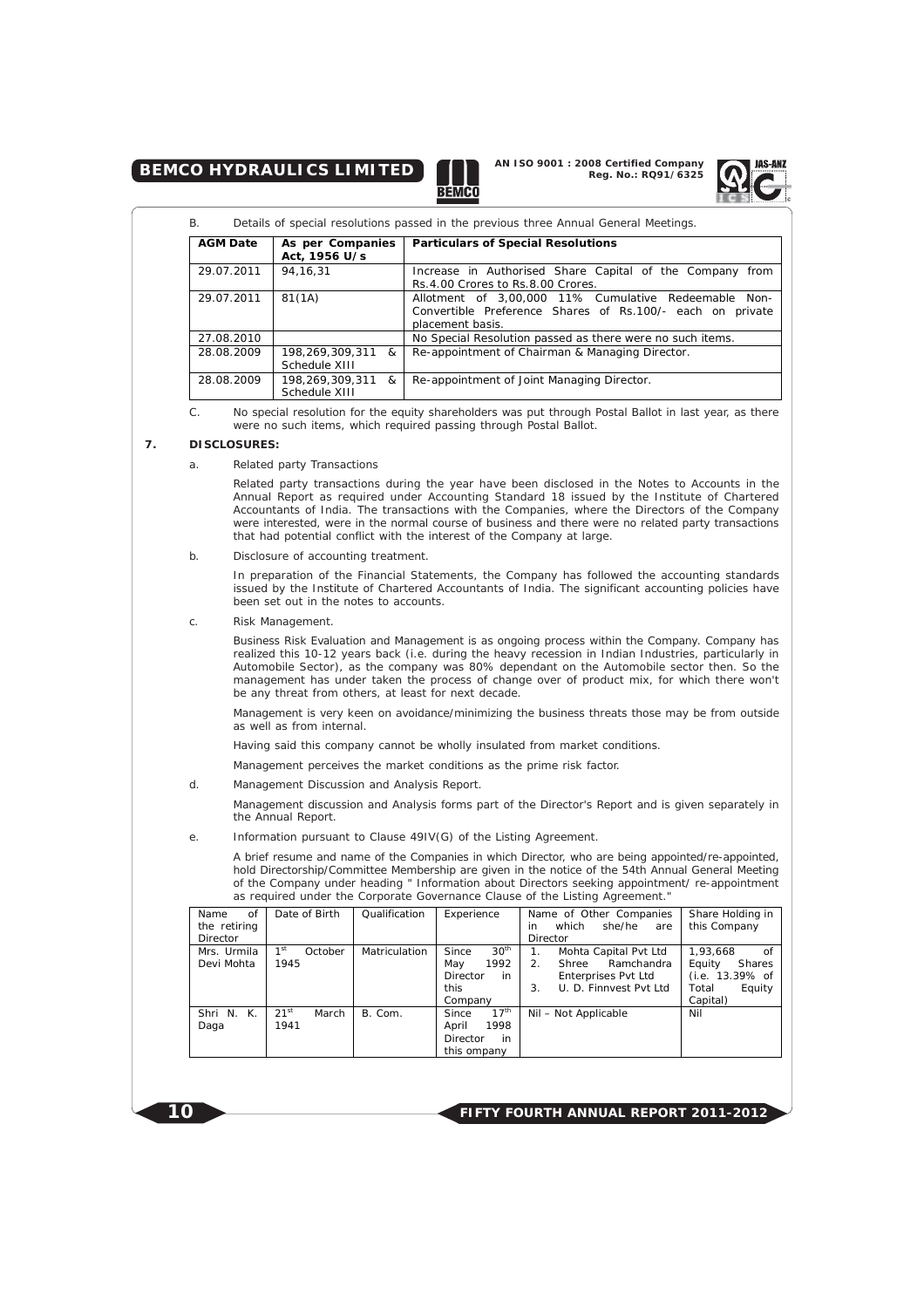

|    |                                                                                                                                                                                 |                                                  | AN ISO 9001: 2008 Certified Company<br><b>BEMCO HYDRAULICS LIMITED</b><br>Reg. No.: RQ91/6325<br><b>BEMCO</b>                                                                                                                                                                                                                                                                                                                                                                                                                      |  |  |  |  |  |  |
|----|---------------------------------------------------------------------------------------------------------------------------------------------------------------------------------|--------------------------------------------------|------------------------------------------------------------------------------------------------------------------------------------------------------------------------------------------------------------------------------------------------------------------------------------------------------------------------------------------------------------------------------------------------------------------------------------------------------------------------------------------------------------------------------------|--|--|--|--|--|--|
|    | f.                                                                                                                                                                              |                                                  | Details of non-compliance with regard to Capital Market.                                                                                                                                                                                                                                                                                                                                                                                                                                                                           |  |  |  |  |  |  |
|    |                                                                                                                                                                                 |                                                  | There were no penalties, strictures imposed on the Company by Stock Exchange or SEBI or any<br>statutory authority on any matter related to capital markets during the last three years.                                                                                                                                                                                                                                                                                                                                           |  |  |  |  |  |  |
|    |                                                                                                                                                                                 | year.                                            | However, the company has not filed the quarterly compliance Report in Annexure 1B in terms of<br>clause No. 49VI(ii) of the Listing Agreement for the Quarters ended on 30th September 2011, 31st<br>December 2011 and 31st March 2012. The reason being newness of the provisions which applied<br>to this Company from 5th August 2011. However these are being complied during current financial                                                                                                                                |  |  |  |  |  |  |
|    | g.                                                                                                                                                                              |                                                  | Details of Compliance with mandatory requirements.                                                                                                                                                                                                                                                                                                                                                                                                                                                                                 |  |  |  |  |  |  |
|    | The Company has fully complied with all the mandatory requirements of the Listing Agreement of<br>the Stock Exchanges except in relation to clause 49 of the listing Agreement. |                                                  |                                                                                                                                                                                                                                                                                                                                                                                                                                                                                                                                    |  |  |  |  |  |  |
|    | h.                                                                                                                                                                              |                                                  | <b>Subsidiary Companies</b>                                                                                                                                                                                                                                                                                                                                                                                                                                                                                                        |  |  |  |  |  |  |
|    |                                                                                                                                                                                 |                                                  | The company does not have any subsidiary.                                                                                                                                                                                                                                                                                                                                                                                                                                                                                          |  |  |  |  |  |  |
|    | i.                                                                                                                                                                              |                                                  | CEO/CFO Certificate                                                                                                                                                                                                                                                                                                                                                                                                                                                                                                                |  |  |  |  |  |  |
|    |                                                                                                                                                                                 |                                                  | The company has complied with provisions under Clause $49(v)$ of listing agreement as to certification<br>by CEO and CFO to the Board Directors.                                                                                                                                                                                                                                                                                                                                                                                   |  |  |  |  |  |  |
|    | j.                                                                                                                                                                              |                                                  | Details of adoption of non-mandatory requirements.                                                                                                                                                                                                                                                                                                                                                                                                                                                                                 |  |  |  |  |  |  |
|    |                                                                                                                                                                                 |                                                  | The Company has complied with and adopted the following non-mandatory requirements of Clause<br>49 of the Listing Agreement:                                                                                                                                                                                                                                                                                                                                                                                                       |  |  |  |  |  |  |
|    |                                                                                                                                                                                 | 1.                                               | Remuneration Committee.                                                                                                                                                                                                                                                                                                                                                                                                                                                                                                            |  |  |  |  |  |  |
|    |                                                                                                                                                                                 |                                                  | Remuneration Committee is already in place and complying with related non-mandatory<br>requirements.                                                                                                                                                                                                                                                                                                                                                                                                                               |  |  |  |  |  |  |
|    |                                                                                                                                                                                 | 2.                                               | Shareholder's Rights.                                                                                                                                                                                                                                                                                                                                                                                                                                                                                                              |  |  |  |  |  |  |
|    |                                                                                                                                                                                 |                                                  | Since the Company publishes its quarterly results in newspapers (English and Kannada) having<br>wide circulation, and since the results are also displayed on the website of the Company and<br>that of Stock Exchange, the Company does not send any declaration of half yearly performance<br>to the shareholders.                                                                                                                                                                                                               |  |  |  |  |  |  |
|    |                                                                                                                                                                                 | 3.                                               | Whistle Blower Policy                                                                                                                                                                                                                                                                                                                                                                                                                                                                                                              |  |  |  |  |  |  |
|    |                                                                                                                                                                                 |                                                  | The company has not yet formed any whistle Blower Policy, but inter alia, provides a<br>mechanism for the employees of the Company and other persons dealing with the Company<br>to report to the Executive Directors; any instance of unethical behavior, actual or suspected<br>fraud or violation of the Company's code of Conduct. It also provides for adequate safeguard<br>against victimization of such employees. Further, the existence of the mechanism has been<br>appropriately communicated within the Organization. |  |  |  |  |  |  |
| 8. |                                                                                                                                                                                 |                                                  | <b>Means of Communication</b>                                                                                                                                                                                                                                                                                                                                                                                                                                                                                                      |  |  |  |  |  |  |
|    |                                                                                                                                                                                 |                                                  | The Company has been disclosing financial performance i.e. quarterly, half-yearly and annual audited financial<br>results well within the stipulated period to the Stock Exchange after being approved by the Board. The results<br>are normally published in the main editions of one national and vernacular daily such as Indian Express<br>and Kannada Prabha. Very recently, the Company has established its own website as<br>www.bemcohydraulics.net and started displaying these results on Company web site.              |  |  |  |  |  |  |
| 9. | i.<br>Venue<br>Time                                                                                                                                                             |                                                  | <b>General Shareholders Information</b><br><b>Annual General Meeting:</b><br>: Registered Office at Khanapur Road, Udyambag, BELGAUM-590 008<br>$: 3.30$ PM<br>Day & Date: Monday 30th July 2012                                                                                                                                                                                                                                                                                                                                   |  |  |  |  |  |  |
|    | ii.<br>Annual<br>iii.                                                                                                                                                           | First Quarter<br>Second Quarter<br>Third Quarter | <b>Financial Year</b><br>1st April 2011 to 31st March 2012<br>During the year the financial results were announced as under:<br>: 05th August 2011<br>: 14th November 2011<br>: 10th February 2012<br>: 25th May 2012<br>Date of Book Closure:<br>Monday, July16, 2012 to Monday, July 30, 2012 (both the days inclusive).                                                                                                                                                                                                         |  |  |  |  |  |  |
|    |                                                                                                                                                                                 |                                                  |                                                                                                                                                                                                                                                                                                                                                                                                                                                                                                                                    |  |  |  |  |  |  |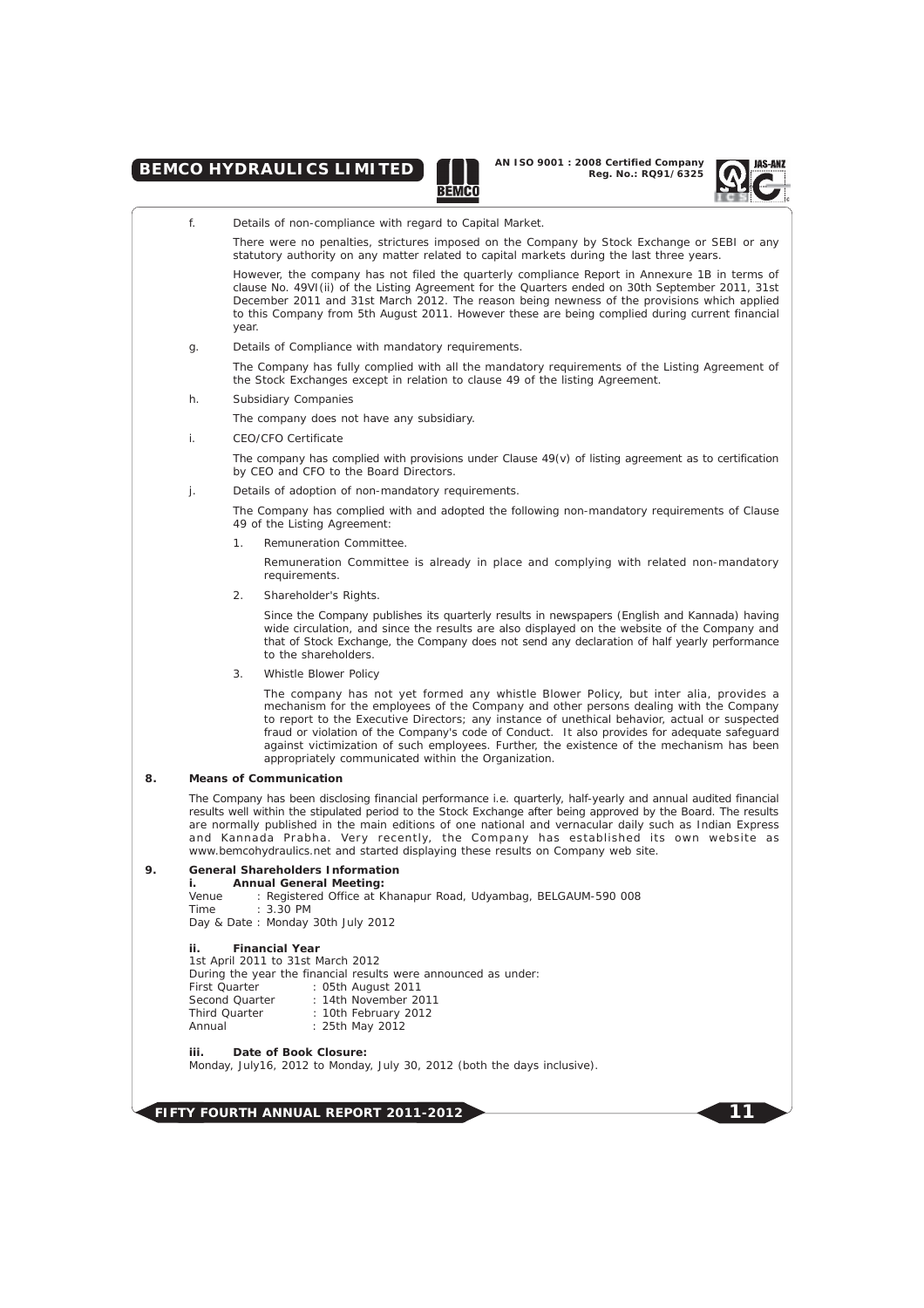# **BEMCO HYDRAULICS LIMITED AN ISSUED**





| Sr.No.         |                                         |  | Name of the Stock Exchange                                                                      |       |                              |                |                    |                    | <b>Stock Code</b> |  |
|----------------|-----------------------------------------|--|-------------------------------------------------------------------------------------------------|-------|------------------------------|----------------|--------------------|--------------------|-------------------|--|
| 1 <sub>1</sub> |                                         |  | Bombay Stock Exchange, Mumbai                                                                   |       |                              |                |                    |                    | 522650            |  |
| v.             | <b>Market Price Data</b>                |  |                                                                                                 |       |                              |                |                    |                    |                   |  |
|                |                                         |  | Details of Monthly high/ Low during the year 2011-12 on the BSE                                 |       |                              |                |                    |                    |                   |  |
|                | <b>Stock Exchange</b>                   |  |                                                                                                 |       | <b>Bombay Stock Exchange</b> |                |                    |                    |                   |  |
|                |                                         |  |                                                                                                 |       | (SCRIP Code - 522650)        |                |                    |                    |                   |  |
|                | Month                                   |  | High (Rs.)                                                                                      |       |                              |                | Low (Rs.)          |                    |                   |  |
| Apr-11         |                                         |  |                                                                                                 | 63.50 |                              |                |                    |                    | 41.70             |  |
|                | $May-11$                                |  |                                                                                                 | 56.50 |                              |                |                    |                    | 41.55             |  |
|                | Jun-11                                  |  |                                                                                                 |       |                              |                |                    |                    |                   |  |
|                | Jul-11                                  |  |                                                                                                 | 58.60 |                              |                |                    |                    | 47.95             |  |
|                | Aug-11                                  |  |                                                                                                 |       |                              |                |                    |                    |                   |  |
| Sep-11         |                                         |  |                                                                                                 | 49.20 |                              |                |                    |                    | 49.20             |  |
|                | Oct-11                                  |  |                                                                                                 |       |                              |                |                    |                    |                   |  |
|                | Nov-11                                  |  |                                                                                                 |       |                              |                |                    |                    |                   |  |
|                | <b>Dec-11</b>                           |  |                                                                                                 | 46.75 |                              |                |                    |                    | 44.45             |  |
|                | Jan-12                                  |  |                                                                                                 | 44.15 |                              |                |                    |                    | 38.15             |  |
|                | Feb-12                                  |  |                                                                                                 | 49.60 |                              |                |                    |                    | 41.85             |  |
|                | Mar-12                                  |  |                                                                                                 | 49.45 |                              |                |                    |                    | 42.80             |  |
| vi.            | Distribution of Shareholding:           |  |                                                                                                 |       |                              |                |                    |                    |                   |  |
|                |                                         |  | The distribution of shareholding as on March 31, 2012                                           |       |                              |                |                    |                    |                   |  |
| Sr.            | No. Of Equity                           |  | No. Of                                                                                          |       | Percentage                   |                | No of              |                    | Percentage        |  |
| No.            | <b>Shares held</b>                      |  | <b>Share</b>                                                                                    |       | Of total                     |                | <b>Shares held</b> |                    | Of total          |  |
|                |                                         |  | holders                                                                                         |       | <b>Share-holders</b>         |                |                    |                    | <b>Shares</b>     |  |
| 1.             | Up to $-100$                            |  | 1756                                                                                            |       |                              | 82.44          |                    | 173833             | 12.02             |  |
| $\mathbf{2}$   | 101-500                                 |  | 306                                                                                             |       |                              | 14.37          |                    | 79565              |                   |  |
| 3.             | 501-1000                                |  | 35                                                                                              |       |                              | 1.64           |                    | 26968              |                   |  |
| 4.             | 1001-2000                               |  | 14                                                                                              |       |                              | 0.66           |                    | 19386              |                   |  |
| 5.             | 2001-3000                               |  | 2                                                                                               |       |                              | 0.09           |                    | 5032               |                   |  |
| 6.             | 3001-4000                               |  | $\overline{2}$                                                                                  |       |                              | 0.09           |                    | 7466               |                   |  |
| 7.             | 4001-5000                               |  |                                                                                                 |       |                              | $\overline{a}$ |                    |                    |                   |  |
| 8.             | 5001-10000                              |  | 3                                                                                               |       |                              | 0.14           |                    | 16480              |                   |  |
| 9.             | 10001-20000                             |  | 4                                                                                               |       |                              | 0.19           |                    | 75456              |                   |  |
| 10.            | 20001-50000                             |  |                                                                                                 |       |                              |                |                    |                    |                   |  |
| 11.            | 50001 & Above<br><b>Total</b>           |  | 8<br>2130                                                                                       |       |                              | 0.38<br>100.00 |                    | 1042514<br>1446700 | 72.06<br>100.00   |  |
|                |                                         |  |                                                                                                 |       |                              |                |                    |                    |                   |  |
| vii.           |                                         |  | Shareholding Pattern as on 31st March 2012. (Equity listed Capital)                             |       |                              |                |                    |                    |                   |  |
| S.No.          | Category                                |  |                                                                                                 |       |                              | No.            | οf                 |                    | (%) Shareholding  |  |
|                |                                         |  |                                                                                                 |       |                              |                | <b>Shares held</b> |                    |                   |  |
| 1              |                                         |  | Promoters/ persons acting in concert                                                            |       |                              |                | 10,78,270          |                    | 74.53             |  |
| $\overline{2}$ |                                         |  | Financial Institutions, Banks and Mutual Funds                                                  |       |                              |                | 93                 |                    |                   |  |
| 3              |                                         |  | NRIs, Foreign Nationals, OCBs and FIIs                                                          |       |                              |                | 1,000              |                    |                   |  |
| 4              | Private Corporate Bodies                |  |                                                                                                 |       |                              |                | 26,732             |                    |                   |  |
| 5              | <b>Indian Public</b>                    |  |                                                                                                 |       |                              | 3,40,605       |                    |                    | 23.54             |  |
|                |                                         |  | <b>Total</b>                                                                                    |       |                              |                | 14,46,700          |                    | 100.00            |  |
| viii.          |                                         |  | Shareholding Pattern as on 31st March 2012. (Redeemable Non Convertible Preference              |       |                              |                |                    |                    |                   |  |
|                | Non Listed Capital)                     |  |                                                                                                 |       |                              |                |                    |                    |                   |  |
| S. No.         | Category                                |  |                                                                                                 |       | No of Shares held            |                |                    |                    | (%) Shareholding  |  |
| 1              |                                         |  | Promoters/ persons acting in concert                                                            |       |                              |                | 3,38,000           |                    | 100               |  |
| ix.            |                                         |  | Registrar and Share Transfer Agent (R & T Agent)                                                |       |                              |                |                    |                    |                   |  |
|                |                                         |  | The Company has appointed M/S. Adroit Corporate Services Pvt. Ltd as its Share Transfer Agents  |       |                              |                |                    |                    |                   |  |
|                |                                         |  | for both Physical and Demat. Shares Transfer in Physical form and other communication regarding |       |                              |                |                    |                    |                   |  |
|                |                                         |  | shares, change of address etc., may be addressed to:                                            |       |                              |                |                    |                    |                   |  |
|                | M/s. Adroit Corporate Services Pvt. Ltd |  |                                                                                                 |       |                              |                |                    |                    |                   |  |
|                |                                         |  | 19, Jaferbhoy Industrial Estate, Makawana Road,                                                 |       |                              |                |                    |                    |                   |  |
|                |                                         |  | Marol Naka, Andheri (E), Mumbai - 400 059                                                       |       |                              |                |                    |                    |                   |  |
|                |                                         |  |                                                                                                 |       |                              |                |                    |                    |                   |  |
|                |                                         |  | Phone No.022-2859 0942, 2859 4060, 2859 6060 Fax No.: 022-2850 3748                             |       |                              |                |                    |                    |                   |  |
|                | Email: adroits@vsnl.net                 |  |                                                                                                 |       |                              |                |                    |                    |                   |  |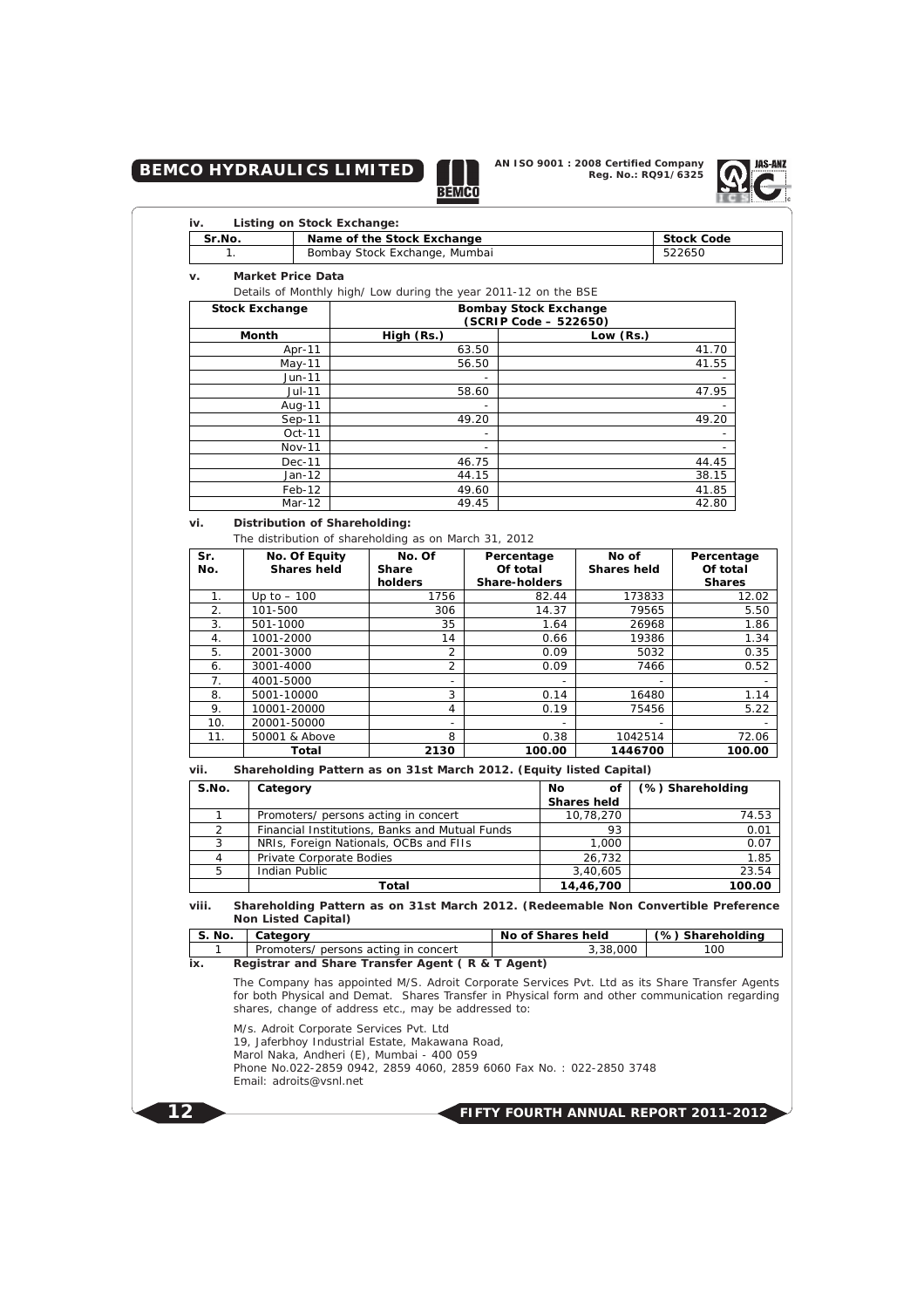**BEMCO** 

**AN ISO 9001 : 2008 Certified Company Reg. No.: RQ91/6325**



#### **Share Transfer System.**

- a. The applications for transfer of shares lodged at the Company's Registrar and Share Transfer Agent in Physical form are processed within 30 days of receipt of valid and complete documents in all respects. After such processing, the Registrar and Share transfer agent will issue share certificate to the respective shareholders within 30 days of receipt of certificate for transfer. Shares under objection are returned within a week's time. The transfer applications are approved periodically by the Senior Management of the Company.
- b. Pursuant to Listing Agreement, a certificate on half yearly basis is obtained from the Practicing Company Secretary for compliance with share transfer formalities by the Company.

#### **Dematerialization of shares and liquidity.**

As on 31st March 2012, 12,27,870 equity shares being 14,46,700 of the total equity share capital of the Company, were held in dematerialized form with National Securities Depository Limited (NSDL) and Central Depository Services (India) Limited (CDSL). The International Securities Identification (ISIN) allotted to the Company's equity shares is INE142E01014

#### **x. Outstanding GDR/ADR/Warrants or any convertible instruments, conversion date and impact on equity.**

Not applicable

#### **xi. Plant Location & Address for Correspondence:**

The Investors can personally contact or send their correspondence either to Share Transfer Agent or at the Company's following address:

#### **Bemco Hydraulics Ltd**

Khanapur Road, Udyambag Belgaum - 590 008 Tel: 0831-4219000, 2441980, 2440173, 2440270, Fax: 0831-2441263 Email: isc@bemcohydraulics.net finance@bemcohydraulics.net

**Declaration of Compliance with the Code of Conduct as provided in Clause 49 of the Listing Agreement with the Stock Exchanges.**

The company has not yet formed any Code of Conduct for employees, this being a non- mandatory requirement.

However, the ethical standards set/established by the Company over the last fifty years, provides an ideal standard to be emulated by employees and staff.

Mechanism for the employees of the Company and other persons dealing with the Company to report to the Executive Directors; any instance of unethical behavior, actual or suspected fraud or violation of the Company's code of Conduct. It also provides for adequate safeguard against victimization of such employees. Further, the existence of the mechanism has been appropriately communicated within the Organization.

#### F**or BEMCO HYDRAULICS LIMITED**

Place: Belgaum **M. M. Mohta**<br>
Date: 28th May 2012 **M. Mohta**<br>
Chairman & M

Chairman & Managing Director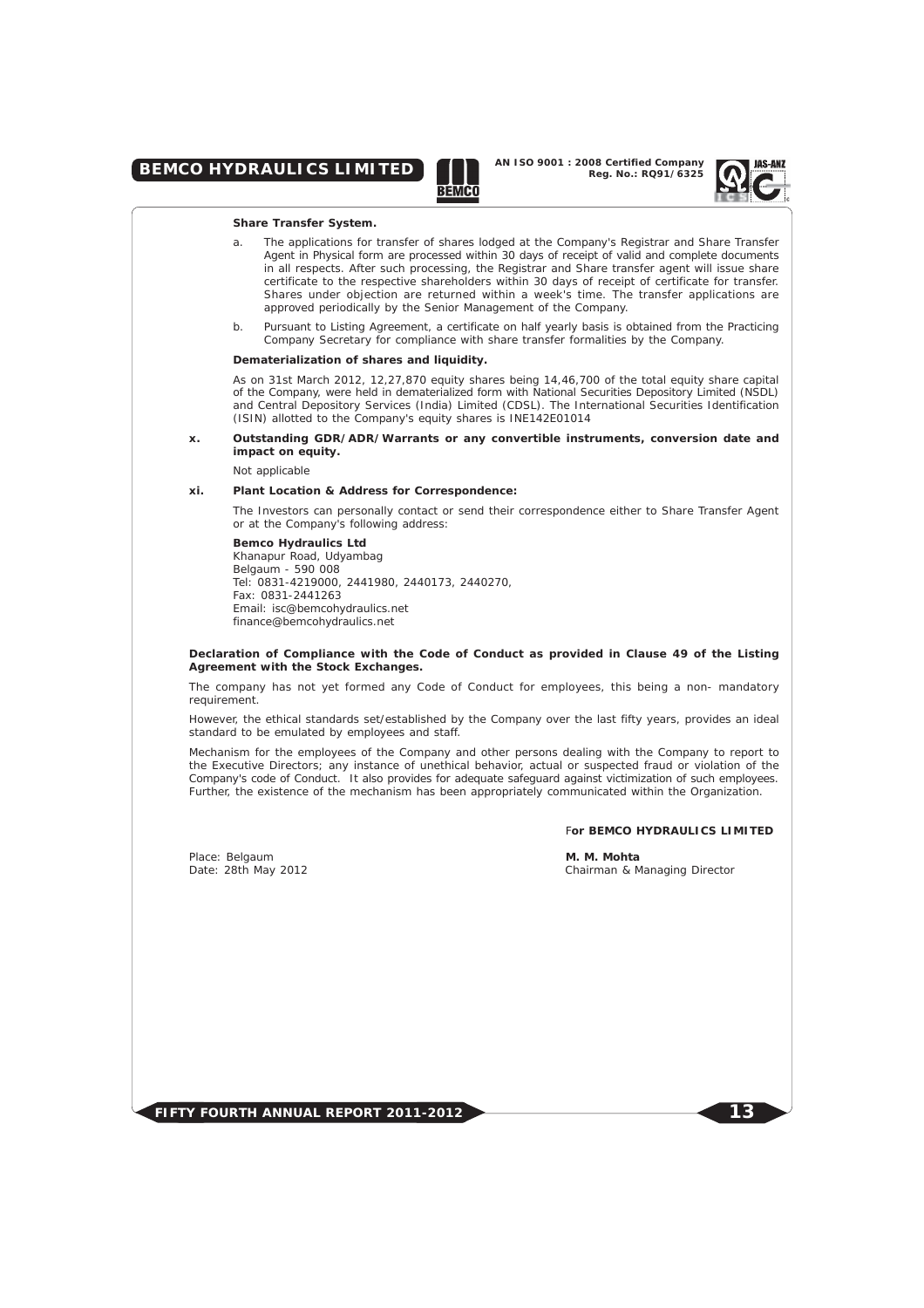AN ISO 9001 : 2008 Certified Company<br>Reg. No.: RQ91/6325



|                 | <b>COMMUNICATION</b>                                                                                                                                                                                                                                                                                                                                                                                                                       |
|-----------------|--------------------------------------------------------------------------------------------------------------------------------------------------------------------------------------------------------------------------------------------------------------------------------------------------------------------------------------------------------------------------------------------------------------------------------------------|
|                 | CERTIFICATE IN TERMS OF CLAUSE 49 OF THE LISTING AGREEMENT                                                                                                                                                                                                                                                                                                                                                                                 |
|                 | In terms of Clause 49 of the Listing Agreement, it is certified as under that:                                                                                                                                                                                                                                                                                                                                                             |
| a.              | The financial statements and the cash flow statement for the year have been reviewed and that<br>to the best of our knowledge and belief:                                                                                                                                                                                                                                                                                                  |
|                 | i.<br>These statements do not contain any materially untrue statement or omit any material fact<br>or contain statements that might be misleading;                                                                                                                                                                                                                                                                                         |
|                 | ii.<br>These statements together present a true and fair view of the company's affairs and are in<br>compliance with existing accounting standards, applicable laws and regulations.                                                                                                                                                                                                                                                       |
| b.              | There are, to the best of our knowledge and belief, no transactions entered into by the company<br>during the year which are fraudulent, illegal or violative of the company.                                                                                                                                                                                                                                                              |
| С.              | We accept responsibility for establishing and maintaining internal controls and have evaluated the<br>effectiveness of the internal control systems of the company and have disclosed to the Auditors and<br>the Audit Committee, deficiencies in the design or operation of internal controls, if any, of which<br>we are aware and the steps we have taken or propose to take to rectify these deficiencies.                             |
| d.<br>i.<br>ii. | We have indicated to the Auditors and the Audit committee:<br>Significant changes in internal control during the year;<br>Significant changes in accounting polices during the year and the same have been disclosed in the                                                                                                                                                                                                                |
| iii.            | notes to the financial statements; and<br>Instances of significant fraud of which we have become aware and the involvement therein, if any,<br>of the management or an employee having a significant role in the company's internal control<br>system.                                                                                                                                                                                     |
|                 | Place: Belgaum<br>M. M. Mohta<br>Anirudh Mohta<br>Date: 28.05.2012<br>Chairman & Managing Director<br>Joint Managing Director                                                                                                                                                                                                                                                                                                              |
|                 | <b>CERTIFICATE OF CORPORATE GOVERNANCE</b>                                                                                                                                                                                                                                                                                                                                                                                                 |
| <b>TO</b>       |                                                                                                                                                                                                                                                                                                                                                                                                                                            |
|                 | THE MEMBERS<br>BEMCO HYDRAULICS LIMITED<br>KHANAPUR ROAD, UDYAMBGA,<br>BELGAUM - 590 008                                                                                                                                                                                                                                                                                                                                                   |
|                 | We have examined all relevant records of BEMCO HYDRAULICS LIMITED, for the purpose of certifying<br>compliance of the conditions of corporate governance under Clause 49 of the Listing Agreement with the<br>Bombay Stock Exchange for the financial year ended 31st March 2012. I have obtained all the information<br>and explanations which to the best of my knowledge and belief were necessary for the purpose of<br>certification. |
|                 | The compliance of the conditions of corporate governance is the responsibility of the management. My<br>examination was limited to the procedure and implementation thereof. This certificate is neither an assurance<br>as to future viability of the Company nor of the efficacy or effectiveness with which the management has<br>conducted the affairs of the Company.                                                                 |
|                 | On the basis of my examination of the records produced, explanations and information furnished, in my<br>opinion and to the best of my information and according to the explanations given to me and the<br>representations made by the Directors and the Management, I certify that subject to:                                                                                                                                           |
| i)              | Non constitution of Audit Committee during the financial year.                                                                                                                                                                                                                                                                                                                                                                             |
| ii)             | Non constitution of Investors' Grievance Committee.                                                                                                                                                                                                                                                                                                                                                                                        |
| iii)            | Non furnishing of quarterly compliance reports on corporate governance in terms of sub clause VI<br>(ii) of clause 49 to Stock Exchanges for the guarters ended 30th September 2011, 31st December<br>2011 and 31st March 2012,                                                                                                                                                                                                            |
| iv)             | Non forming of code of conduct for senior employees in the Financial year.                                                                                                                                                                                                                                                                                                                                                                 |

**BEMCO** 

I certify that the Company has complied with the conditions of Corporate Governance as stipulated in Clause 49 of the above mentioned Listing Agreement.

Place: Belgaum **S. R .DESHPANDE**<br>
Date: 28.05.2012 **S. R .DESHPANDE**<br>
Company Secretary Company Secretary C.P. No. 1865

<sup>3</sup>Section 292A of the Companies Act, 1956 is not applicable as the paid up capital of the company is less than Rs. 5 crores.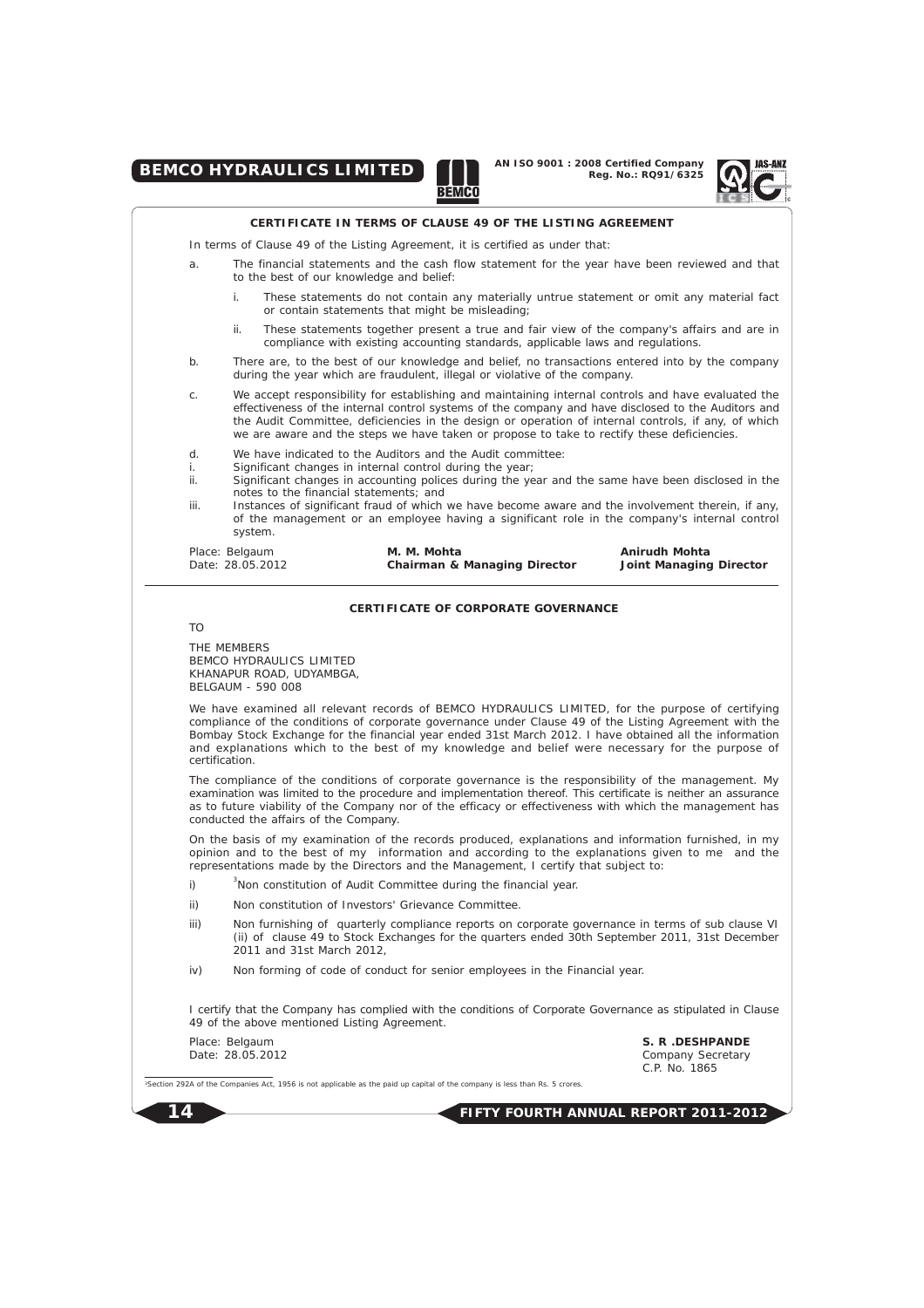

**AN ISO 9001 : 2008 Certified Company Reg. No.: RQ91/6325**



**S. R. DESHPANDE** 150, BUDHWAR PETH

TILAKWADI, BELGAUM Phone: 0831- 2467378 Cell : +91 9845058386 deshpandecs@gmail.com

CIN: L51101KA1957PLC001283 Authorised Capital: Rs.8 00,00,000/-

To

The Members, **BEMCO HYDRAULICS LIMITED** Regd. Office: Udyambag, Khanapur Road, **BELGAUM** 590008

# **COMPLIANCE CERTIFICATE**

I have examined the registers, records, books and papers of **BEMCO HYDRAULICS LIMITED,** (the company) as required to be maintained under the Companies Act, 1956 (the Act) and the rules made there under and also the provisions contained in the Memorandum and Articles of Association of the company for the financial year ended on 31st March, 2012. In my opinion and to the best of my information and according to the examinations carried out by me and explanations furnished to me by the company, its officers, I certify that in respect of the aforesaid financial year:

- 1. Subject to the notes in the Annexure **A,** the Company has kept and maintained all registers as stated in **Annexure 'A'** to this certificate, as per the provisions of the Act and the rules made there under and all entries there in have been recorded.
- 2. The Company has filed the forms and returns as stated in **Annexure 'B'** to this Certificate with the **Registrar of Companies, Karnataka, Bangalore** through the portal www.mca.gov.in provided by the Ministry of Corporate Affairs, New Delhi within the time prescribed under the Act and the Rules made there under.

However, the Company was not required to file any form or return with the Central Government, Company Law Board, Regional Director or other authorities under the Act.

- 3. The Company being public company, the restrictive conditions in section 3(1)(iii) of the Act are not relevant.
- 4. The Board of Directors duly met **5(five)** times respectively on **27th May 2011, 5th August 2011, 13th October 2011, 14th November 2011 and 10th February 2012** in respect of which meetings proper notices were given and the proceedings were properly recorded and signed including the circular resolutions passed in the minutes book maintained for the purpose.
- 5. The Company had closed its register of members from **16th July 2011 to 29th July 2011** (both the days inclusive) and necessary compliance of section 154 has been made.
- 6. The annual general meeting for the financial year ended on 31.03.2011 was held on **29th July 2011** after giving due notice to the members of the Company and others concerned and the resolutions passed thereat were duly recorded in Minutes book maintained for the purpose.
- 7. No Extra Ordinary General Meeting was held during the financial year.
- 8. The Company has not advanced any loans to its directors or firms or companies referred to under section 295 of the Act during the financial year.
- 9. The company has not entered into any contracts falling within the purview of section 297 of the Act.
- 10. The Company has made necessary entries in the Register maintained under section 301 of the Act in respect of arrangements with companies under the same management and Directors for acceptance of unsecured loans and payment of interest to them.
- 11. As there were no instances falling within the purview of section 314 of the Act, the Company has not obtained any approvals from Board of Directors, members or Central Government.
- 12. The Board of Directors has approved the issue of duplicate share certificates.
- 13. i)
	- (a) The Company has delivered all certificates upon allotment of 3,00,000 **non convertible** redeemable preference shares of Rs. 100/- each in accordance with the applicable provisions of the Act..
	- (b) On the aspect of delivery of share certificates upon lodgment for transfer/ transmission, attention is invited to the fact that pursuant to the SEBI directive on appointment of common agency for shares in demats and physical mode, the Company has appointed M/s Adroit Corporate Services Pvt. Ltd. Mumbai (RTA) as its common Agents for both modes of shares. Relevant records in this regard are not available with the Company at its registered office. Nonetheless, the company has obtained certificates under clause 47C of the listing agreement on half yearly basis from Company Secretaries, Mumbai to the effect that it has delivered all certificates duly endorsed albeit with marginal delay as per the listing agreement.

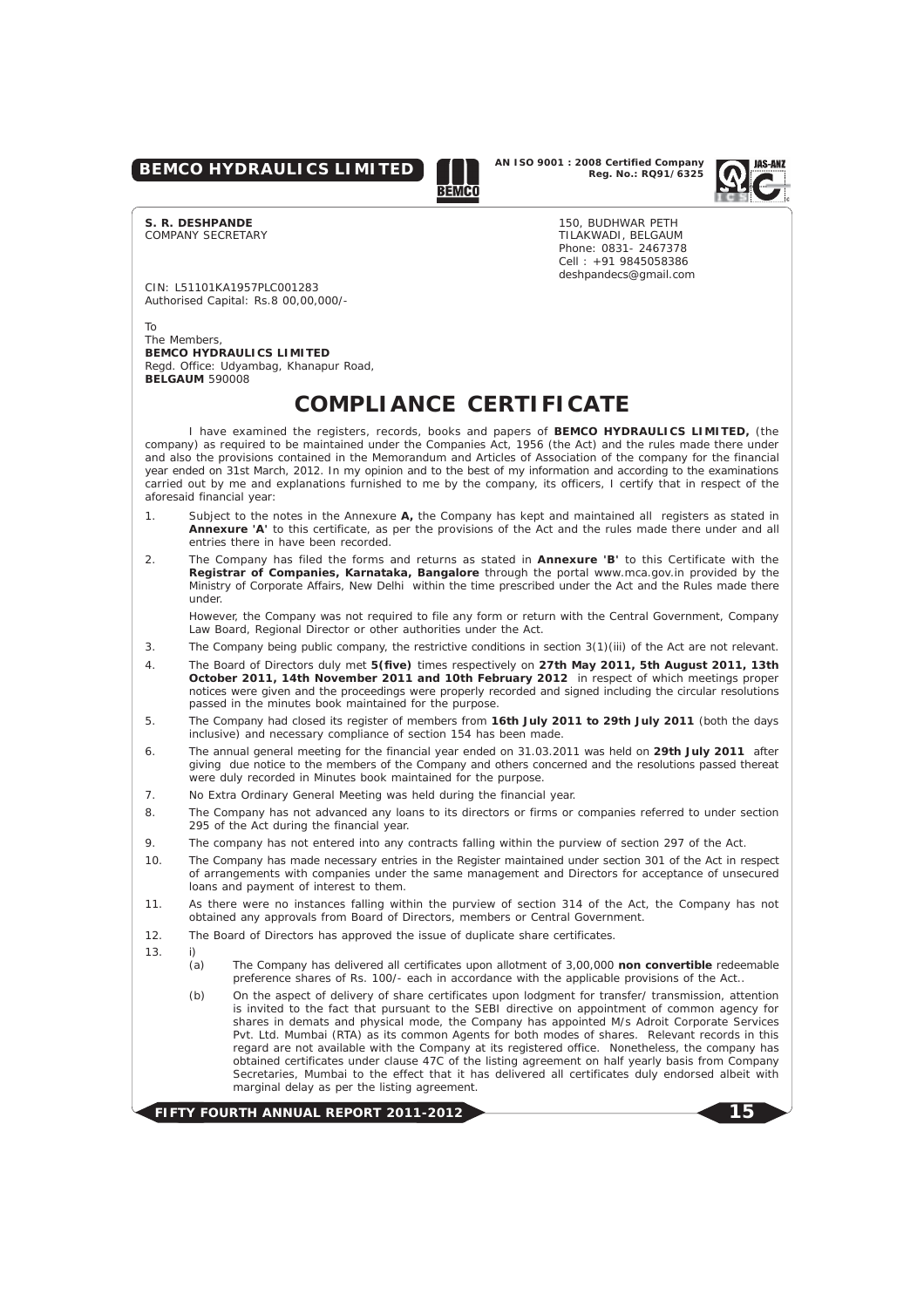# **BEMCO HYDRAULICS LIMITED AN ISO 9001 : 2008 Certified Company**

**Reg. No.: RQ91/6325**



ii) The Company has not deposited the amount of dividend on preference shares in a separate Bank Account within five days from the date of declaration in Annual General Meeting held on 29th July 2011,

**BEMCO** 

- iii) However, the Company paid dividend to its **preference share** holders immediately after conclusion of its last Annual General Meeting held on **29th July 2011** and there are no unclaimed dividend accounts,
- iv) The Company was not required to transfer any amount to Investor Education and Protection Fund as the company has no accounts in respect of unclaimed dividends, share application money due for refund, matured deposits, matured debentures and interest accrued thereon.
- v) The Company has duly complied with provisions of section 217 of the Act.
- 14. The Board of Directors is duly constituted. There was no appointment of additional Director, alternate Directors and Directors to fill casual vacancy during the financial year.
- 15. There was no appointment of Managing Director/Whole time Director during the financial year.
- 16. The Company has not appointed any sole selling agents during the financial year.
- 17. The Company has obtained following orders under section 141 of the Act from the Hon'ble **Company Law Board,** Southern Region Bench, Chennai

| Sr. | Particulars of the order                               | <b>Petition No</b> | Date of the | Outcome of  |
|-----|--------------------------------------------------------|--------------------|-------------|-------------|
| No. |                                                        | (C P No)           | order       | the order   |
|     | 15 days delay in filing form 17 to   No.529/141/CB/201 |                    | 25/04/2011  | Delay of 15 |
|     | report full satisfaction of car loan of                |                    |             | days        |
|     | Rs. 3.27 lakhs of ICICI BANK LTD.                      |                    |             | condoned    |
| 2.  | 10 days delay in filing form 17 to   No.199/141/CB/201 |                    | 21/02/2012  | Delay of 10 |
|     | report full satisfaction of charge of                  | $\mathcal{P}$      |             | days        |
|     | State bank of India                                    |                    |             | condoned    |

Subject to the foregoing, the Company was not required to obtain any approvals of the Central Government, Regional Director, Registrar or such other authorities as may be prescribed under the various provisions of the Act during the financial year.

- 18. The Directors have disclosed their interest in other Companies to the Board of Directors pursuant to the provisions of the Act and the rules made there under.
- 19. The Company has issued and allotted 3,00,000 (three lakhs) 11% redeemable non convertible preference shares of Rs. 100 each aggregating to a sum of Rs.3,00,00,000/- (three crores only) and complied with the applicable provisions of the Act. The allotment of non convertible **redeemable preference** shares on preferential basis was made to a single Company in which the promoters are interested and the issue and allotment was approved by the Company through a special resolution passed u/s 81(1A) of the Act.
- 20. The Company has not bought back any shares during the financial year.
- 21. The Company has redeemed 14,732 (fourteen thousand seven hundred thirty two) redeemable preference shares of Rs. 100 each aggregating to a sum of Rs. 14,73,200/-(fourteen lakhs seventy three thousand two hundred only) at a premium of Rs.60/- per share on 31st March 2012, on the last day of the financial year and has filed Form No.5 on 28.04.2012 within 30 days from the event.
- 22. There were no transactions necessitating the company to keep in abeyance the right to dividend, right shares and bonus shares, pending registration of transfer of shares.
- 23. The Company has not invited /accepted any public deposits or unsecured loans falling within the purview of section 58A of the Act during the financial year.
- 24. The amount borrowed by the company from directors, members, financial institution, banks and others during the financial year ending 31st March 2012 is within the borrowing limits of the Company u/s 293(1)(d) of the Act namely Rs. 800 lakhs as specified by the resolution passed in the 47th Annual General Meeting held on 30th September 2005.
- 25. The Company has not made loans and advances or given guarantees or provided securities to other bodies corporate during the financial year and consequently no entries are made during the year in the register to be kept for the purpose.
- 26. The Company has not altered the provisions of the memorandum with respect to situation of the company's registered office from one state to another during the year under scrutiny.
- 27. The Company has not altered the provisions of the memorandum with respect to the object of the company during the year under scrutiny.
- 28. The Company has not altered the provisions of the memorandum with respect to name of the company during the year under scrutiny.
- 29. The Company has altered the provisions of the Memorandum with respect to share capital of the company during the year under scrutiny and complied with the applicable provisions of the Act. The alteration related to the increase in authorized share capital of the Company to Rs. 8,00,00,000/-(eight crores only) by creating 6,00,000 (six lakhs)equity shares of Rs. 10 each and 3,40,000 (three lakhs forty thousand) redeemable preference shares of Rs. 100 each through a consolidated special resolution passed in the last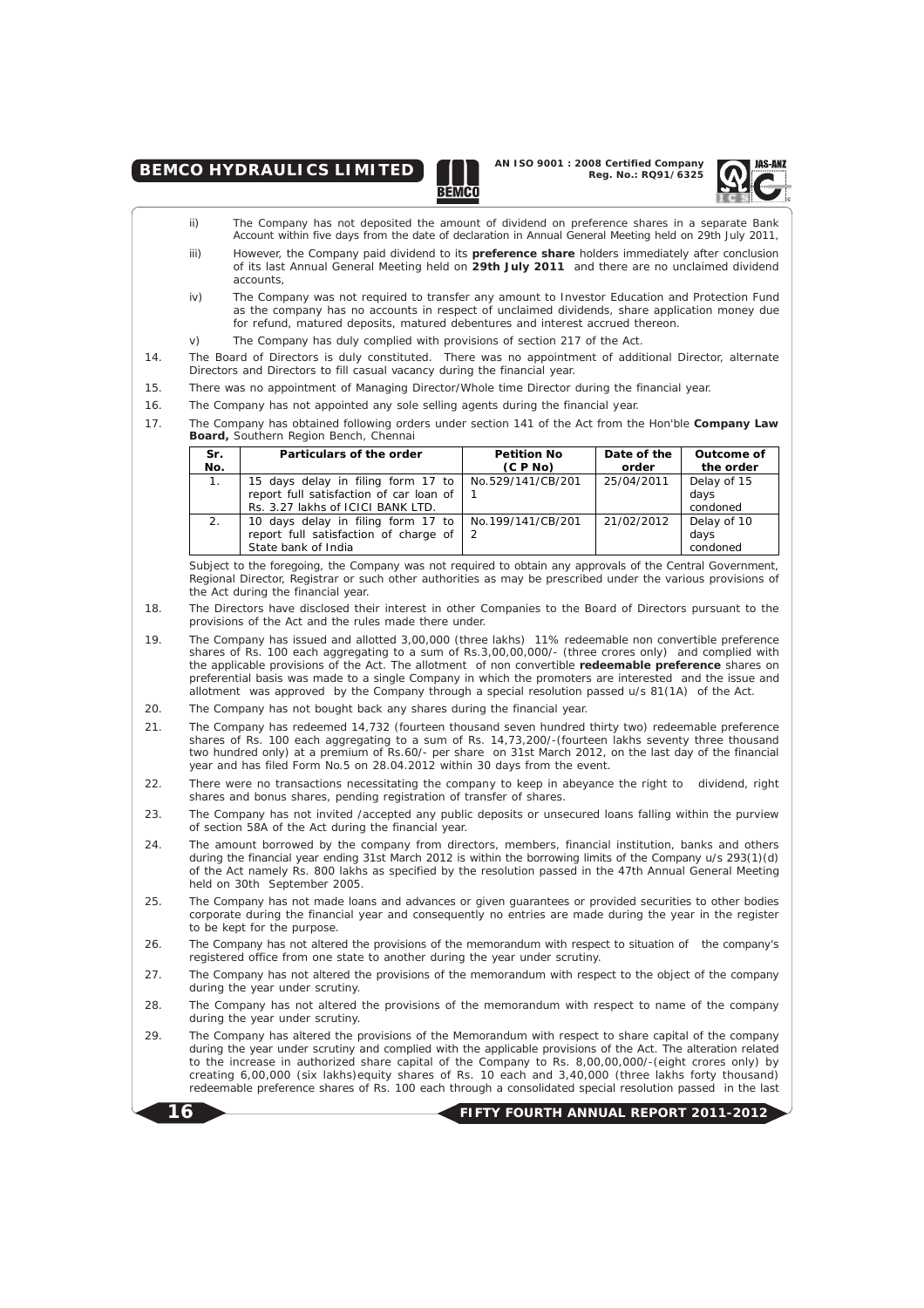**AN ISO 9001 : 2008 Certified Company Reg. No.: RQ91/6325**



annual general meeting held on 29th July 2011.

30. The Company has not altered its Articles of Association during the financial year. Attention is invited to the fact that clause No. 6 of Articles of Association says the authorized share capital of the Company shall be as specified in memorandum of association as a result; there was no occasion for the Company to alter its Articles on the point of capital.

**BEMCO** 

- 31. There was no prosecution initiated against or show cause notices received by the company or fines or penalties imposed on the company during the financial year for the offences under the Act.
- 32. The Company has not received any money as security from its employees during the year.
- 33. The Company has not constituted a separate provident fund trust for its employees or class of employees as contemplated under section 418 of the Act.

Lastly, it is stated that the compliance of all applicable provisions of the Companies Act, 1956 is the responsibility of the company, my examination, on test basis, was limited to the procedures followed by the company for ensuring the compliance with the said provisions. I state that such compliance is neither an assurance as to the future viability of the company nor the efficiency or effectiveness with which the company has conducted its affairs. I further state that this is neither an audit nor an expression of opinion on the financial activities/statements of the company.

Place: Belgaum **S. R. Deshpande** Date: 28th May 2012 **C. P. No. 1865**

#### **ANNEXURE - A**

REGISTERS AS MAINTAINED BY BEMCO HYDRAULICS LIMITED

#### **STATUTORY REGISTERS**

The Register of Members' u/s 150.

Attention is invited to the fact that the equity shares of the Company are listed on the Stock Exchange. The Company explains that pursuant to the SEBI directive dated 31st December 2002, bearing no. D &CC/ FITTC/CIR-16/2002 on appointment of common agency for shares in the demat and physical mode, it has appointed Adroit Corporate Services Pvt. Ltd.19, Jaferboy Industrial Estate, 1st Floor, Makwana Road, Moral Naka, Mumbai 400059 (RTA) as its common Agency for shares in both the aforesaid modes. The Register of members, Register of Transfers and related correspondence is maintained by the RTA in Mumbai i.e. at a place outside the city limits of Belgaum where the registered office of the Company is situate. The other place is not approved by a special resolution of the members of the company and the company states that it has been advised that formality of special resolution under the proviso to section 163(1) of the Act is not effective as the place where these registers are maintained is outside the city limits of the Belgaum, where the Company's registered office is situate.

The Company is 54 years old with large number of shareholders and therefore, verification of changes during the year is made and not all entries therein.

- 2. Register of Preference shareholders
- 3. Register of Directors / Managing Director u/s 303 entitled particulars of Directors, Managers and Secretaries
- 4. Register of Directors' shareholding
- 5. Register of Investments (sic)
- 6. Register of Charges u/s 143
- 7. Register of interest of Directors (sic)
- 8. Register of contracts u/s 301
- 9. Minutes Book of proceedings of the meetings of Board of directors.
- 10. Minutes Book of the proceedings of the general meetings.
- 11. Register of Renewed and duplicate share certificates under Rule 7 of Companies( issue of Share Certificates) Rules, 1960
- 12. Register of Destruction of Records / Document.

#### **OTHER REGISTERS**

- 1. Register of Shareholders' attendance
- 2. Register of Directors' attendance

*The Company has not maintained the following registers as it was informed that there were no entries / transaction to be recorded therein. Reliance is placed on the certificate issued by the management in this regard.*

- 1. Register of Securities bought back u/s 77A<br>2. Register of Debenture holders
- 2. Register of Debenture holders<br>3 Register of Investments or Ioa
- 3. Register of Investments or loans made u/s 372A

Place: Belgaum **S. R. Deshpande** Date: 28th May 2012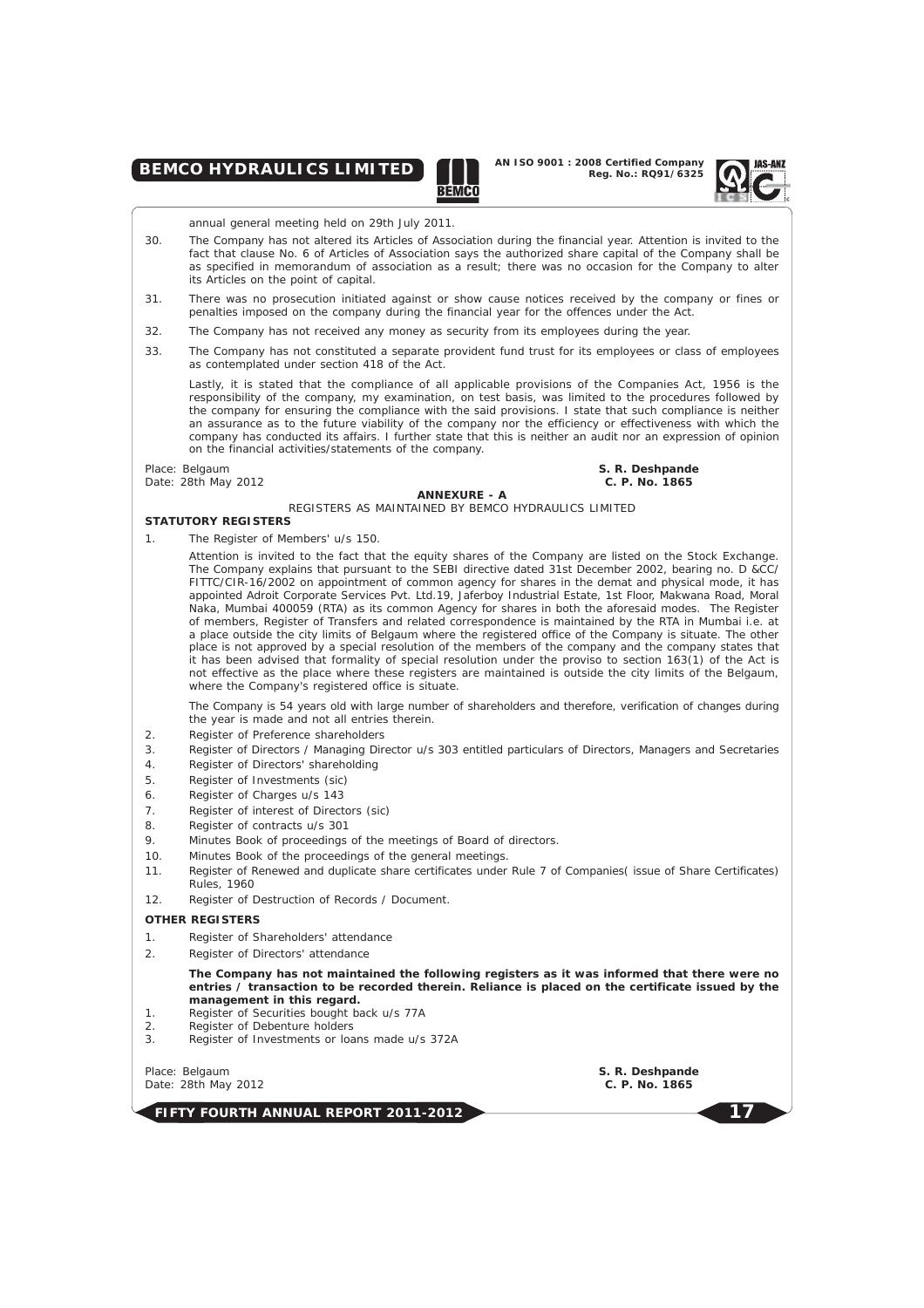# **BEMCO HYDRAULICS LIMITED**  $\begin{bmatrix} \bullet & \bullet & \bullet \\ \bullet & \bullet & \bullet & \bullet \end{bmatrix}$

AN ISO 9001 : 2008 Certified Company<br>Reg. No.: RQ91/6325



#### **ANNEXURE B**

**BEMCO** 

| SI.<br>N<br>о. | Form/<br>Return                                     | Filed<br>U/S                           | For                                                                                                                             | Date of<br>Filing<br>with<br>service<br>request<br>number<br>(SRN) | Whether<br><b>Filed</b><br>Within<br>Prescribed<br>Time<br>Yes/No | If delay in<br>Filing,<br>Whether<br>requisite<br>Additional<br>fee paid,<br>Yes/No | Track<br>transactio<br>n status on<br>web site |
|----------------|-----------------------------------------------------|----------------------------------------|---------------------------------------------------------------------------------------------------------------------------------|--------------------------------------------------------------------|-------------------------------------------------------------------|-------------------------------------------------------------------------------------|------------------------------------------------|
| $\mathbf{1}$   | Form 8                                              | 125                                    | Creation of ICICI charge of<br>Rs. 30 Lakhs on 7 <sup>th</sup> March<br>2011                                                    | 28 <sup>th</sup><br>April<br>2011<br>B11044781                     | <b>No</b>                                                         | Yes                                                                                 | Approved                                       |
| $\overline{2}$ | Form 21                                             | 141<br>(2)                             | Filing of CLB order under<br>section<br>141<br>in<br><b>CP</b><br>No.529/141/CB/2011                                            | 29 <sup>th</sup><br>April<br>2011<br>B11154101                     | Yes                                                               | Not Applicable                                                                      | Approved                                       |
| 3              | Form 17                                             | 138                                    | Satisfaction of SBI charge on<br>9 <sup>th</sup> May 2011                                                                       | $17^{\text{th}}$<br>June<br>2011<br>B14434989                      | <b>No</b>                                                         | Refer to point<br>ii of<br>paragraph 17                                             | Pending for<br>form $21$                       |
| $\overline{4}$ | Form17                                              | 138                                    | Satisfaction<br>of<br>Bank<br>of<br>Maharashtra charge on 30 <sup>th</sup><br>June 2011                                         | 20 <sup>th</sup> July 2011<br>B16477622                            | Yes                                                               | Not Applicable                                                                      | Approved                                       |
| 5              | Form 61                                             | <b>CLB</b><br>regula<br>tion<br>no. 14 | Service of copy of petition<br>u/s 141 on ROC as the<br>respondent                                                              | 29th July 2011<br>B17124330                                        | Not<br>Applicable                                                 | Not Applicable                                                                      | Approved                                       |
| 6              | Form 66                                             | 383A                                   | Compliance<br>Certificate<br>for<br>the financial year ended 31st<br>March 2011                                                 | 5 <sup>th</sup><br>August<br>2011<br>P69011492                     | Yes                                                               | Not Applicable                                                                      | Approved                                       |
| $\overline{7}$ | Form 23                                             | 192<br>(4)(a)                          | Special<br>resolution<br>to<br>increase authorized capital<br>to Rs. 8 crores and 81(1A)<br>resolution                          | $13^{\text{th}}$<br>August<br>2011<br>B18202085                    | Yes                                                               | Not Applicable                                                                      | Approved                                       |
| 8              | Form 5                                              | 94                                     | Increase in authorized share<br>capital from Rs. 4cr. to Rs.<br>8cr. on 29 <sup>th</sup> July 2011                              | 13 <sup>th</sup><br>August<br>2011<br>B18204867                    | Yes                                                               | Not Applicable                                                                      | Approved                                       |
| $\overline{9}$ | Form 2                                              | 75(1)                                  | preference<br>Allotment<br>of<br>shares of Rs. 3 lakhs on 5 <sup>th</sup><br>August 2011                                        | 27 <sup>th</sup><br>August<br>2011<br>S05762273                    | Yes                                                               | Not Applicable                                                                      | Approved                                       |
| 10             | Form 20B                                            | 159                                    | Annual Return up to AGM<br>held on 29 <sup>th</sup> July 2011                                                                   | 19 <sup>th</sup><br>September<br>2011<br>P70603014                 | Yes                                                               | Not Applicable                                                                      | Approved                                       |
| 11             | Form 17                                             | 138                                    | Satisfaction<br>of<br>Bank<br>of<br>Maharashtra charge on 12th<br>September 2011                                                | 21 <sup>st</sup><br>September<br>2011<br>B20841094                 | Yes                                                               | Not Applicable                                                                      | Approved                                       |
| 12             | Form 8                                              | 127                                    | Modification<br>of<br>Bank<br>of<br>Maharashtra (lead bank) &<br>SBI charge of Rs. 22.50cr.<br>on 13 <sup>th</sup> October 2011 | 8 <sup>th</sup> November<br>2011<br>B24347585                      | Yes                                                               | Not Applicable                                                                      | Approved                                       |
| 13             | Form<br>23ACXBR<br>L & Form<br>23ACAXB<br><b>RL</b> | 220                                    | Balance Sheet and Profit &<br>Loss Account for the year<br>ended 31st March 2011                                                | $18^{\text{th}}$<br>November<br>2011<br>P79520797                  | Yes                                                               | Not Applicable                                                                      | Approved                                       |
| 14             | Form 8                                              | 125                                    | ICICI<br>Creation<br>of<br>Bank<br>charge of Rs. 4.04 lakhs on<br>30th November 2011                                            | $28^{\text{th}}$<br>December<br>2011<br>B28341915                  | Yes                                                               | Not Applicable                                                                      | Approved                                       |
| 15             | Form 17                                             | 138                                    | Satisfaction of ICICI Bank<br>charge on 21 <sup>st</sup> January 2012                                                           | 16 <sup>th</sup> February<br>2012<br>B32129272                     | Yes                                                               | Not Applicable                                                                      | Approved                                       |
| 16             | Form 21                                             | 141                                    | Filing of CLB order under<br>section 141 in CP No.<br>199/141/CB/2012                                                           | 29 <sup>th</sup> February<br>2012<br>B33178203                     | Yes                                                               | Not Applicable                                                                      | Approved                                       |

**Forms and Returns as filed by BEMCO HYDRAULICS LIMITED with the Registrar of Companies, Karnataka, Bangalore during the financial year ended 31.03.2012**

Place: Belgaum **S. R. Deshpande** Date: 28th May 2012 **C. P. No. 1865**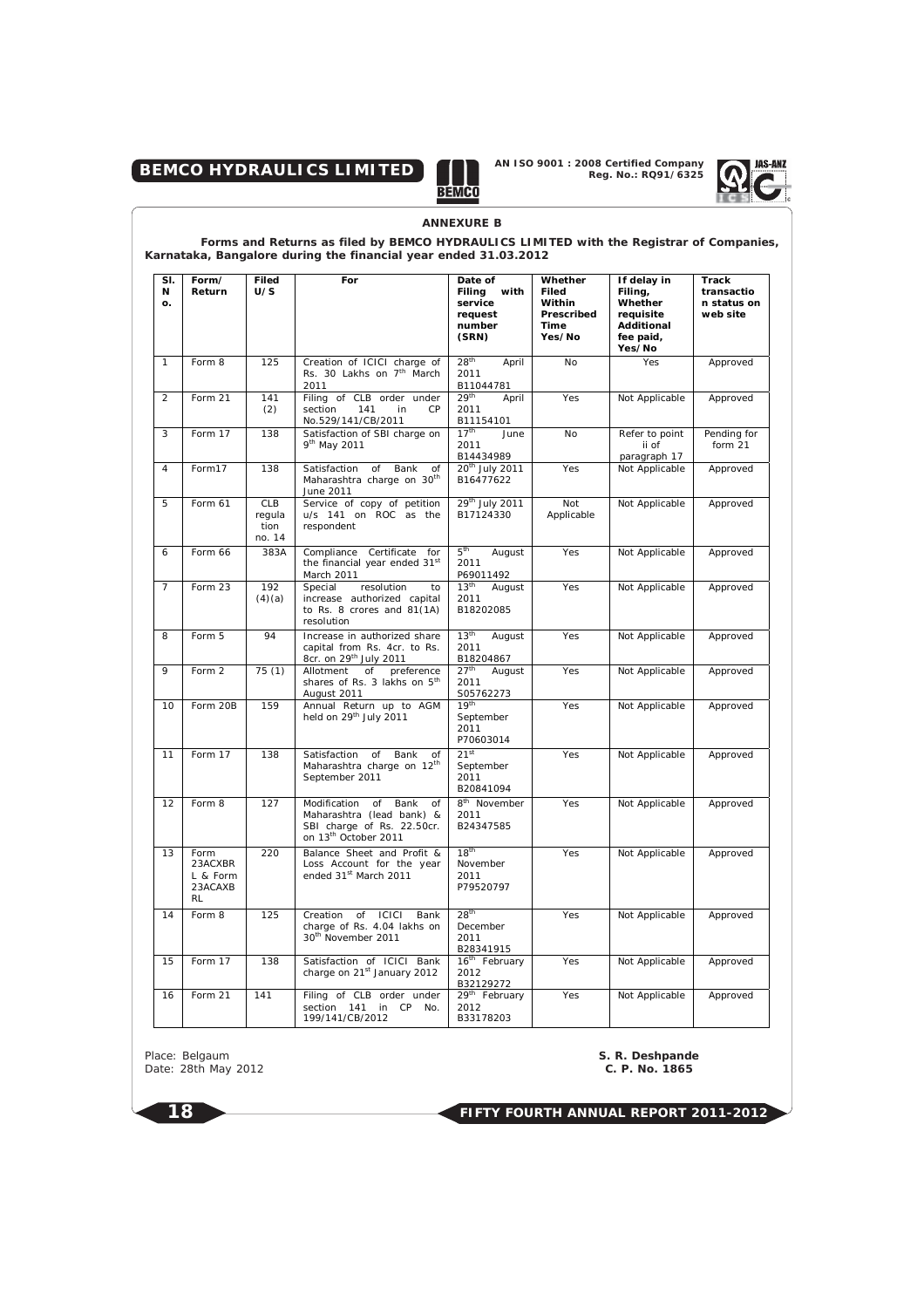**BEMCO HYDRAULICS LIMITED AN ISO 9001 : 2008 Certified Company Reg. No.: RQ91/6325**

|    |                                                                                                                                                                                                                                                                                                                                                                                                           |    | <u>DEMICU</u>                                                                                                                                                                                                                                                                                                                                                                                                                                                                                                                                                                                                                                                    |  |  |  |  |  |
|----|-----------------------------------------------------------------------------------------------------------------------------------------------------------------------------------------------------------------------------------------------------------------------------------------------------------------------------------------------------------------------------------------------------------|----|------------------------------------------------------------------------------------------------------------------------------------------------------------------------------------------------------------------------------------------------------------------------------------------------------------------------------------------------------------------------------------------------------------------------------------------------------------------------------------------------------------------------------------------------------------------------------------------------------------------------------------------------------------------|--|--|--|--|--|
|    |                                                                                                                                                                                                                                                                                                                                                                                                           |    | A. C. BHUTERIA & CO.                                                                                                                                                                                                                                                                                                                                                                                                                                                                                                                                                                                                                                             |  |  |  |  |  |
|    |                                                                                                                                                                                                                                                                                                                                                                                                           |    | <b>CHARTERED ACCOUNTANTS</b>                                                                                                                                                                                                                                                                                                                                                                                                                                                                                                                                                                                                                                     |  |  |  |  |  |
|    |                                                                                                                                                                                                                                                                                                                                                                                                           |    | AUDITORS' REPORT TO THE MEMBERS OF                                                                                                                                                                                                                                                                                                                                                                                                                                                                                                                                                                                                                               |  |  |  |  |  |
|    |                                                                                                                                                                                                                                                                                                                                                                                                           |    | <b>BEMCO HYDRAULICS LTD</b>                                                                                                                                                                                                                                                                                                                                                                                                                                                                                                                                                                                                                                      |  |  |  |  |  |
| 1. | We have audited the attached Balance Sheet of BEMCO HYDRAULICS LTD as at 31st March, 2012 and also<br>the annexed Statement of Profit and Loss and Cash Flow Statement of the Company for the year ended<br>on that date. These financial statements are the responsibility of the Company's management. Our<br>responsibility is to express an opinion on these financial statements based on our audit. |    |                                                                                                                                                                                                                                                                                                                                                                                                                                                                                                                                                                                                                                                                  |  |  |  |  |  |
| 2. |                                                                                                                                                                                                                                                                                                                                                                                                           |    | We conducted our audit in accordance with auditing standards generally accepted in India. Those Standards<br>require that we plan and perform the audit to obtain reasonable assurance about whether the financial<br>statements are free of material misstatement. An audit includes, examining on a test basis, evidence<br>supporting the amounts and disclosures in the financial statements. An audit also includes assessing the<br>accounting principles used and significant estimates made by management, as well as evaluating the overall<br>financial statement presentation. We believe that our audit provides a reasonable basis for our opinion. |  |  |  |  |  |
| 3. |                                                                                                                                                                                                                                                                                                                                                                                                           |    | As required by the Companies (Auditors' Report) Order, 2003 (as amended) issued by the Central<br>Government of India in terms of Sub-Section (4A) of Section 227 of the Companies Act, 1956 and on the<br>basis of such checks of books and records we considered necessary and according to the information and<br>explanations given to us, we give below our comments on the matters specified in paragraph 4 & 5 of the<br>said Order as far as applicable:                                                                                                                                                                                                 |  |  |  |  |  |
|    | i.                                                                                                                                                                                                                                                                                                                                                                                                        |    | The Company has maintained proper records showing full particulars, including quantitative details<br>and situation of its Fixed Assets. The Fixed Assets have been physically verified by the Management<br>during the year. In our opinion, the frequency of verification is reasonable. Discrepancies were<br>noticed on such verification as compared to book records, which were not material, have been<br>adequately dealt with in the books of accounts. There was no substantial disposal of fixed assets<br>during the year.                                                                                                                           |  |  |  |  |  |
|    | ii.                                                                                                                                                                                                                                                                                                                                                                                                       |    |                                                                                                                                                                                                                                                                                                                                                                                                                                                                                                                                                                                                                                                                  |  |  |  |  |  |
|    |                                                                                                                                                                                                                                                                                                                                                                                                           |    | a) The management has conducted physical verification of inventory at reasonable intervals during<br>the year.                                                                                                                                                                                                                                                                                                                                                                                                                                                                                                                                                   |  |  |  |  |  |
|    |                                                                                                                                                                                                                                                                                                                                                                                                           |    | b) In our opinion, the procedures of physical verification of inventory followed by the management<br>are reasonable and adequate in relation to the size of the Company and nature of its business.                                                                                                                                                                                                                                                                                                                                                                                                                                                             |  |  |  |  |  |
|    |                                                                                                                                                                                                                                                                                                                                                                                                           | C) | The Company is maintaining proper records of inventory. Discrepancies between book balance<br>and physical records, which were not material, have been adequately dealt with in the books<br>of accounts.                                                                                                                                                                                                                                                                                                                                                                                                                                                        |  |  |  |  |  |
|    | iii.                                                                                                                                                                                                                                                                                                                                                                                                      |    |                                                                                                                                                                                                                                                                                                                                                                                                                                                                                                                                                                                                                                                                  |  |  |  |  |  |
|    |                                                                                                                                                                                                                                                                                                                                                                                                           |    | a) As informed, the company has not granted any loan, secured or unsecured, to companies, firms<br>or parties covered in the register maintained under Section 301 of the Companies Act, 1956                                                                                                                                                                                                                                                                                                                                                                                                                                                                    |  |  |  |  |  |
|    |                                                                                                                                                                                                                                                                                                                                                                                                           |    | b) The Company has taken unsecured loan from five companies covered in the register maintained<br>under Section 301 of the Companies Act, 1956. The maximum amount involved during the year<br>was Rs.64, 127, 286 and year - end balance of such loan taken was Rs. 24, 624, 391.                                                                                                                                                                                                                                                                                                                                                                               |  |  |  |  |  |
|    |                                                                                                                                                                                                                                                                                                                                                                                                           |    | c) In our opinion, the rate of interest and other terms and conditions on which loan has been taken<br>from companies and parties covered in the Register maintained under Section 301 of the<br>Companies Act, 1956 are not, prima facie, prejudicial to the interest of the Company.                                                                                                                                                                                                                                                                                                                                                                           |  |  |  |  |  |
|    |                                                                                                                                                                                                                                                                                                                                                                                                           |    | d) The Company is regular in repaying the principal amount as stipulated and has been regular<br>in the payment of interest.                                                                                                                                                                                                                                                                                                                                                                                                                                                                                                                                     |  |  |  |  |  |
|    | iv.                                                                                                                                                                                                                                                                                                                                                                                                       |    | In our opinion and according to the information & explanation given to us, there is an adequate<br>internal control system commensurate with the size of the Company & nature of its business, for<br>the purchases of inventory and fixed assets and for sale of goods. During the course of our audit,<br>we have not observed any continuing failure to correct major weaknesses in internal control system.                                                                                                                                                                                                                                                  |  |  |  |  |  |
|    | V.                                                                                                                                                                                                                                                                                                                                                                                                        |    |                                                                                                                                                                                                                                                                                                                                                                                                                                                                                                                                                                                                                                                                  |  |  |  |  |  |
|    |                                                                                                                                                                                                                                                                                                                                                                                                           |    | a) According to the information and explanations given to us, we are of the opinion that the<br>transactions that need to be entered into a register in pursuance of Section 301 of the<br>Companies Act, 1956 have been so entered.                                                                                                                                                                                                                                                                                                                                                                                                                             |  |  |  |  |  |
|    |                                                                                                                                                                                                                                                                                                                                                                                                           |    | b) In our opinion and according to the information & explanations given to us, the transactions<br>made in pursuance of such contracts or arrangements and exceeding the value of rupees five<br>lacs in respect of any party during the year have been made at prices, which are reasonable,<br>having regard to the prevailing market prices at the relevant time.                                                                                                                                                                                                                                                                                             |  |  |  |  |  |
|    |                                                                                                                                                                                                                                                                                                                                                                                                           |    | FIFTY FOURTH ANNUAL REPORT 2011-2012<br>19                                                                                                                                                                                                                                                                                                                                                                                                                                                                                                                                                                                                                       |  |  |  |  |  |
|    |                                                                                                                                                                                                                                                                                                                                                                                                           |    |                                                                                                                                                                                                                                                                                                                                                                                                                                                                                                                                                                                                                                                                  |  |  |  |  |  |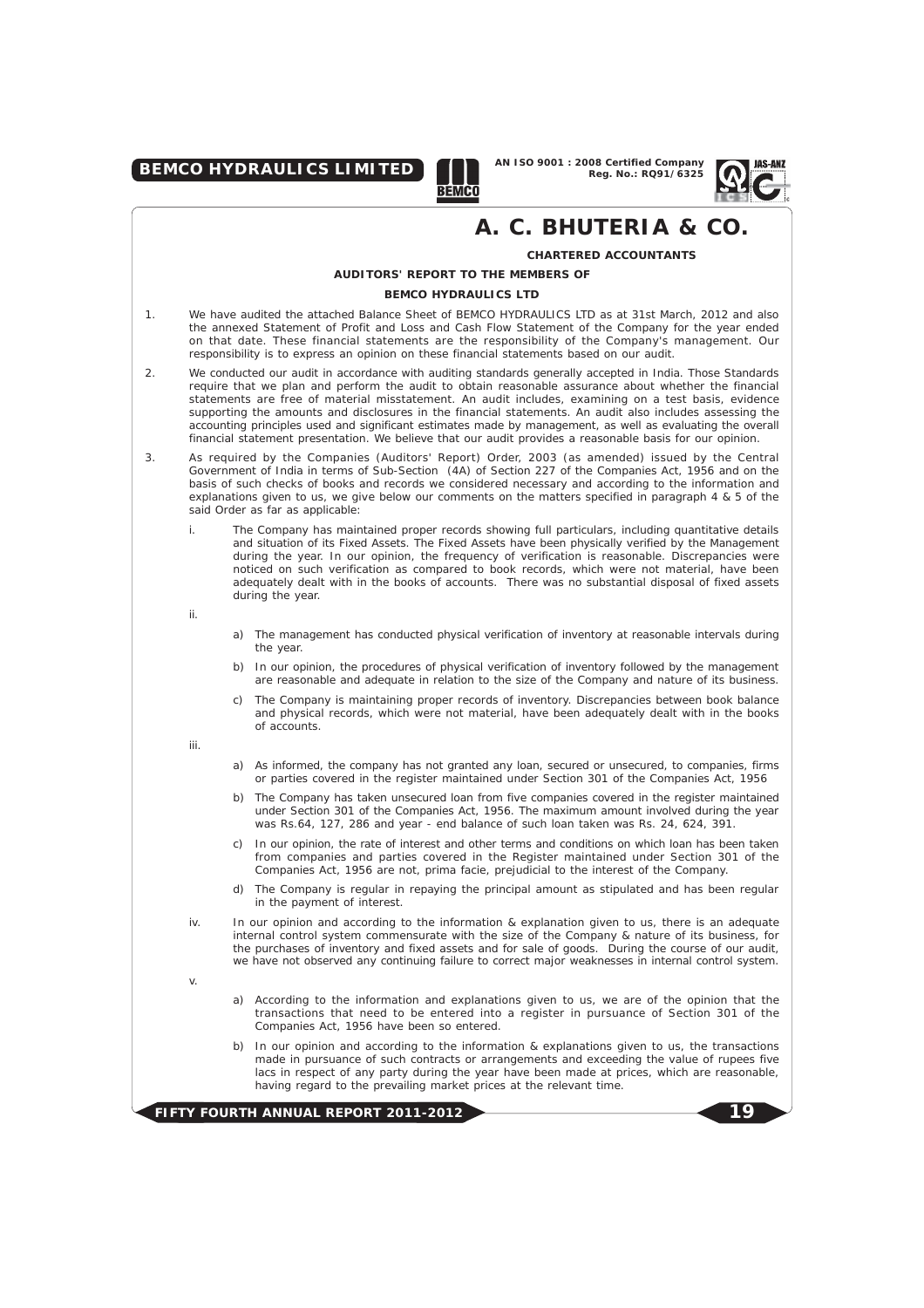# **BEMCO HYDRAULICS LIMITED AN ISO 9001 : 2008 Certified Company**

**Reg. No.: RQ91/6325**



**20 FIFTY FOURTH ANNUAL REPORT 2011-2012** vi. In our opinion & according to the information & explanations given to us, the Company has not accepted any deposit from public during the year. vii. In our opinion, the Company has an internal audit system commensurate with the size and nature of its business. viii. We have broadly reviewed the books of accounts maintained by the Company pursuant to the rules made by Central Government for the maintenance of cost records under<br>Sec.209(1)(d) of the Companies Act, 1956 and are of the opinion that *prima facie*, the<br>prescribed accounts and records have been made and main required to make a detailed examination of the records with a view to determine whether they are accurate and complete. ix. a) The Company is regular in depositing undisputed statutory dues with appropriate authorities. There were no undisputed statutory dues as at the last day of the financial year outstanding for a period of more than six months from the date they became payable. b) As informed, there are no disputed dues of sales tax, income tax, customs duty, wealth tax, service tax, excise duty or cess as at the year-end except the dues as given below: **Nature of Statute Nature of dues Amount (Rs) Period** Forum where dispute is **pending**  Karnataka Value Added Tax Act, 2003 Sales Tax 17, 17, 17, 545/-(incl. interest & penalty) 2007-08 Joint Commissioner of Commercial Taxes, Belgaum Division, Belgaum Karnataka Value Added Tax Act, 2003 Sales Tax 70,832/- 2003-04 High Court, Karnataka Karnataka Value Added Tax Act, 2003 Sales Tax 75,062/- 2004-05 High Court, Karnataka x. The Company does not have accumulated losses at the end of the financial year. It has not incurred cash losses in the current financial year and in the immediately preceding financial year. xi. (a) As per books and records maintained by the Company and according to the information and explanations given to us, the Company has not defaulted in repayment of dues to financial institution/ banks except for the following Period Amount(Rs) Less than 30 days 3,718,499/- More than 30 days upto 60 days 5,281,883/- (b) The Company has not issued any debentures. xii. As informed and explained to us, the Company has not granted any loans and advances on the basis of security by way of pledge of shares, debentures and other securities. xiii. In our opinion and according to the information and explanations given to us, the nature of activities of the Company does not attract any special statute applicable to chit fund nidhi/ mutual benefit fund/societies. xiv. In respect of Investment in Shares, proper records have been maintained of the transactions and contracts and timely entries have been made therein. The shares are held in the name of the company or in demat form. xv. According to the information and explanations given to us, the Company has not given any guarantee for loans taken by others from bank or financial institutions. xvi. In our opinion, the Term Loan were applied for the purpose for which they were raised. xvii. According to the information and explanations given to us and on an overall examination of the balance sheet of the Company, we report that no funds raised on short-term basis have been used to finance long-term investments. xviii. The Company has made any preferential allotment of 300,000 preference shares to a company covered in the register maintained under section 301 of the Companies Act, 1956<br>during the year. In our opinion, the prices at which the preference shares have been allotted<br>are not prima facie prejudicial to the i xix. During the period covered by our audit report, the Company has not issued any debentures. xx. The Company has not raised any money from public issue during the year.

**BEMCO**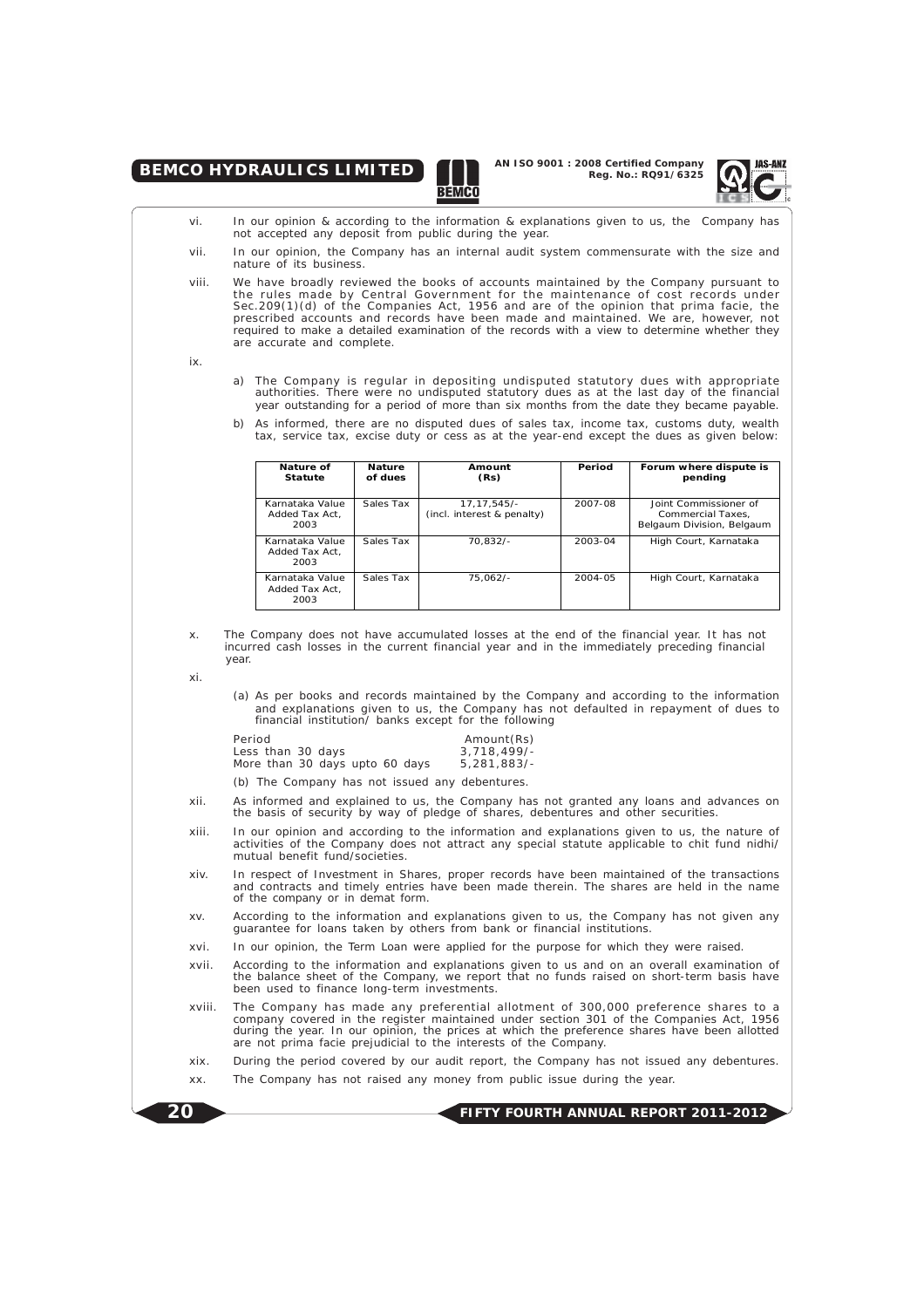

**AN ISO 9001 : 2008 Certified Company Reg. No.: RQ91/6325**



xxi. During the course of our examination of the books and records of the Company carried out in accordance with the generally accepted auditing practices in India, and according to the information and explanations given to us, we have neither come across any instance of fraud on or by the Company, noticed or reported during the year, nor have we been informed of such case by the management.

#### **Further to above-**

- 4. We have obtained all the information and explanations, which to the best of our knowledge and belief were necessary for the purpose of our audit.
- 5. In our opinion, proper books of accounts as required by law have, been kept by the Company so far as appears from our examination of the books.
- 6. The Balance Sheet, Profit & Loss Account and Cash Flow Statement dealt with by the report are in agreement with the books of account.
- 7. In our opinion, the Profit and Loss Account, Balance Sheet and Cash Flow Statement, comply with the applicable Accounting Standards referred to in Section 211 (3C) of the Companies Act, 1956.
- 8. On the basis of written representations received from the directors, as on 31st March, 2012 and taken on record by the Board of Directors, we report that none of the directors is disqualified as on 31st March, 2012 from being appointed as a director in terms of clause (g) of sub-section (1) of Section 274 of the Companies Act, 1956.
- 9. In our opinion and to the best of our information and according to the explanations given to us, the said accounts read together with significant accounting policies and notes thereon, give the information required by the Companies Act, 1956 in the manner so required and give a true and fair view in conformity with accounting principles generally accepted in India:
	- a. In the case of the Balance Sheet, of the state of affairs of the Company as at 31st March  $2012$
	- b. In the case of Statement of Profit and Loss, of the Profit for the year ended on that date.

**AND**

c. In the case of the Cash Flow Statement, of the Cash Flows for the year ended on that date.

For **A.C.BHUTERIA & CO.** Chartered Accountants Firm Registration No. 303105E

Place: Kolkata<br>Dated: 28.05.2012

**(MOHIT BHUTERIA)** Membership no. 56832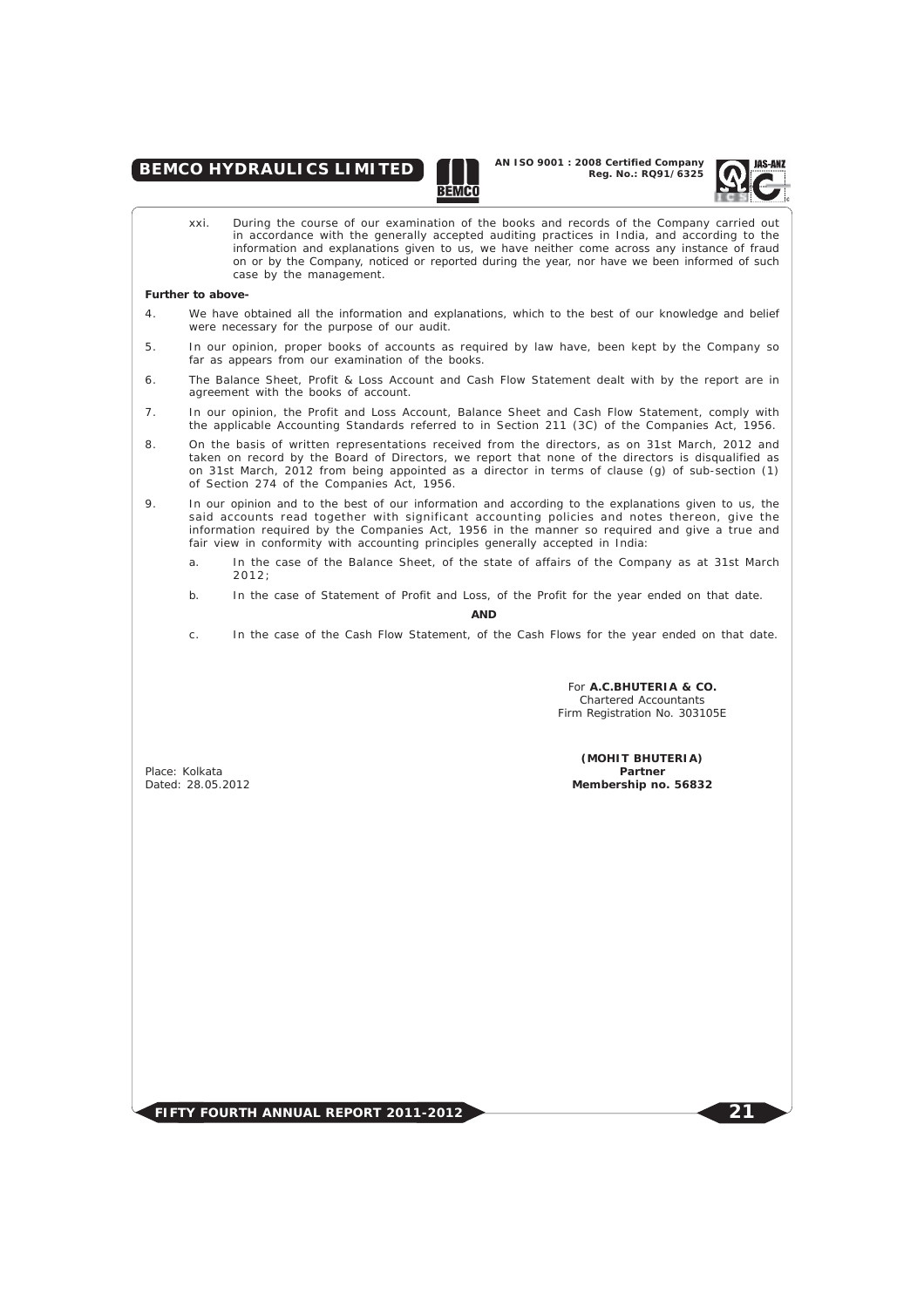# **BEMCO HYDRAULICS LIMITED AN ISSUED**

**Reg. No.: RQ91/6325**



|         |                                                                                                |                              | <b>Note</b><br>Ref. | 31-Mar-12<br>Rs                | 31-Mar-11               |
|---------|------------------------------------------------------------------------------------------------|------------------------------|---------------------|--------------------------------|-------------------------|
| L.      | <b>EQUITY AND LIABILITIES</b>                                                                  |                              |                     |                                | Rs                      |
|         | (a) Shareholders Funds                                                                         |                              |                     |                                |                         |
|         | Share Capital                                                                                  |                              | 2.1                 | 48,333,500.00                  | 19,806,700.00           |
|         | Reserves & Surplus                                                                             |                              | 2.2                 | 45, 115, 227.52                | 45,704,207.80           |
|         |                                                                                                |                              |                     | 93,448,727.52                  | 65,510,907.80           |
|         | (b) Non-Current Liabilities                                                                    |                              |                     |                                |                         |
|         | Long Term Borrowings                                                                           |                              | 2.3                 | 4,869,494.89                   | 6,830,446.18            |
|         | Other Long Term Liabilities                                                                    |                              | 2.4                 | 30,026,333.00                  | 27,858,912.00           |
|         |                                                                                                |                              |                     | 34,895,827.89                  | 34,689,358.18           |
|         | (c) Current Liabilities                                                                        |                              |                     |                                |                         |
|         | Short Term Borrowings                                                                          |                              | 2.5                 | 128,930,693.56                 | 93,763,399.06           |
|         | Trade Payables                                                                                 |                              | 2.6                 | 84, 212, 763.44                | 73,356,498.91           |
|         | Other Current Liabilities                                                                      |                              | 2.7                 | 105,711,460.36                 | 77,948,196.16           |
|         | Short Term provisions                                                                          |                              | 2.8                 | 9,673,891.28                   | 8,854,404.00            |
|         |                                                                                                |                              |                     | 328,528,808.64                 | 253,922,498.13          |
|         | <b>TOTAL</b>                                                                                   |                              |                     | 456,873,364.05                 | 354,122,764.11          |
| п       | <b>ASSETS</b>                                                                                  |                              |                     |                                |                         |
|         | (a) Non-Current Assets                                                                         |                              |                     |                                |                         |
|         | <b>Fixed Assets</b>                                                                            |                              | 2.9                 |                                |                         |
|         | (i) Tangible Assets                                                                            |                              |                     | 44,963,043.00                  | 47,316,700.00           |
|         | (ii) Intangible Assets                                                                         |                              |                     |                                | 5,926,184.00            |
|         |                                                                                                |                              |                     | 44,963,043.00                  | 53,242,884.00           |
|         | Non-Current Investments                                                                        |                              | 2.10                | 51,760.00                      | 51,860.00               |
|         | Deferred Tax Assets                                                                            |                              | 2.11                | 3,925,000.00                   | 2,431,000.00            |
|         | Other Non-Current Assets                                                                       |                              | 2.12                | 11,344,131.00                  | 19,051,109.00           |
|         |                                                                                                |                              |                     | 60,283,934.00                  | 74,776,853.00           |
|         | (b) Current Assets                                                                             |                              |                     |                                |                         |
|         | Inventories                                                                                    |                              | 2.13                | 255,352,991.00                 | 196,183,038.00          |
|         | Trade receivables                                                                              |                              | 2.14                | 113,807,374.02                 | 73,834,740.76           |
|         | Cash and bank balances                                                                         |                              |                     |                                |                         |
|         | (i) Cash and Cash Equivalents                                                                  |                              | 2.15                | 2, 173, 316.62                 | 1,878,371.77            |
|         | (ii) Other Bank Balances                                                                       |                              | 2.16                | 10,931,446.00                  | 995,297.00              |
|         | Short Term Loans and Advances                                                                  |                              | 2.17                | 14,324,302.41                  | 6,454,463.58            |
|         |                                                                                                |                              |                     | 396,589,430.05                 | 279,345,911.11          |
|         | <b>TOTAL</b>                                                                                   |                              |                     | 456,873,364.05                 | 354,122,764.11          |
|         | Significant accounting policies and<br>notes to financial statements                           |                              | 1&2                 |                                |                         |
|         | As per our Report of even date<br>for M/S A. C. BHUTERIA & CO.<br><b>Chartered Accountants</b> |                              |                     | For and on behalf of the Board |                         |
|         | <b>Mohit Bhuteria</b>                                                                          | M. M. Mohta                  |                     | <b>Anirudh Mohta</b>           |                         |
| Partner |                                                                                                | Chairman & Managing Director |                     |                                | Joint Managing Director |
|         | Place: Kolkata                                                                                 |                              |                     | Place: Belgaum                 |                         |
|         | Date: 28-05-2012                                                                               |                              |                     | Date: 28-05-2012               |                         |
|         |                                                                                                |                              |                     |                                |                         |
|         |                                                                                                |                              |                     |                                |                         |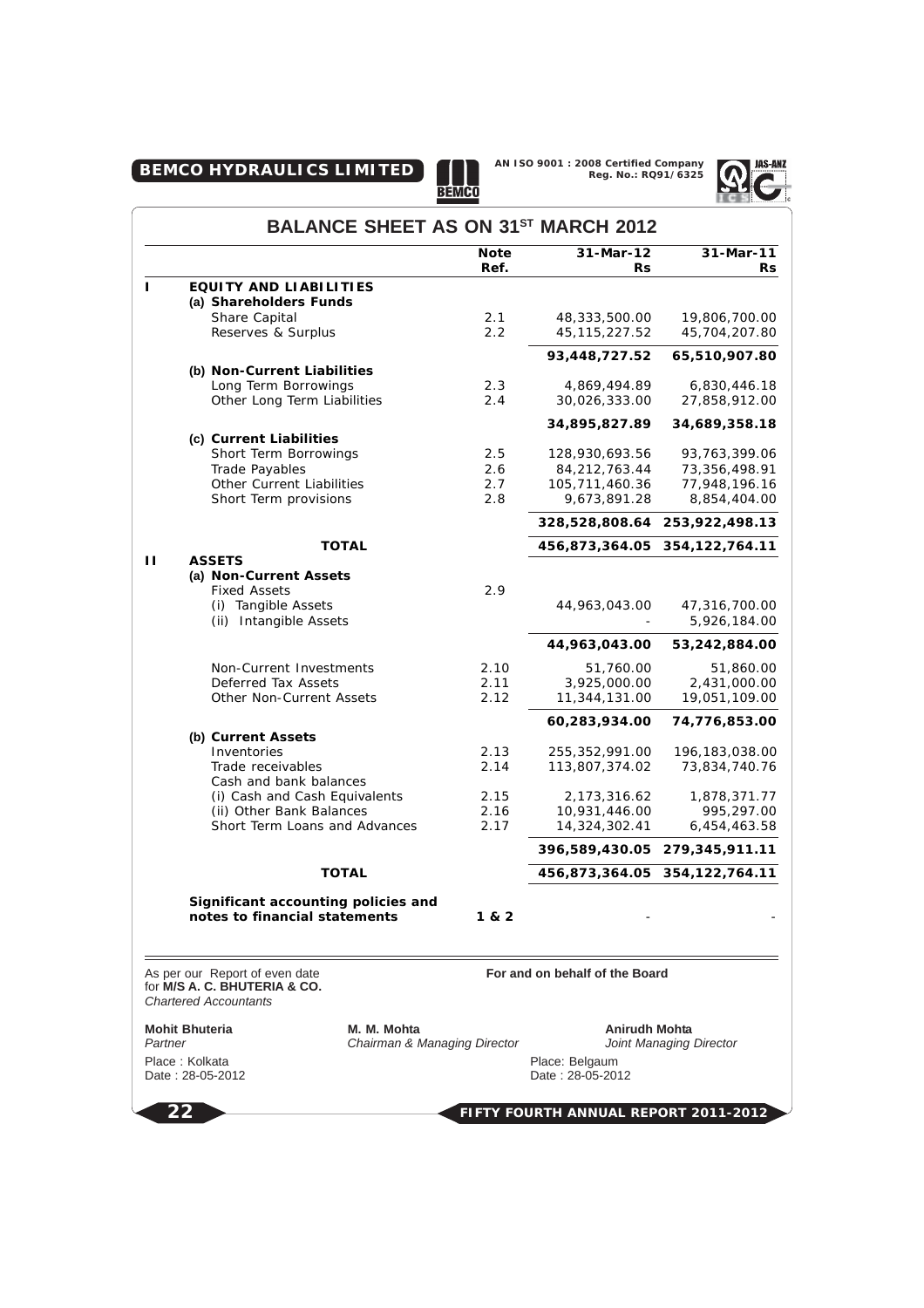**AN ISO 9001 : 2008 Certified Company Reg. No.: RQ91/6325**



| STATEMENT OF PROFIT AND LOSS FOR THE YEAR ENDED ON |                                                                                                |                                             |                     |                                    |                                   |  |  |  |
|----------------------------------------------------|------------------------------------------------------------------------------------------------|---------------------------------------------|---------------------|------------------------------------|-----------------------------------|--|--|--|
|                                                    |                                                                                                |                                             | <b>Note</b><br>Ref. | 31-Mar-12<br><b>Rs</b>             | 31-Mar-11<br><b>Rs</b>            |  |  |  |
| п                                                  | <b>REVENUE FROM OPERATIONS (Gross)</b><br>Less: Excise duty                                    |                                             | 2.18                | 269,066,775.96<br>19,888,979.90    | 262,432,769.22<br>18,789,299.59   |  |  |  |
|                                                    | <b>REVENUE FROM OPERATIONS (Net)</b>                                                           |                                             |                     | 249, 177, 796.06                   | 243,643,469.63                    |  |  |  |
| п                                                  | <b>OTHER INCOME</b>                                                                            |                                             | 2.19                | 3,358,749.11                       | 2,249,057.02                      |  |  |  |
| Ш                                                  | TOTAL REVENUE $(1 + 11)$                                                                       |                                             |                     | 252,536,545.17                     | 245,892,526.65                    |  |  |  |
| $\mathsf{I} \mathsf{V}$                            | <b>EXPENSES</b><br>Cost of Material Consumed                                                   |                                             | 2.20                | 177,524,113.44                     | 146,173,085.00                    |  |  |  |
|                                                    | Changes in inventories of finished goods                                                       |                                             |                     |                                    |                                   |  |  |  |
|                                                    | and work-in-progress                                                                           |                                             | 2.21                | (59,822,948.00)                    | (24,046,701.00)                   |  |  |  |
|                                                    | Employee benefits expense<br><b>Finance Cost</b>                                               |                                             | 2.22<br>2.23        | 50,346,881.39<br>19,523,729.42     | 43, 155, 691. 73<br>17,284,156.52 |  |  |  |
|                                                    | Depreciation and amortization expense                                                          |                                             | 2.24                | 8,838,333.00                       | 10,028,070.00                     |  |  |  |
|                                                    | Other expenses                                                                                 |                                             | 2.25                | 49,249,930.20                      | 45,468,108.78                     |  |  |  |
|                                                    | <b>TOTAL EXPENSES</b>                                                                          |                                             |                     | 245,660,039.45                     | 238,062,411.03                    |  |  |  |
| v                                                  | PROFIT BEFORE TAX (III-IV)                                                                     |                                             |                     | 6,876,505.72                       | 7,830,115.62                      |  |  |  |
| VI                                                 | <b>TAX EXPENSES</b>                                                                            |                                             |                     |                                    |                                   |  |  |  |
|                                                    | Current Tax                                                                                    |                                             |                     | (4, 118, 400.00)                   | (4,012,000.00)                    |  |  |  |
|                                                    | Deferred Tax                                                                                   |                                             |                     | 1,494,000.00                       | 929,000.00                        |  |  |  |
|                                                    | Income tax earlier years                                                                       |                                             |                     | (188, 402.00)                      | (554, 294.00)                     |  |  |  |
|                                                    |                                                                                                |                                             |                     | (2,812,802.00)                     | (3,637,294.00)                    |  |  |  |
| <b>VII</b>                                         | PROFIT (LOSS) FOR THE PERIOD (V-VI)                                                            |                                             |                     | 4,063,703.72                       | 4,192,821.62                      |  |  |  |
| VIII                                               | <b>EARNINGS PER EQUITY SHARE:</b>                                                              |                                             | 2.26                |                                    |                                   |  |  |  |
|                                                    | Basic<br>Diluted                                                                               |                                             |                     | 0.58<br>0.58                       | 2.43<br>2.43                      |  |  |  |
|                                                    | Significant accounting policies and<br>notes to financial statements                           |                                             | 1 & 2               |                                    |                                   |  |  |  |
|                                                    |                                                                                                |                                             |                     |                                    |                                   |  |  |  |
|                                                    |                                                                                                |                                             |                     |                                    |                                   |  |  |  |
|                                                    | As per our Report of even date<br>for M/S A. C. BHUTERIA & CO.<br><b>Chartered Accountants</b> |                                             |                     | For and on behalf of the Board     |                                   |  |  |  |
| Partner                                            | <b>Mohit Bhuteria</b>                                                                          | M. M. Mohta<br>Chairman & Managing Director |                     | Anirudh Mohta                      | Joint Managing Director           |  |  |  |
|                                                    | Place: Kolkata<br>Date: 28-05-2012                                                             |                                             |                     | Place: Belgaum<br>Date: 28-05-2012 |                                   |  |  |  |
|                                                    | FIFTY FOURTH ANNUAL REPORT 2011-2012                                                           |                                             |                     |                                    | 23                                |  |  |  |

BEMCO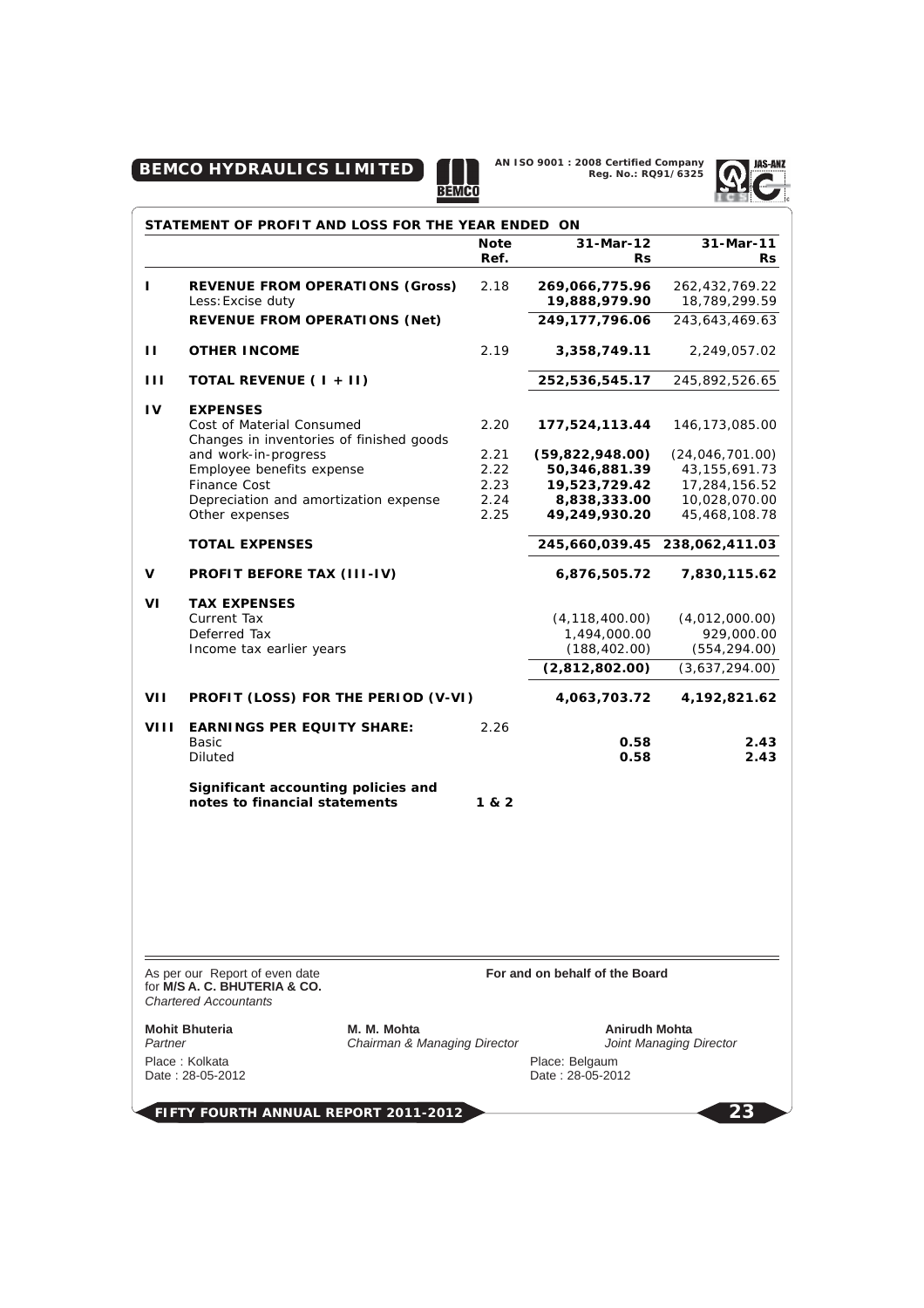**BEMCO HYDRAULICS LIMITED AN ISO 9001 : 2008 Certified Company Reg. No.: RQ91/6325**



#### **SIGNIFICANT ACCOUNTING POLICIES AND NOTES TO FINANCIAL STATEMENTS**

**BEMCO** 

1 SIGNIFICANT ACCOUNTING POLICIES

#### **a) Accounting Convention**

The financial statements have been prepared in accordance with the applicable Accounting Standards notified under the Companies (Accounting Standards ) Rules, 2006 and under historical cost convention on accural basis except for certain fixed assets which are carried at revalued amounts.

#### **b) Use of Estimates**

The preparation of the financial statements is in conformity with Generally Accepted Accounting Principles (GAAP) and requires management to make estimates and assumptions that affect the reported amounts of assets and liabilities and disclosures of contingent liabilities on the date of the financial statements. The estimates and assumptions used in the accompanying the financial statements are based upon management's evaluation of relevant facts and circumstances as of the date of financial statement. Actual results could differ from those estimates. Any revision to accounting estimates is recognised prospectively in current and future periods

#### **c) Tangible Fixed Assets**

#### **(i) Recognition**

Tangible Fixed Assets are stated at cost of acquisition or construction (net of Cenvat credits) less accumulated depreciation except in case of certain fixed assets which have been revalued are stated at revalued amount less accumulated depreciation. All costs relating to the acquisition and installation of fixed asset are capitalised and include borrowing costs directly attributable to construction or acquisition of qualifying fixed assets.

#### **(ii) Depreciation**

Depreciation on tangible fixed assets is charged on straight-line method at the rates and in the manner prescribed in Schedule XIV to the Companies Act, 1956. Depreciation on assets purchased / acquired during the year is charged from the date of addition / purchase of the asset. Similarly, depreciation on assets sold / discarded during the year is charged up on the sale / discard of the assets. Depreciation on addition on account of revaluation is recouped from Revaluation Reserve.

#### **d) Intangible Fixed Assets**

#### **(i) Recognition**

Intangible fixed assets acquired separately are measured on initial recognition at cost.

#### **(ii) Amortization**

Intangible assets are amortized on straight line basis over the estimated useful economic life of the asset. The company presumes that the useful economic life of Technical Knowhow is five years from the year in which it is acquired and is ready to use and therefore, Technical Knowhow is amortized on straight line basis over a period of five years from the year in which it is acquired and is ready to use.

#### **e) Non-Current/Long Term Investment**

Non-Current/Long Term Investments are stated at cost. Provision is made for diminution in value, if the same is considered to be other than temporary in nature.

#### **f) Inventories**

Inventories are valued at lower of cost or net realizable value. Cost is arrived at on weighted average method. Scrap is valued at estimated realizable value. Excise duty payable on finished goods lying in the factory is provided for and included in closing stock of inventory.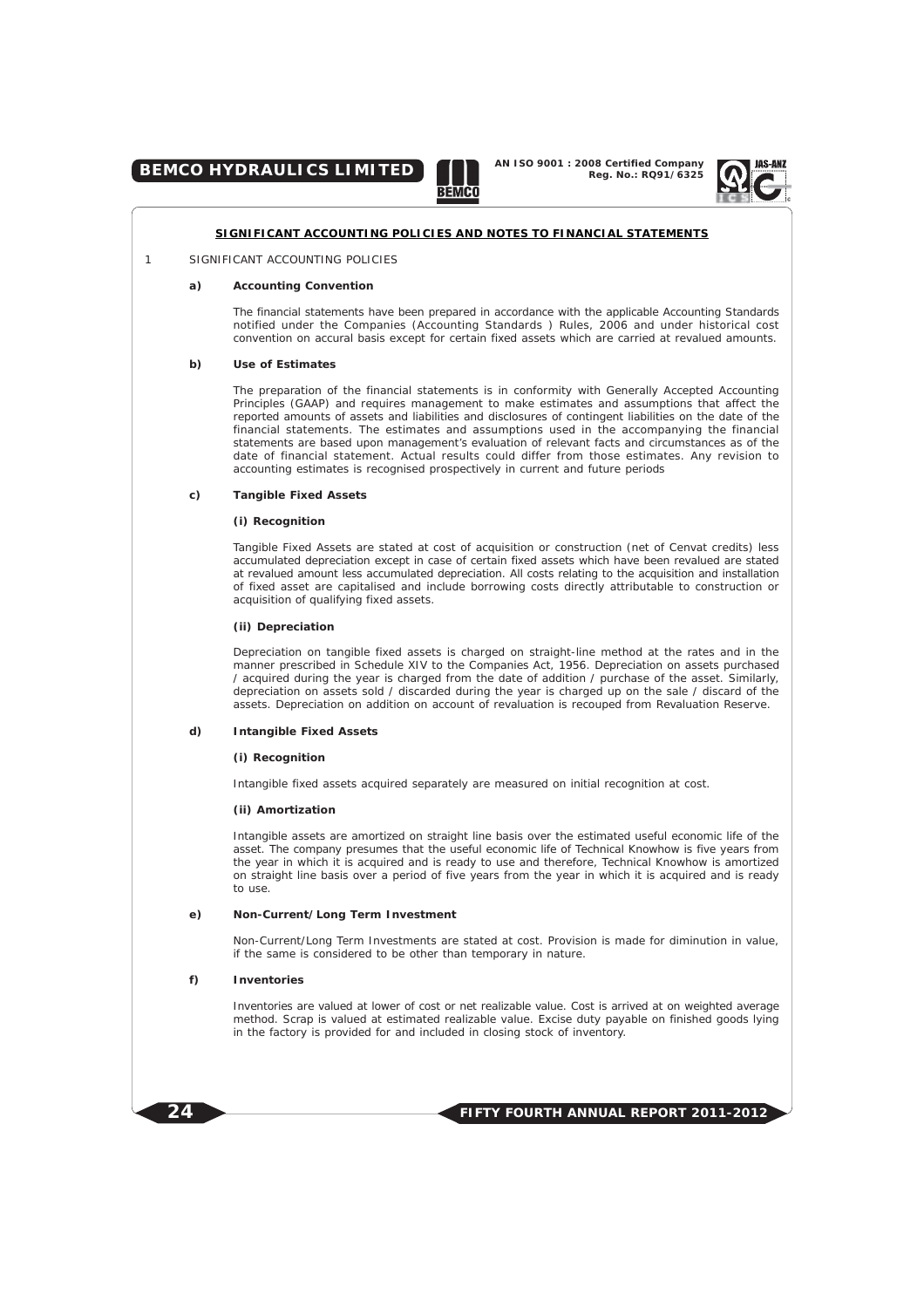**BEMC** 

**AN ISO 9001 : 2008 Certified Company Reg. No.: RQ91/6325**



#### **g) Employee Benefits**

1 Short term employee benefits :

All employee benefits falling due wholly within twelve months of rendering the services are classified as short term employee benefits, which include benefits like Salary, wages and Performance incentives, and are recognized as expenses in the period in which the employee renders the related service.

#### 2 Post- employment Benefits

a. Defined Contribution Plans

The Company has Defined Contribution Plans for Post employment benefits in the form of Superannuation Fund and Provident Fund for all employees which are administered by Life Insurance Corporation (LIC) and Regional Provident Fund Commissioner respectively. Superannuation Fund and Provident Fund are classified as a defined contribution plans as the Company has no further obligation beyond making the contributions. The Company's contributions to Defined Contribution plans are charged to the Profit and Loss Account as and when incurred.

#### b. Defined Benefit Plans

Funded Plan: The Company has a defined benefit plan for Post-employment benefit in the form of Gratuity, which is administered through Life Insurance Corporation (LIC).

Liability for the above defined benefit plan is provided on the basis of valuation, as at the Balance Sheet date, carried out by an independent actuary. The actuarial method used for measuring the liability is the Projected Unit Credit method.

c. Other Long-term Employee Benefit

Liability for Compensated Absences is provided on the basis of valuation, as at the Balance Sheet date, carried out by an independent actuary. The Actuarial valuation method used for measuring the liability is the Projected Unit Credit method.

3 Termination benefits are recognised as an expense as and when incurred.

4 The Actuarial gains and losses arising during the year are recognised in the Profit and Loss Account.

#### **h) Research and Development:**

Capital expenditure on research and development is treated in the same way as expenditure on fixed assets. The revenue expenditure on research and development is charged to Profit & Loss Account.

#### i) Revenue Recognition

#### Sale of goods

Sales are recognized, net of returns, on transfer of significant risks and reward of ownership to the cutomer, which generally concides with the delivery of the goods to the customer. Sales includes excise duty but excludes value added tax and sales tax collected.

#### Rendering of service

Revenue from maintenance contracts are recognized pro-rata over the period of contract.

Revenue from other service contracts are recognized when services are rendered and related costs are incurred.

#### Other income

Interest income is accounted for on accural basis. Dividend income is accounted for when the right to receive is established.Other items of income are recognized on accrual basis.

#### **j) Borrowing Cost.**

Interest on borrowings directly attributable to the acquisition, construction or production of qualifying assets are capitalised as part of the cost of the assets up to the date the asset is put to use. Other borrowing costs are charged to the Profit & Loss Account in the year in which they are incurred.

#### **k) Foreign Currency Transactions.**

#### **Initial recognition**

Transactions in foreign currency are accounted for at exchange rates prevailing on the date of the transaction.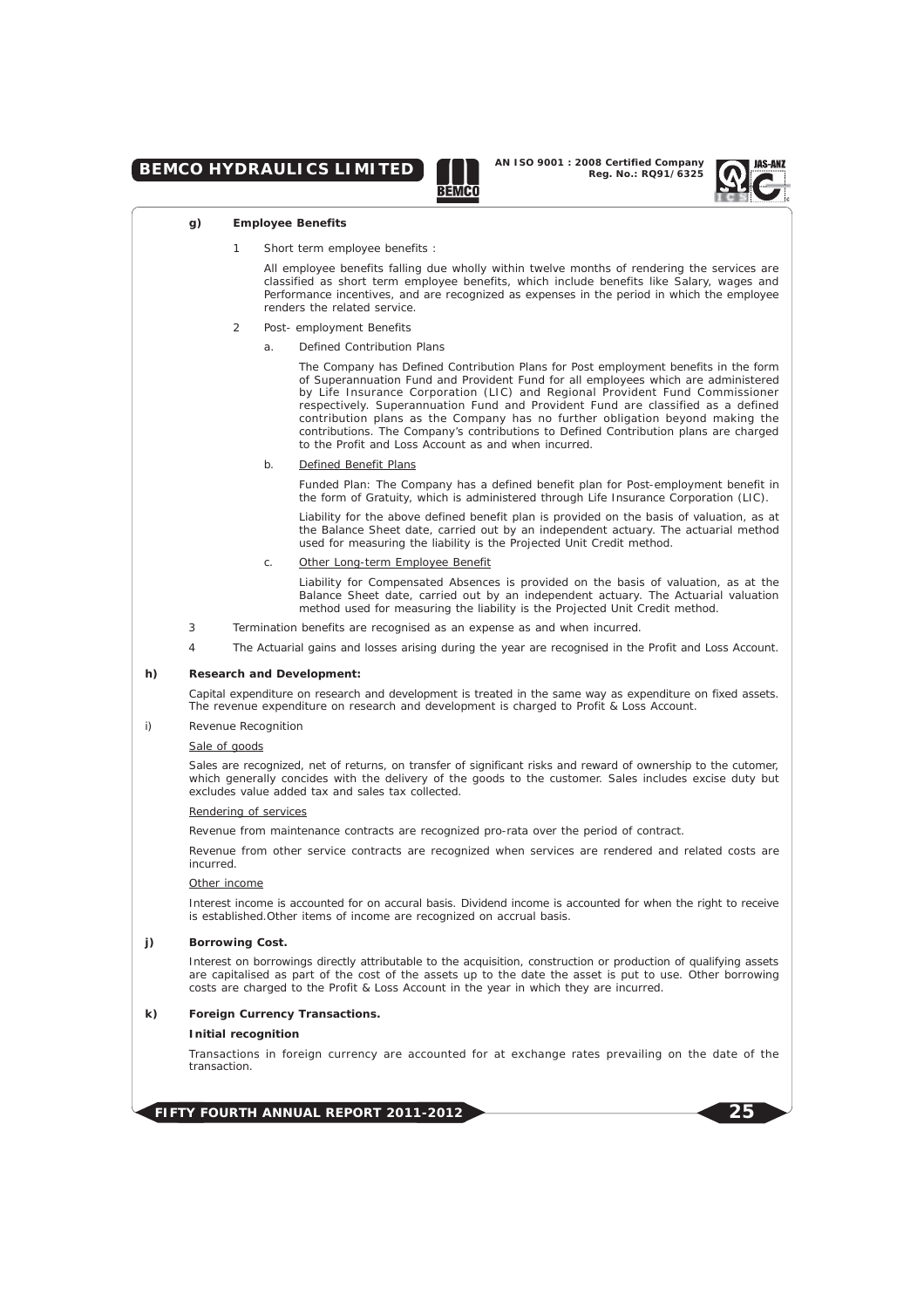**BEMCO HYDRAULICS LIMITED AN ISO 9001 : 2008 Certified Company Reg. No.: RQ91/6325**



#### **Measurement of foreign currency monetary items at Balance Sheet date**

Foreign currency monetary items (other than derivative contracts) as at Balance Sheet date are restated at the year end rates.

**BEMCO** 

#### **Exchange difference**

Exchange differences arising on settlement of monetary items are recognised as income or expense in the period in which they arise.Exchange difference arising on restatement of foreign currency monetary items as at the year end being difference between exchange rate prevailing on initial recognition/subsequent restatement on reporting date and as at current reporting date is adjusted in the Profit & Loss Statement for the respective year.

#### **l) Earnings Per Share:**

The earnings in ascertaining the Company's EPS comprises the net profit/loss after tax attributable to equity shareholders and includes the post tax effect of any extraordinary items. The number of shares used in computing Basic – EPS is the weighted average number of shares outstanding during the year. Diluted earnings per share is computed by dividing the profit/(loss) after tax (including the post tax effect of extra ordinary items, if any) as adjusted for dividend, interest and other charges to expense or income relating to the dilutive potential equity shares, by the weighted average number of equity shares which could have been issued on conversion of all dilutive potential equity shares. Potential equity shares are deemd to be dilutive only if their conversion to equity shares would decrease the net profit per share from continuing ordinary operations. Potential dulitive equity shares are deemed to be converted as at the beginning of the period, unless they have been issued at a later date.Dilutive potential equity shares are determined independently for each period.

#### **m) Taxation:**

Tax expense for the year, comprising, current tax and deferred tax are included in determining the net profit for the year. A provision is made for the current tax based on tax liability computed in accordance with relevant tax rates and tax laws. A provision is made for deferred tax for all timing differences arising between taxable incomes and accounting income at currently or substantively enacted tax rates. Deferred tax assets are recognised only if there is reasonable certainty that they will be realised and are reviewed for the appropriateness of their respective carrying values at each Balance Sheet date.

#### **n) Provisions and Contingent Liabilities:**

Provisions are recognized in the accounts in respect of present probable obligations, the amount of which can be reliably estimated.

Contingent Liabilities are disclosed in respect of possible obligations that arise from past events but their existence is confirmed by the occurrence or non-occurrence of one or more uncertain future events not wholly within the control of the company.

#### **o) Impairment of Assets:**

Impairment is ascertained at each balance sheet date in respect of cash generating units. An impairment loss is recognized whenever the carrying amount of an asset exceeds its recoverable amount. The recoverable amount is the greater of the net selling price and value in use. In assessing value in use, the estimated future cash flows are discounted to their present value based on an appropriate discount factor.

#### **p) Segment Reporting**

#### **Identification of a segement**

The Company identifies primary segment based on the dominant source, nature of risk and returns associated.

#### **Segment Accounting**

The accounting policies applicable to the reportable segment are the same as those used in the preparation of the financial statements as set out above. Segment revenue and expenses include amounts which can be directly identifiable to the segment or allocable on a reasonable basis. Segment assets include all assets directly identifiable to the segment. Segment liabilities include all liabilities directly identifiable to the segment. Revenue, expenses, assets and liabilities which relate to the Company as a whole and are not allocable to segments on reasonable basis are included under unallocated revenue, unallocated expenses, unallocated assets and unallocated liabilities

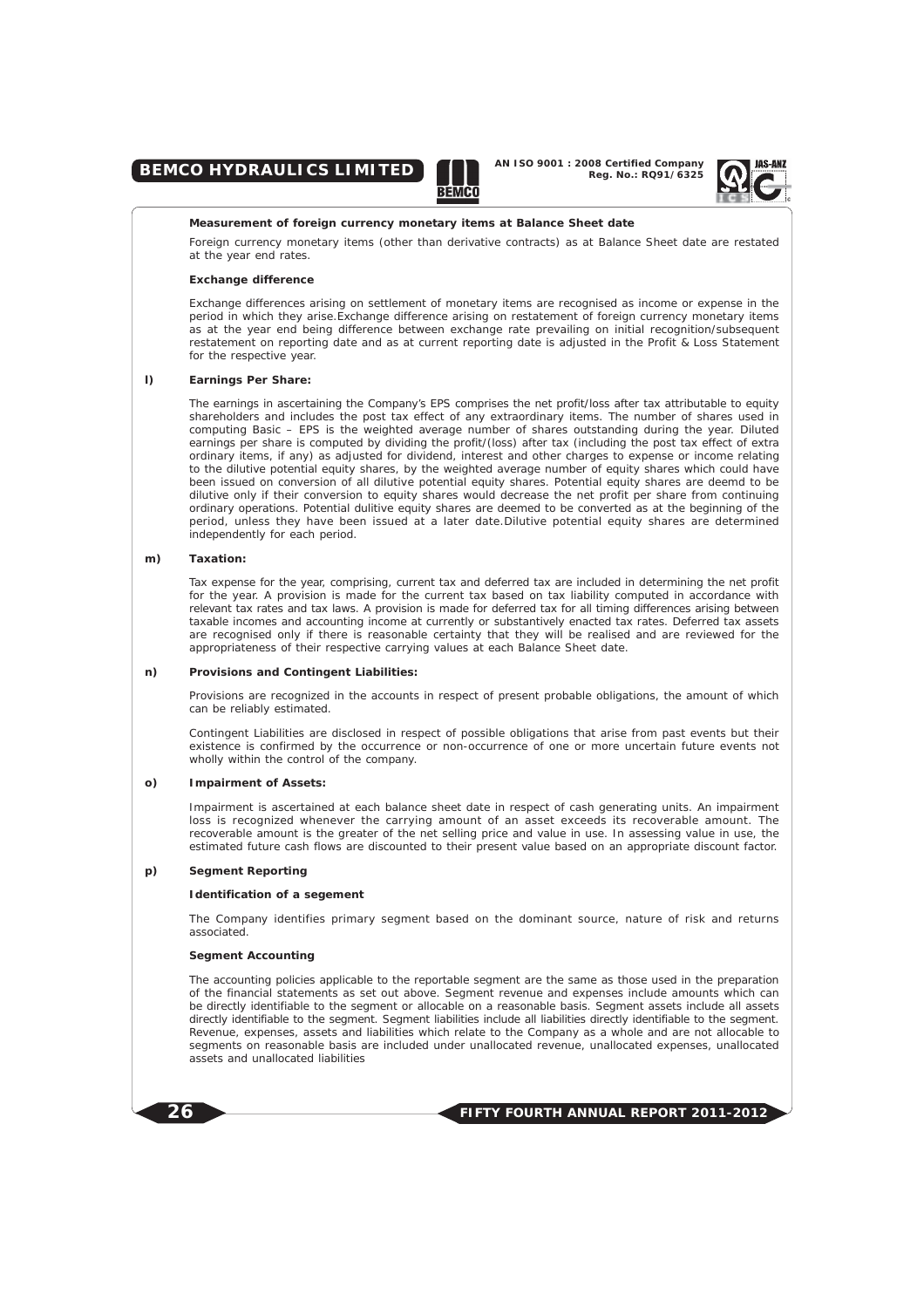**AN ISO 9001 : 2008 Certified Company Reg. No.: RQ91/6325**



#### **q) Leases**

Assets leased by the company in its capacity as a lessee where substantially all the risks and rewards of ownership vest in the company are classified as the finance leases. Such leases are capitalized at the inception of the lease at the lower of the fair value and the present value of the minimum lease payment and a liability is created for an equivalent amount. Each lease rental paid is allocated between the liability and the interest cost so as to obtain a constant periodic rate of interest on the outstanding liability for each year.Lease arrangements where the risks and rewards incidental to the ownership of an asset substantially vest with the lessor are recognized as operating leases. Lease rentals under operating leases are recognized in the Statement of Profit and Loss on a straight line basis.

**BEMCO** 

#### **(2) NOTES TO FINANCIAL STATEMENTS**

#### **(2.1) SHARE CAPITAL**

| (a) | Authorized Share Capital                                                              | As at                | 31-Mar-12                   | As at              | 31-Mar-11       |
|-----|---------------------------------------------------------------------------------------|----------------------|-----------------------------|--------------------|-----------------|
|     |                                                                                       | Quantity             | Amount                      | Quantity           | Amount          |
|     |                                                                                       | (Nos.)               | (Rs.)                       | (Nos.)             | (Rs.)           |
|     | Equity Shares of Rs. 10/- each                                                        | 4,000,000            | 40,000,000                  | 3,400,000          | 34,000,000      |
|     | Preference Shares of Rs. 100/- each                                                   | 400,000              | 40,000,000                  | 60,000             | 6,000,000       |
|     |                                                                                       | 4,400,000            | 80,000,000                  | 3,460,000          | 40,000,000      |
|     |                                                                                       |                      |                             |                    |                 |
| (b) | <b>Issued Share Capital</b>                                                           | As at                | 31-Mar-12                   | As at              | 31-Mar-11       |
|     |                                                                                       | Quantity             | Amount                      | Quantity           | Amount          |
|     |                                                                                       | (Nos.)               | (Rs.)                       | (Nos.)             | (Rs.)           |
|     | Equity Shares of Rs. 10/- each                                                        | 1,482,750            | 14,827,500                  | 1,482,750          | 14,827,500      |
|     | Preference Shares of Rs. 100/- each                                                   | 345,268              | 34,526,800                  | 60,000             | 6,000,000       |
|     |                                                                                       | 1,482,750            | 14,827,500                  | 1,542,750          | 20,827,500      |
|     |                                                                                       |                      |                             |                    |                 |
| (c) | Subscribed Share Capital                                                              | As at                | 31-Mar-12                   | As at              | 31-Mar-11       |
|     |                                                                                       | Quantity             | Amount                      | Quantity           | Amount          |
|     |                                                                                       | (Nos.)               | (Rs.)                       | (Nos.)             | (Rs.)           |
|     | Equity Shares of Rs. 10/- each                                                        | 1,460,000            | 14,600,000                  | 1,460,000          | 1,460,000       |
|     | Preference Shares of Rs. 100/- each                                                   | 338,000              | 33,800,000                  | 52,732             | 5,273,200       |
|     |                                                                                       | 1,798,000            | 48,400,000                  | 1,512,732          | 6,733,200       |
|     |                                                                                       |                      |                             |                    |                 |
| (d) | Paid-up Share Capital                                                                 | As at                | 31-Mar-12                   | As at              | 31-Mar-11       |
|     |                                                                                       | Quantity<br>(Nos.)   | Amount<br>(Rs.)             | Quantity<br>(Nos.) | Amount<br>(Rs.) |
|     | Equity Shares of Rs. 10/- each fully paid                                             | 1,446,700            | 14,467,000                  | 1,446,700          | 14,467,000      |
|     | <b>Shares Forfeited</b>                                                               |                      | 66,500                      |                    | 66,500          |
|     |                                                                                       | 1,446,700            | 14,533,500                  | 1,446,700          | 14,533,500      |
|     | Preference Shares of Rs. 100/- each fully<br>paid                                     | 338,000              | 33,800,000                  | 52,732             | 5,273,200       |
|     |                                                                                       | 1,784,700            | 48,333,500                  | 1,499,432          | 19,806,700      |
| (e) | Reconciliation<br>οf<br>Equity<br>of<br>shares                                        | As at                | 31-Mar-12                   | As at              | 31-Mar-11       |
|     | outstanding<br>Rs.<br>$10/-$<br>each<br>the<br>at                                     |                      |                             |                    |                 |
|     | beginning and at the end of the reporting                                             | Quantity             | Amount                      | Quantity           | Amount          |
|     | period.                                                                               | (Nos.)               | Rs.                         | (Nos.)             | Rs.             |
|     | Balance as at the beginning of the period<br>Add/(Less): Movement during the year     | 1,446,700            | 14,467,000                  | 1,446,700          | 14,467,000      |
|     | Balance as at the end of the period                                                   | 1,446,700            | 14,467,000                  | 1,446,700          | 14,467,000      |
|     |                                                                                       |                      |                             |                    |                 |
| (f) | Reconciliation of Preference shares of Rs.<br>100/- each outstanding at the beginning | As at                | 31-Mar-12                   | As at              | 31-Mar-11       |
|     | and at the end of the reporting period.                                               | Quantity             | Amount                      | Quantity           | Amount          |
|     |                                                                                       | (Nos.)               | Rs.                         | (Nos.)             | Rs.             |
|     | Balance as at the beginning of the period                                             | 52,732               | 5,273,200                   | 52,732             | 5,273,200       |
|     | Add: Allotment during the year                                                        | 300,000              | 30,000,000                  |                    |                 |
|     | Less: Redemption during the year                                                      |                      |                             |                    |                 |
|     | Balance as at the end of the period                                                   | (14, 732)<br>338,000 | (1, 473, 200)<br>33,800,000 | 52,732             | 5,273,200       |
|     |                                                                                       |                      |                             |                    |                 |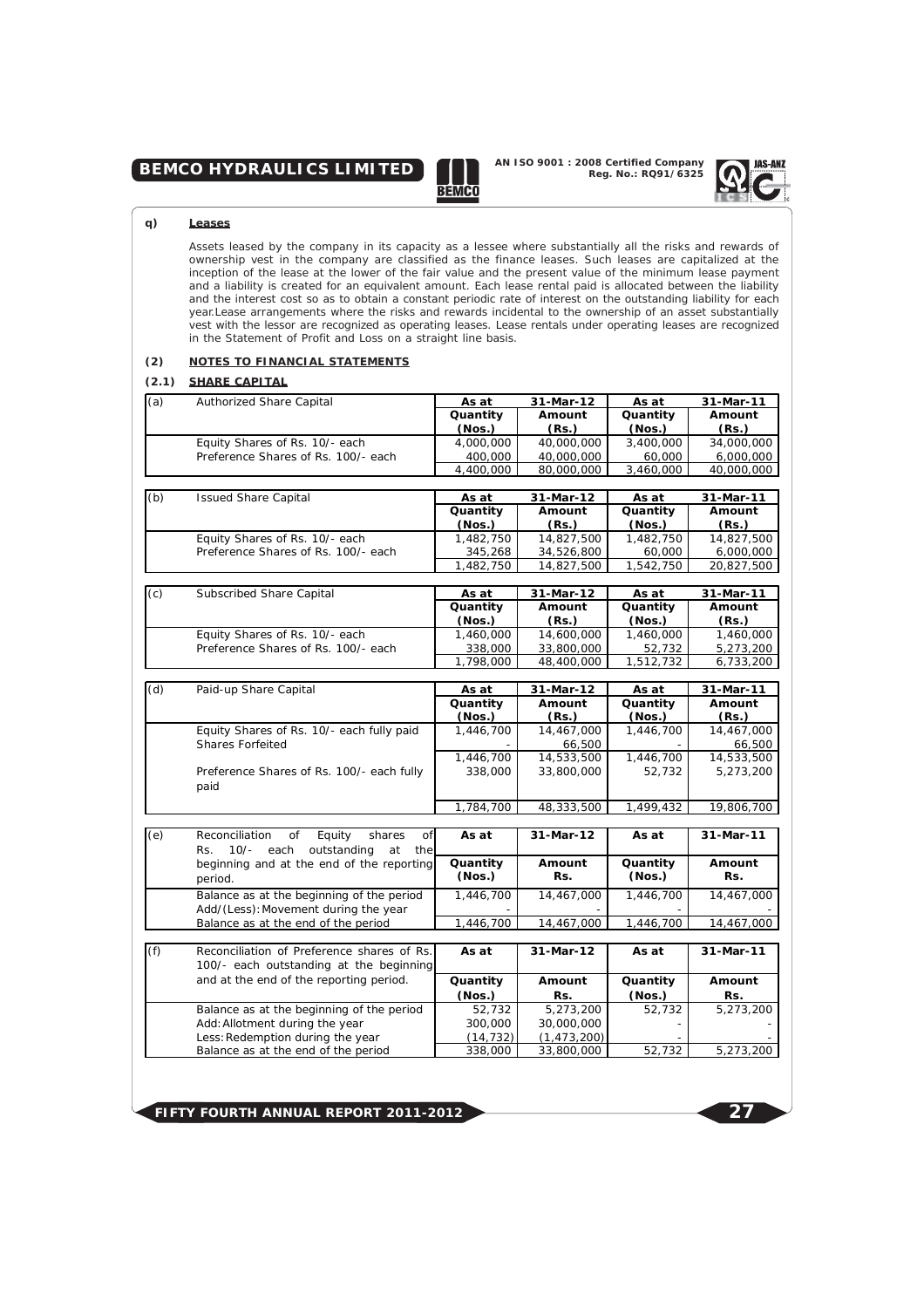AN ISO 9001 : 2008 Certified Company<br>Reg. No.: RQ91/6325



| (g) |                | Shareholders holding more than 5% of<br>Equity Share Capital.     | As at   | 31-Mar-12 | As at   | 31-Mar-11 |
|-----|----------------|-------------------------------------------------------------------|---------|-----------|---------|-----------|
|     |                |                                                                   | (Nos.)  | $(\%)$    | (Nos.)  | $(\%)$    |
|     | $\mathbf{1}$   | Mohta Capital Pvt Ltd                                             | 380,606 | 26.31     | 380,606 | 26.31     |
|     | $\overline{2}$ | Sri Ramchandra Enterprises Pvt<br>Ltd                             | 199,697 | 13.80     | 199,697 | 13.80     |
|     | 3              | U D Finnyest Pyt Ltd                                              | 133,400 | 9.22      | 133,400 | 9.22      |
|     | $\overline{4}$ | Urmila Devi Mohta                                                 | 193,668 | 13.39     | 193,668 | 13.39     |
|     |                |                                                                   |         |           |         |           |
| (h) |                | Shareholders holding more than 5% of<br>Preference Share Capital. | As at   | 31-Mar-12 | As at   | 31-Mar-11 |
|     |                |                                                                   | (Nos.)  | %         | (Nos.)  | %         |
|     | 1              | U D Finnvest Pvt Ltd                                              |         |           | 14,192  | 26.91     |
|     | $\overline{2}$ | Sri Ramchandra Enterprises Pvt<br>Ltd                             |         |           | 15,000  | 28.45     |
|     | 3              | Mohta Capital Pvt Ltd                                             | 315,000 | 93.20     | 23,540  | 44.64     |

<u>Bemco</u>

#### **(i) Terms/rights attached to Equity Shares**

The Company has Equity Shares having par value of Rs. 10/- per share. Each holder of Equity Shares is entitled to one vote per share. Holders of Equity Shares are entitled to dividend, in proportion to the paid up amount, proposed by Board of Directors subject to approval of the shareholders in the ensuing Annual General Meeting. In the event of liquidation of the Company, the holders of Equity Shares will be entitled to receive any of the remaining assets of the company, after distribution of all preferential amounts.

#### **(j) Terms/rights attached to Preference Shares**

#### **(1) Rights/preferences attached to Preference Shares**

The dividend on preference shares proposed by the Board of Directors is subject to approval of shareholders in the ensuing Annual General Meeting. Each holder of Preference Share is entitled to one vote per share only on resolutions placed before the Company which directly affect the rights attached to the said shares. In the event of liquidation of the Company before redemption of preference shares, the holders of preference shares will have priority over equity shares in the payment of dividend and repayment of capital but shall not be entitled to any surplus arising thereto.

#### **(2) Terms of redemption of preference shares.**

| <b>Particulars</b> |                                         | As at    | 31-Mar-12  | As at    | 31-Mar-11  |
|--------------------|-----------------------------------------|----------|------------|----------|------------|
|                    |                                         | Quantity | Amount     | Quantity | Amount     |
|                    |                                         | (Nos.)   | (Rs.)      | (Nos.)   | (Rs.)      |
| (i)                | 11% Cumulative Redeemable Preference    | 300,000  | 30,000,000 | 300,000  | 30,000,000 |
|                    | shares of Rs. 100/- each redeemable at  |          |            |          |            |
|                    | par on 31/03/2031.                      |          |            |          |            |
| (ii)               | 11% Cumulative Redeemable Preference    | 20,000   | 2.000.000  | 20,000   | 2.000.000  |
|                    | shares of Rs. 100/- each redeemable at  |          |            |          |            |
|                    | par on 31/03/2020.                      |          |            |          |            |
| (iii)              | 11% Cumulative Redeemable Preference    | 18,000   | 1,800,000  | 18,000   | 1,800,000  |
|                    | shares of Rs. 100/- each redeemable at  |          |            |          |            |
|                    | par on 31/03/2014.                      |          |            |          |            |
| (iv)               | 11% Cumulative Redeemable Preference    |          |            | 14.732   | 1,473,200  |
|                    | shares of Rs. 100/- each redemable at a |          |            |          |            |
|                    | premium of Rs 60/- per share on         |          |            |          |            |
|                    | 31/03/2012.                             |          |            |          |            |
|                    |                                         |          |            |          |            |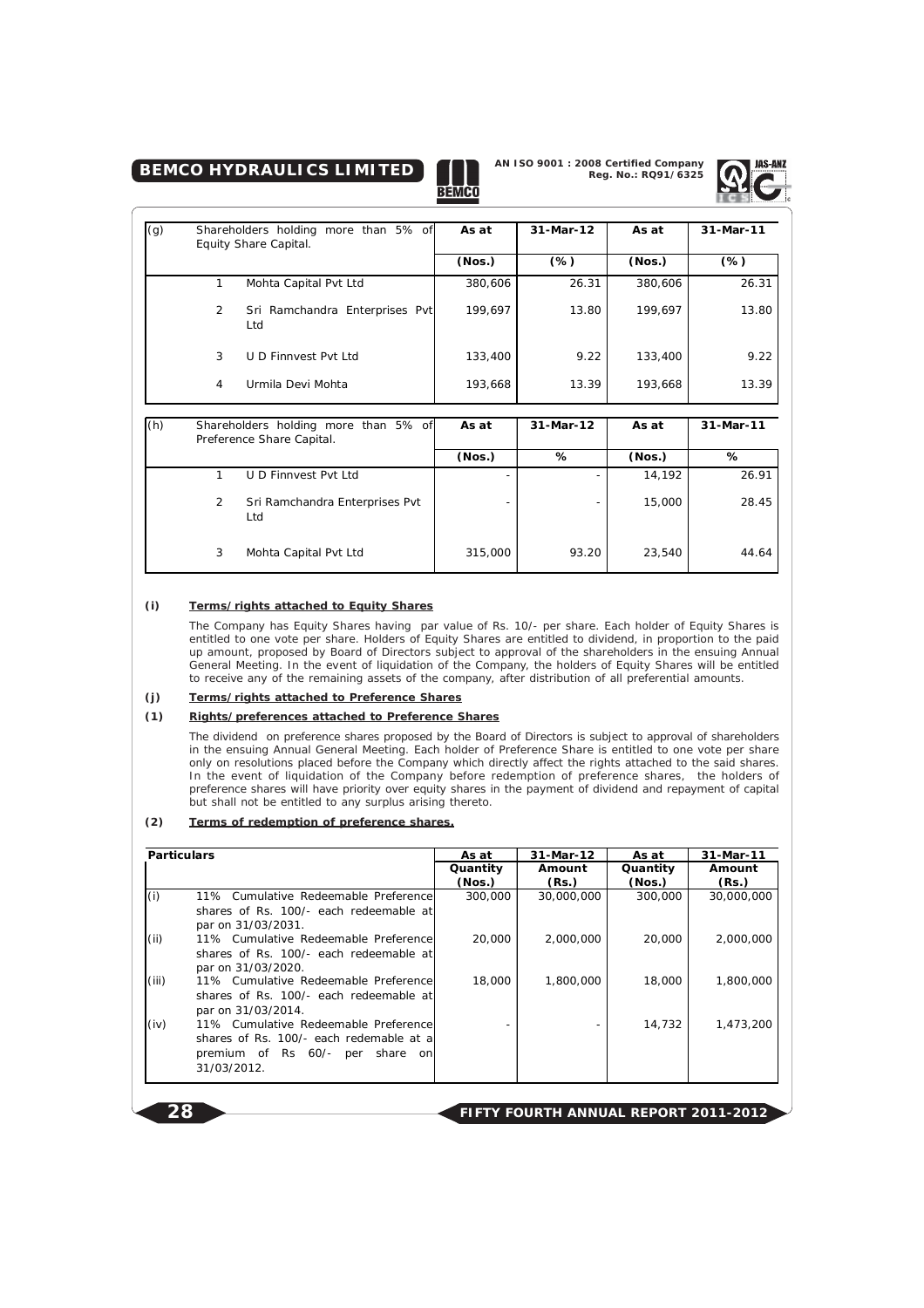BEMCO **AN ISO 9001 : 2008 Certified Company Reg. No.: RQ91/6325**



#### **(2.2) RESERVES AND SURPLUS**

| <b>Particulars</b>                                                                                    |     | As at<br>31 Mar 12<br>Rs.   | As at<br>31 Mar 11<br>Rs.   |
|-------------------------------------------------------------------------------------------------------|-----|-----------------------------|-----------------------------|
| <b>Capital Reserve</b>                                                                                |     |                             |                             |
| <b>Opening Balance</b>                                                                                |     | 644,876.00                  | 644,876.00                  |
|                                                                                                       | (A) | 644,876.00                  | 644,876.00                  |
| <b>Capital Redemption Reserve</b>                                                                     |     |                             |                             |
| <b>Opening Balance</b><br>Add: Created during the year upon redemption<br>of Preference Shares        |     | 1,473,200.00                |                             |
|                                                                                                       | (B) | 1,473,200.00                |                             |
| <b>Securities Premium</b><br><b>Opening Balance</b>                                                   |     | 4,715,620.00                | 4,715,620.00                |
| Add: Addition during the year                                                                         |     |                             |                             |
| Less: Premium paid on redemption of<br>Preference Shares                                              |     | 4,715,620.00<br>883,920.00  | 4,715,620.00                |
|                                                                                                       | (C) | 3,831,700.00                | 4,715,620.00                |
| <b>Revaluation Reserve:</b>                                                                           |     |                             |                             |
| <b>Opening Balance</b><br>Less: Deductions /adjustments made during the<br>year                       |     | 24,010,387.00<br>537,718.00 | 24,547,505.00<br>537,118.00 |
|                                                                                                       | (D) | 23,472,669.00               | 24,010,387.00               |
| <b>General Reserve</b>                                                                                |     |                             |                             |
| <b>Opening Balance</b>                                                                                |     | 4,500,000.00                | 3,500,000.00                |
| Add: Additions during the year                                                                        | (E) | 1,000,000.00                | 1,000,000.00                |
|                                                                                                       |     | 5,500,000.00                | 4,500,000.00                |
| Surplus/(deficit) in Profit & Loss Statement                                                          |     |                             |                             |
| <b>Opening Balance</b>                                                                                |     | 11,833,324.80               | 9,314,654.18                |
| Add: Surplus/(deficit) for the period                                                                 |     | 4,063,703.72                | 4,192,821.62                |
|                                                                                                       |     | 15,897,028.52               | 13,507,475.80               |
| Less: Appropriation                                                                                   |     |                             |                             |
| Transfer to General Reserve                                                                           |     | (1,000,000.00)              | (1,000,000.00)              |
| Transfer to Capital Redemtion Reserve                                                                 |     | (1, 473, 200.00)            |                             |
| Proposed Dividend on Preference Shares                                                                |     | (2,780,052.00)              | (580, 052.00)               |
| Tax on Proposed Dividend                                                                              |     | (450, 994.00)               | (94, 099.00)                |
| <b>Balance carried forward</b>                                                                        | (F) | 10,192,782.52               | 11,833,324.80               |
| Total (A to F)                                                                                        |     | 45, 115, 227.52             | 45,704,207.80               |
| <b>LONG TERM BORROWINGS</b><br>(2.3)                                                                  |     |                             |                             |
| <b>Particulars</b>                                                                                    |     | As at                       | As at                       |
|                                                                                                       |     | 31-Mar-12                   | 31-Mar-11                   |
|                                                                                                       |     | <u>Rs.</u>                  | <u>Rs.</u>                  |
| Secured                                                                                               |     |                             |                             |
| Term Loans<br>- From Banks [see note (i) below]                                                       |     |                             |                             |
| Long term maturities of finance lease obligation<br>- Motor Car Ioan from Banks [see note (ii) below] |     | 4,869,495                   | 6,830,446                   |
|                                                                                                       |     | 4,869,495                   | 6,830,446                   |
|                                                                                                       |     | 4,869,495                   | 6,830,446                   |
|                                                                                                       |     |                             |                             |

**FIFTY FOURTH ANNUAL REPORT 2011-2012 29**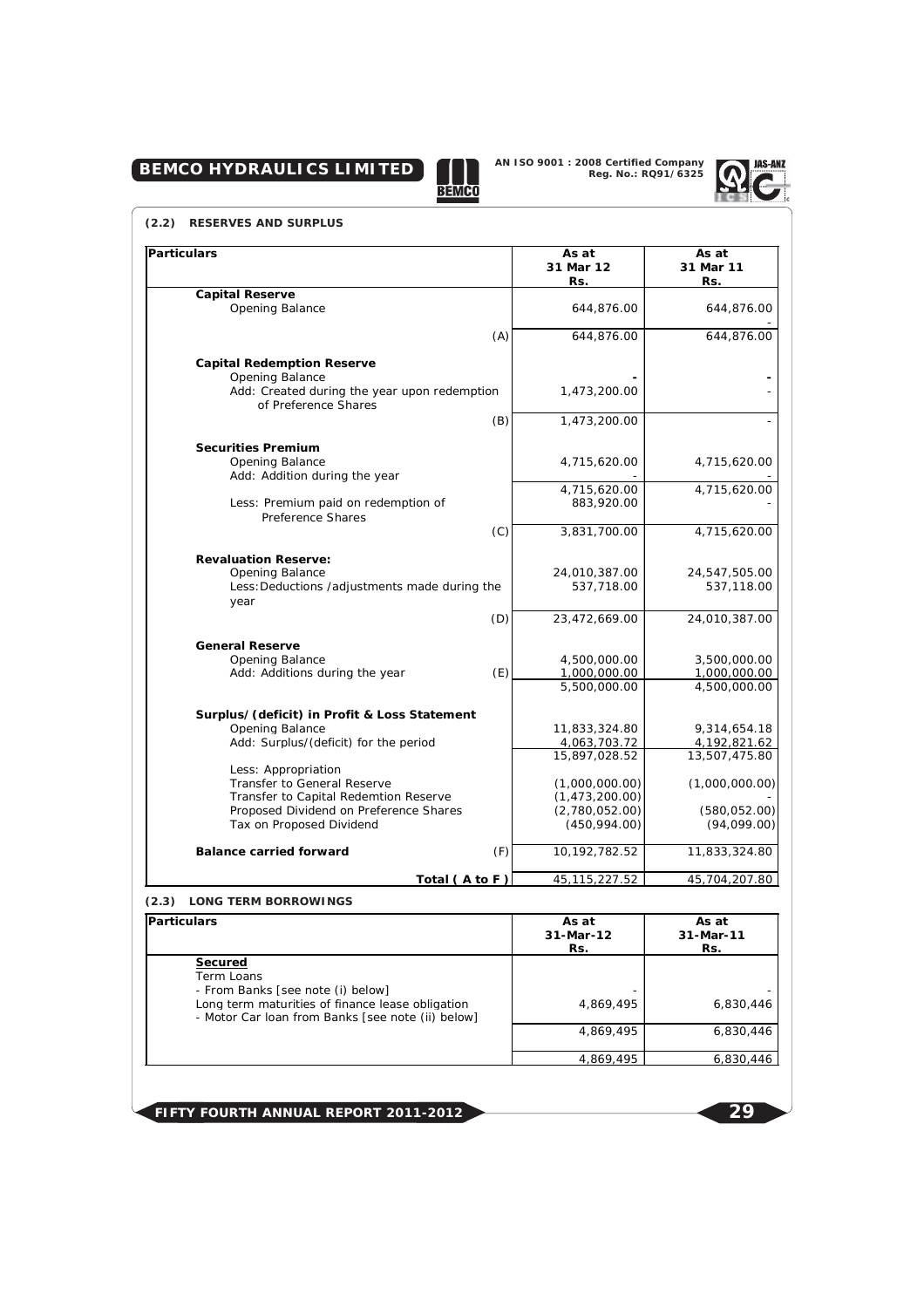**BEMCO** 

**BEMCO HYDRAULICS LIMITED**  $\bigcap_{\text{Re} \text{A}} \text{AN ISO 9001 : } 2008 \text{ Certified Company}$ **Reg. No.: RQ91/6325**



Note:

- (i) Term loan(s) are secured by charge on all Fixed assets except fixed assets otherwise exclusively charged. Amount of term loan due as on 31.03.2011 has been fully paid in the financial year 2011-2012. Interest @ BPLR of respective bank plus spread of 2% is charegable on reducing balance method on the said term loan(s). As on 31-03-2011 seven installments are due for repayment amounting to Rs 752,626/-.
- (ii) Finance Lease obligations are with respect to various hire purchase agreements entered into by the company for acquisition of motor cars from time to time. All such agreements are secured by hypothecation of respective motor car. Obligation under such agreement(s) is repayable in equated monthly installments. Interest thereon is payable as per respective agreement on reducing balance method varying between 10% per annum to 12.5% per annum. As on 31-03-2012 488 installments (Previous Year 657 installments) are due for repayment amounting to Rs 3,595,851/- including interest (Previous Year Rs 4,780,341/-)

#### **(2.4) OTHER LONG TERM LIABILITIES**

| <b>Particulars</b>                                                                                                                                                                                                                 | As at<br>31-Mar-12<br>Rs.                           | As at<br>31-Mar-11<br>Rs.                                        |
|------------------------------------------------------------------------------------------------------------------------------------------------------------------------------------------------------------------------------------|-----------------------------------------------------|------------------------------------------------------------------|
| Liability for Intangible Fixed Assets                                                                                                                                                                                              | 27,965,250                                          | 25,915,950                                                       |
| Security Deposit from employees                                                                                                                                                                                                    | 2,061,083                                           | 1,942,962                                                        |
|                                                                                                                                                                                                                                    | 30,026,333                                          | 27,858,912                                                       |
| <b>SHORT TERM BORROWINGS</b><br>(2.5)                                                                                                                                                                                              |                                                     |                                                                  |
| <b>Particulars</b>                                                                                                                                                                                                                 | As at<br>31-Mar-12<br>Rs.                           | As at<br>31-Mar-11<br>Rs.                                        |
| Secured<br>Loans repayable on demand<br>- Cash credit from Banks [see note (i) below]<br>Raw Material Assistance Scheme from NSIC<br>[see note (ii) below]<br>Packing Credit from Banks<br>Unsecured<br>Loans from Related Parties | 71,388,093<br>9,555,094<br>24,624,391<br>23,363,116 | 35,853,281<br>3,507,071<br>11.640.000<br>38,710,119<br>4,052,928 |

Note

- **(i)** Cash credit availed from banks is secured by hypothecation of inventory and receivables upto 120 days as primary security and equitable mortgage of factory land and building and personal guarantee of three directors of the Company as collateral security. Interest on cash credit is payable at floating rate being base rate of respective bank plus spread varying between 4.75% to 6.75%.
- **(ii)** Raw Material Assistance Scheme availed from NSIC is secured by bank guarantee amounting to Rs 10,000,000/-. Interest is payable @ 11% per annum on amount outstanding. Additional interest at the rate of 2% percent per annum is payable if payment is not made within stipulated time limit.
- **(iii)** Packing credit facility availed is secured by hypothecation of inventory for packing credit. Interest on packing credit is payable at floating rate being base rate of respective bank plus spread of 1.25%

**(iv)** As on 31-03-2012 the Cash Credit ("CC") limit maintained with Bank of Maharashtra ("BOM") and State Bank of India ("SBI") has been overdrawn by Rs 3,718,499/- and Rs 5,281,883/- respectively. CC limit with BOM and SBI has been overdrawn since 26-03-2012 and 25-02-2012 respectively and was cleared on 05- 05-2012 and 12-04-2012.

#### **(2.6) TRADE PAYABLES**

| <b>Particulars</b>                                                         | As at<br>31-Mar-12<br>Rs. | As at<br>31-Mar-11<br>Rs. |
|----------------------------------------------------------------------------|---------------------------|---------------------------|
| Trade Payables<br>- Due to Micro Enterprises & Small Enterprises           |                           |                           |
| - Due to Other than Micro Enterprises & Small Enterprises<br>- Acceptances | 50.959.334<br>33,253,429  | 48.927.218<br>24,429,281  |
|                                                                            | 84,212,763                | 73,356,499                |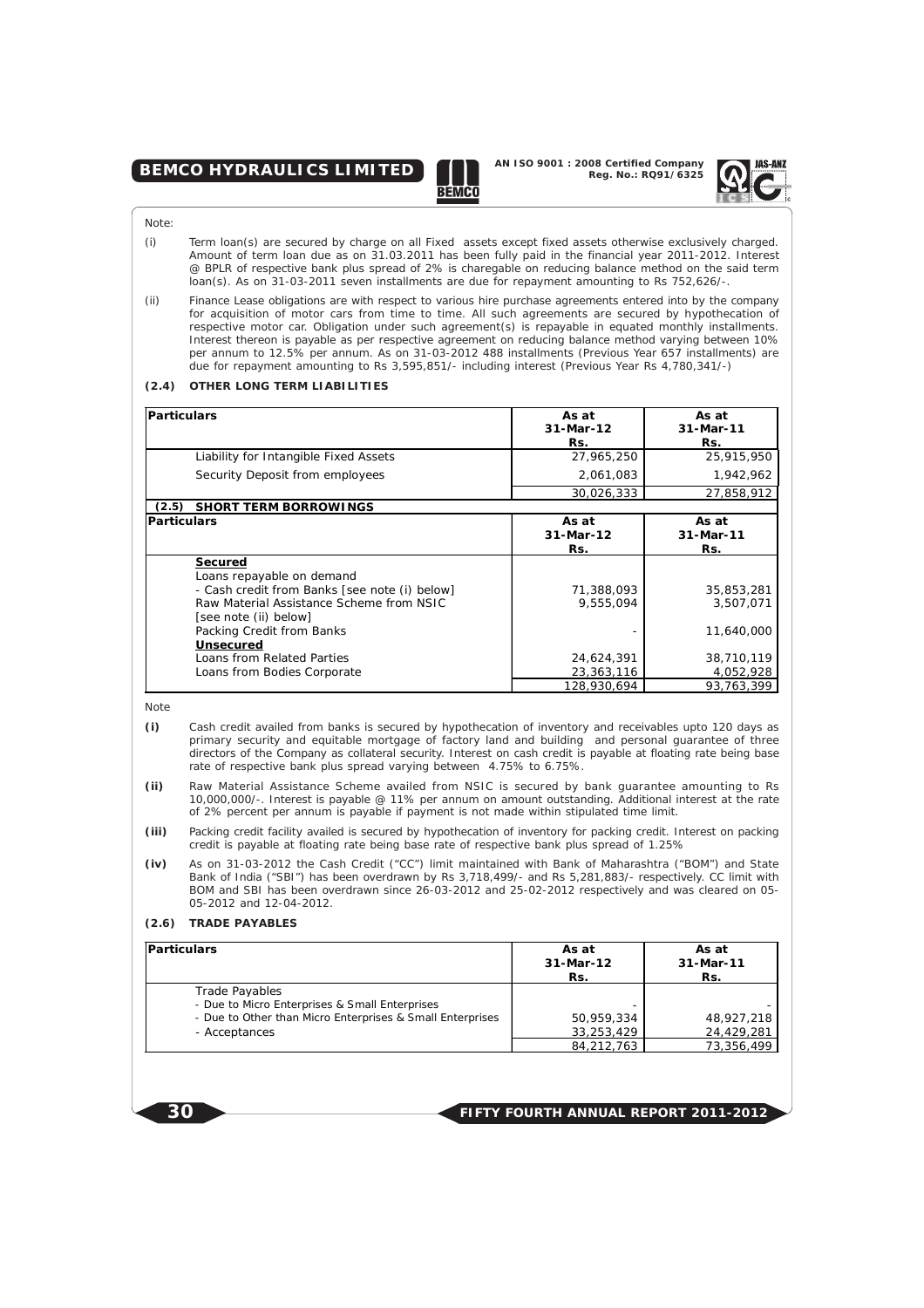**AN ISO 9001 : 2008 Certified Company Reg. No.: RQ91/6325**



#### **(2.7) OTHER CURRENT LIABILITIES**

For Liquidated Damages

| <b>Particulars</b>                              | As at<br>31-Mar-12<br>Rs. | As at<br>31-Mar-11<br>Rs. |
|-------------------------------------------------|---------------------------|---------------------------|
| Current maturities of long term borrowings      |                           |                           |
| - Term Loan from Banks                          |                           | 752,626                   |
| Current maturities of finance lease obligations |                           |                           |
| - Car Ioan from Bank(s)                         | 2,305,935.99              | 2,054,750.08              |
| Interest accrued but not due on borrowings      | 57,448.00                 | 46,961.00                 |
| Interest accrued and due on borrowings          | 1,167,136.00              | 1,104,945.00              |
| <b>Advance from Customers</b>                   | 81,841,199                | 55,780,588                |
| <b>Bill Discounted</b>                          | 5,526,858                 |                           |
| Liability for Intangible Asset                  |                           | 2,239,650                 |
| Liabilities for Statutory Dues                  | 7,925,089                 | 9,072,134                 |
| Liabilities for Expenses                        | 6,887,794                 | 6,896,542                 |
|                                                 | 105,711,460               | 77,948,196                |
| <b>SHORT TERM PROVISIONS</b><br>(2.8)           |                           |                           |
| <b>Particulars</b>                              | As at                     | As at                     |
|                                                 | 31-Mar-12                 | 31-Mar-11                 |
|                                                 | Rs.                       | Rs.                       |
| Provision for employee benefit                  |                           |                           |
| - Provision for Gratuity                        | 3,372,327                 | 2,687,772                 |
| - Provision for Leave Encashment                | 2,155,738                 | 1,648,332                 |
| Provision - Others                              |                           |                           |
| - Provision for Income Tax (Net)                | 493,795                   | 3,464,291                 |
| - Provision for Dividend                        | 2,780,052                 | 580,052                   |
| - Provision for Dividend Tax                    | 450,994                   | 94,099                    |
| - Provision for Product Warranty                | 420.985                   | 379,858                   |

BEMCO

**FIFTY FOURTH ANNUAL REPORT 2011-2012 31**

9,673,891 8,854,404

- Francisco Company and Service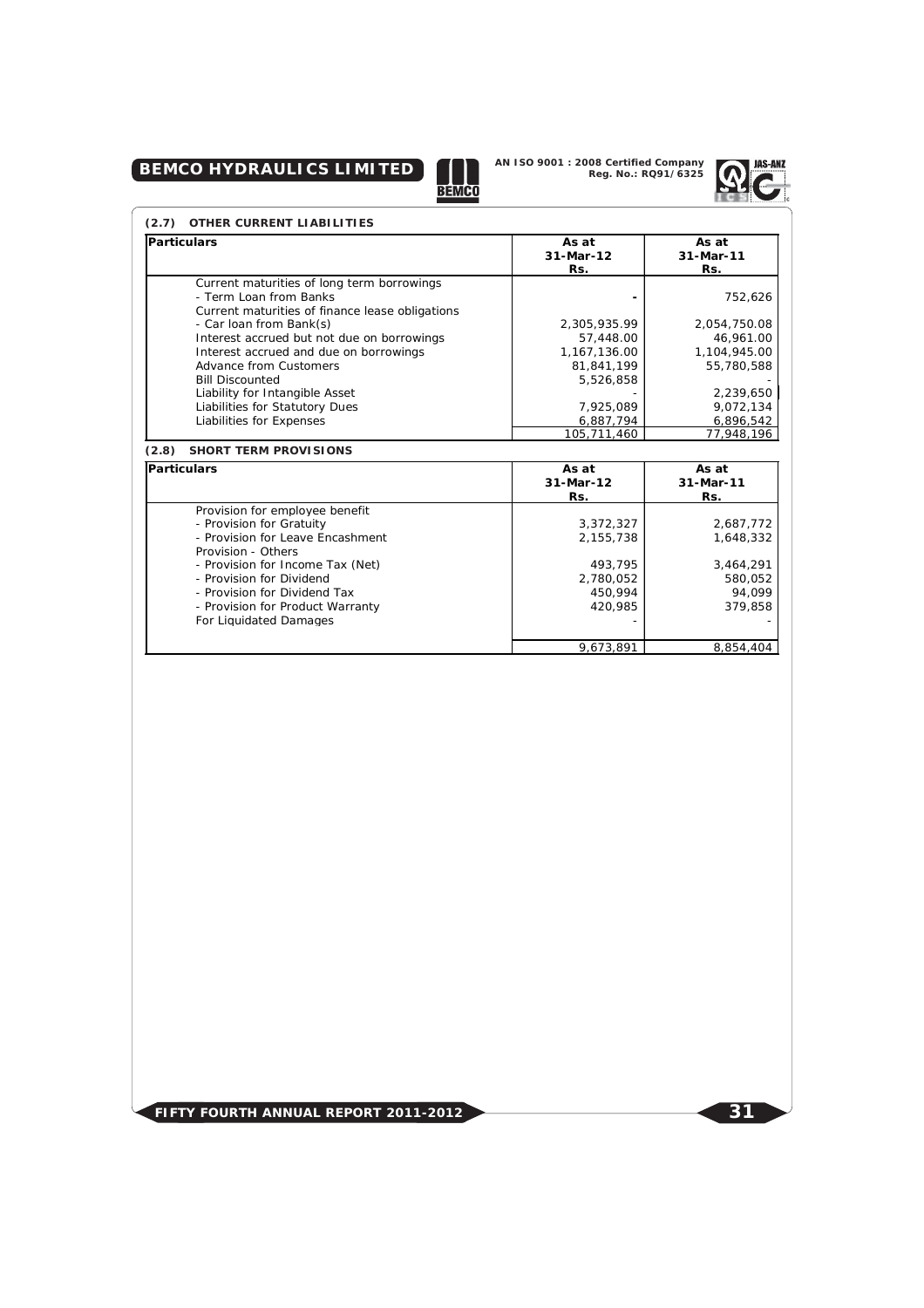|      |                                                                              |                             |                                                       |                                       | FIXED ASSETS       |                           |                                                                      |                                          |                              |                          |                     |              |
|------|------------------------------------------------------------------------------|-----------------------------|-------------------------------------------------------|---------------------------------------|--------------------|---------------------------|----------------------------------------------------------------------|------------------------------------------|------------------------------|--------------------------|---------------------|--------------|
|      |                                                                              |                             |                                                       |                                       | NOTE NO.           | $-2.9$                    |                                                                      |                                          |                              |                          |                     |              |
|      | PARTICULARS                                                                  |                             | $\infty$<br>$\circ$<br>S<br>$\circ$<br>$\propto$<br>G | $\!\smile$<br>$\circ$<br>$\circ$<br>┙ |                    |                           | $\frac{1}{\sqrt{2}}$<br>ш<br>$\approx$<br>$\Delta$<br>Ш<br>$\supset$ | z<br>$\circ$<br>$\frac{1}{1}$<br>$\prec$ |                              | $\overline{E}$<br>$\geq$ | <b>BLOCK</b>        |              |
| S IS |                                                                              | 31.03.2011<br>AS AT<br>Year | Additions                                             | Adjustments<br><b>Deductions</b>      | 31.03.2012<br>ASAT | 31.03.2011<br><b>ASAT</b> | Forthe<br>Year                                                       | Deductions                               | 31.03.2012<br>TOTAL<br>As at | 31.03.2012<br>As on      | 31.03.2011<br>As on |              |
|      |                                                                              | RS.                         | βŚ.                                                   | RS.                                   | RS.                | RS.                       | Rs.                                                                  | βŚ.                                      | RS.                          | βŚ.                      | RS.                 |              |
| Ą    | <b>LEASEHOLD LAND</b><br>LEASED<br>$4 - 64$<br>$\overline{\phantom{a}}$      | D40.00<br>13,310,0          | $\mathsf I$                                           | $\mathbf{I}$                          | 13,310,040.00      | ı                         | ı                                                                    | $\mathsf I$                              |                              | 13,310,040.00            | 13,310,040.00       |              |
|      | VEHICLES<br>$4 - 69$<br>$\overline{\mathbf{c}}$                              | 6,378,208.00                | 646,980.00                                            | 781,351.00                            | 6,243,837.00       | 951,404.00                | 601,344.00                                                           | 383,190.00                               | 1,169,558.00                 | 5,074,279.00             | 5,426,804.00        |              |
|      | <b>BUILDINGS</b><br>OWNED<br>$q - q$<br>$\sim$                               | 18,367,602.00               | $\mathsf{I}$                                          | $\mathbf{I}$                          | 18,367,602.00      | 7,467,029.00              | 520,500.00                                                           | $\mathbf{I}$                             | 7,987,529.00                 | 10,380,073.00            | 10,900,573.00       |              |
|      | <b>BOREWELL</b><br>$GL - 589$<br>4                                           | 157,861.00                  | J.                                                    | $\mathbf{I}$                          | 157,861.00         | 3,849.00                  | 2,573.00                                                             | $\mathbf{I}$                             | 6,422.00                     | 151,439.00               | 154,012.00          | <b>BEMCO</b> |
|      | PLANT AND MACHINERY<br>5                                                     | 352.00<br>46,550,9          | 220,178.00                                            | $\mathbb{I}$                          | 46,771,130.00      | 38,278,185.00             | 1,113,948.00                                                         | $\mathbb{I}$                             | 39, 392, 133.00              | 7,378,997.00             | 8,272,767.00        |              |
|      | OFFICE EQUIPMENTS<br>$q - q$<br>$\circ$                                      | 764.00<br>737,7             | 243,060.00                                            | I.                                    | 980,824.00         | 363,224.00                | 31,491.00                                                            | f,                                       | 394,715.00                   | 586,109.00               | 374,540.00          |              |
|      | VEHICLES<br>CE - 397<br>$\overline{\phantom{0}}$                             | 9,139,939.00                | 69,849.00                                             | 212,500.00                            | 8,997,288.00       | 1,431,579.00              | 871,725.00                                                           | 36,283.00                                | 2,267,021.00                 | 6,730,267.00             | 7,708,360.00        |              |
|      | ELECTRICAL INSTALLATIONS<br>$G - 69$<br>$\infty$                             | 3,345,367.00                | $\mathsf I$                                           | $\mathbf I$                           | 3,345,367.00       | 3,095,060.00              | 41,342.00                                                            | $\mathbf I$                              | 3,136,402.00                 | 208,965.00               | 250,307.00          |              |
|      | $q - 8$                                                                      |                             |                                                       |                                       |                    |                           |                                                                      |                                          |                              |                          |                     |              |
|      | FURNITURE AND FIXTURES<br>$q - q$<br>$\sigma$                                | 1,837,266.00                | 117,873.00                                            | $\mathbf{I}$                          | 1,955,139.00       | 1,532,445.00              | 68,240.00                                                            | $\mathsf I$                              | 1,600,685.00                 | 354,454.00               | 304,821.00          |              |
|      | COMPUTERS<br>F                                                               | 2,463,202.00                | 372,648.00                                            | $\mathbb{I}$                          | 2,835,850.00       | 1,848,726.00              | 198,704.00                                                           | $\mathsf I$                              | 2,047,430.00                 | 788,420.00               | 614,476.00          |              |
|      | $(L - 250)$                                                                  | 102,288,201.00              | 1,670,588.00                                          | 993,851.00                            | 102,964,938.00     | 54, 971, 501.00           | 3,449,867.00                                                         | 419,473.00                               | 58,001,895.00                | 44,963,043.00            | 47,316,700.00       |              |
| m    | TECHNICAL KNOW - HOW<br>INTANGIBLE ASSETS<br>$T - 297$<br>$\overline{\circ}$ | 188.00<br>39,228,4          | $\mathbf{I}$                                          | $\mathsf{I}$                          | 39,228,488.00      | 33, 302, 304.00           | 5,926,184.00                                                         |                                          | 39,228,488.00                | $\mathbb{L}$             | 5,926,184.00        |              |
|      | <b>Total</b>                                                                 | 141,516,689.00              | 1,670,588.00                                          | 993,851.00                            | 142, 193, 426.00   | 88,273,805.00             | 9,376,051.00                                                         | 419,473.00                               | 97,230,383.00                | 44,963,043.00            | 53,242,884.00       |              |
|      | <b>Previous Year</b>                                                         | ,760.00<br>129,911,         | 12,678,262.00                                         | 1,073,333.00                          | 141,516,689.00     | 78,254,967.00             | 10,565,188.00                                                        | 546,350.00                               | 88,273,805.00                | 53,242,884.00            |                     | P-LK         |

# **BEMCO HYDRAULICS LIMITED AN ISO 9001 : 2008 Certified Company Reg. No.: RQ91/6325**

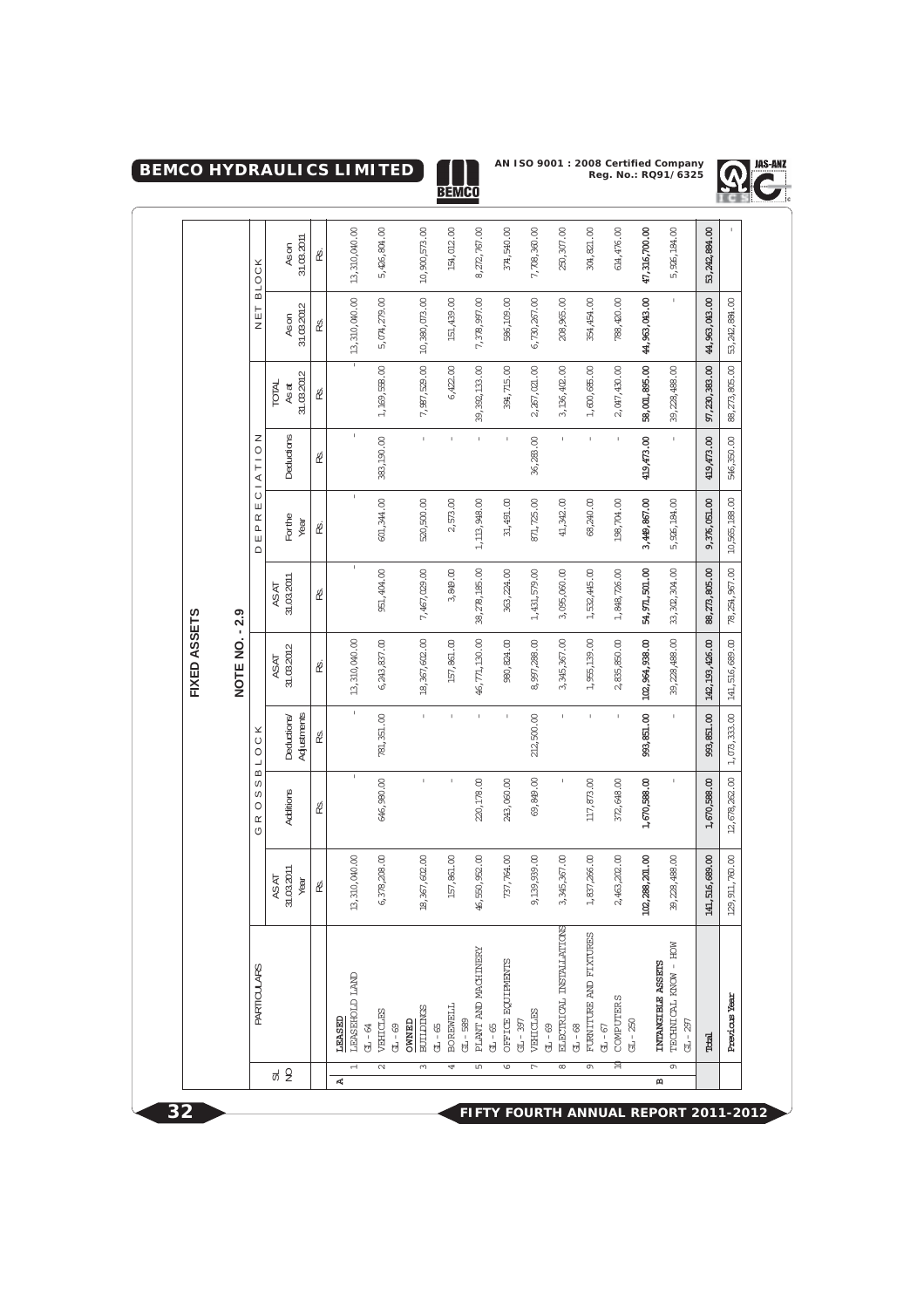

**AN ISO 9001 : 2008 Certified Company Reg. No.: RQ91/6325**



| <b>Particulars</b>                                   | Face<br>value  | 31-Mar-12                |        | 31-Mar-11 |        |
|------------------------------------------------------|----------------|--------------------------|--------|-----------|--------|
|                                                      | (Rs.)          | Nos                      | (Rs.)  | Nos.      | (Rs.)  |
| (Long Term Non-Trade at cost fully paid up           |                |                          |        |           |        |
| unless otherwise stated)                             |                |                          |        |           |        |
| <b>Unquoted Equity Shares</b>                        |                |                          |        |           |        |
| Belgaum Coal and coke Consumer Co-op Ass. Ltd        | 1,000          | 4                        | 4.000  | 4         | 4,000  |
| Belgaum Manufacturers Co-op Industrial Estate Ltd    | 25             | 40                       | 1,000  | 40        | 1,000  |
| WG Forge and Allied Industrial Limited               | 10             | 50                       | 402    | 50        | 402    |
| Sarswat Co-op Bank Ltd                               | 10             | 783                      | 7,830  | 783       | 7,830  |
| <b>Quoted Equity Shares</b>                          |                |                          |        |           |        |
| Alfa Laval Limited                                   | 10             | $\overline{\phantom{a}}$ |        | 5         | 100    |
| Alfred Herbert (India) Limited                       | 6              | 5                        | 40     | 5         | 40     |
| American Refrigerator Company Limited                | 10             | 100                      | 400    | 100       | 400    |
| Andhra Sinter Limited                                | 10             | 1,000                    | 10,000 | 1,000     | 10,000 |
| Best and Cropmpton Engineering Limited               | 10             | 105                      | 1,782  | 105       | 1,782  |
| BF Investment Ltd (Bonus)                            | 5              | 26                       |        | 26        |        |
| BF Utilites Ltd (Bonus)                              | 5              | 26                       |        | 26        |        |
| <b>Bharat Forge Company Limited</b>                  | 2              | 130                      | 1,300  | 130       | 1,300  |
| Bosch Rexroth India Ltd                              | 10             | 6                        | 65     | 6         | 65     |
| Dynamic Technologies Limited                         | 10             | 40                       | 272    | 40        | 272    |
| E.C.E. Industries Limited                            | 10             | 30                       | 300    | 30        | 300    |
| Eaton Fluid Power Ltd (Vickers Systems International | 10             | 24                       | 672    | 24        | 672    |
| Limited)                                             |                |                          |        |           |        |
| Eicher Motors Ltd (Bonus)                            | 10             | 1                        |        | 1         |        |
| <b>Eicher Tractors Limited</b>                       | 10             | 4                        | 875    | 4         | 875    |
| Elecon Engineering Co. Limited (Including Bonus)     | 2              | 360                      | 707    | 360       | 707    |
|                                                      |                |                          |        |           |        |
| Guest Keen Williams Limited                          | 10             | 1                        | 24     | 1         |        |
| Jyoti Limited                                        | 10             | 50                       | 722    | 50        | 722    |
| Kulkarni Power Tools Limited (F.V Change)            | 5              | 200                      | 602    | 200       | 602    |
| Larsen and Tubro Limited                             | $\overline{2}$ | 256                      | 3,156  | 256       | 3,156  |
| <b>LML Limited</b>                                   | 10             | 27                       | 562    | 27        | 562    |
| Mahindra and Mahindra Limited (F.C Change)           | 5              | 52                       | 196    | 52        | 196    |
| Manugraph Industries Limited                         | 2              | 240                      | 1,120  | 240       | 1,120  |
| Nesco Ltd (New Standard Engineering Company Limited) | 10             | 40                       | 113    | 40        | 113    |
| Scooters India Limited                               | 10             | 50                       | 230    | 50        | 230    |
| SLM Maneklal Industries Limited                      | 100            | 1                        | 204    | 1         | 204    |
| Tata Construction & Projects Ltd                     | 10             | 50                       | 500    | 50        | 500    |
| Tata Motors Ltd                                      | 10             | 23                       | 924    | 23        | 924    |
| Texmaco Ltd                                          | 10             | 10                       | 240    | 10        | 240    |
| U. T. Limited                                        | 10             | 100                      | 607    | 100       | 607    |
| Ultratech Cement (Bonus)                             | 10             | 51                       |        | 51        |        |
| <b>Voltas Limited</b>                                | $\mathbf{1}$   | 150                      | 165    | 150       | 165    |
| <b>Quoted Debentures</b>                             |                |                          |        |           |        |
| Tata Enginnering & Locomotive Company Lmited (NC)    | 150            | 3                        | 300    | 3         | 300    |
| TATA SSL Limited (NC)                                | 50             | 45                       | 2,250  | 45        | 2,250  |
| Bharat Forge Limited (NC)                            | 50             | 2                        | 100    | 2         | 100    |
| <b>Un-Quoted Debentures</b>                          |                |                          |        |           |        |
| Eicher Tractors Limited                              |                |                          |        |           |        |
|                                                      | 100            | 1                        | 100    | 1         | 100    |
| Krishna Bhagya Jala Nigam Limited                    | 5,000          | $\overline{2}$           | 10,000 | 2         | 10,000 |
|                                                      |                |                          | 51.760 |           | 51,860 |
| 1<br>Book Value cost of Un-Quoted Investments        |                |                          |        | 23,332    | 23,332 |
|                                                      |                |                          |        |           |        |
| 2<br>Book Value cost of Quoted Investments           |                |                          |        | 28,428    | 28,528 |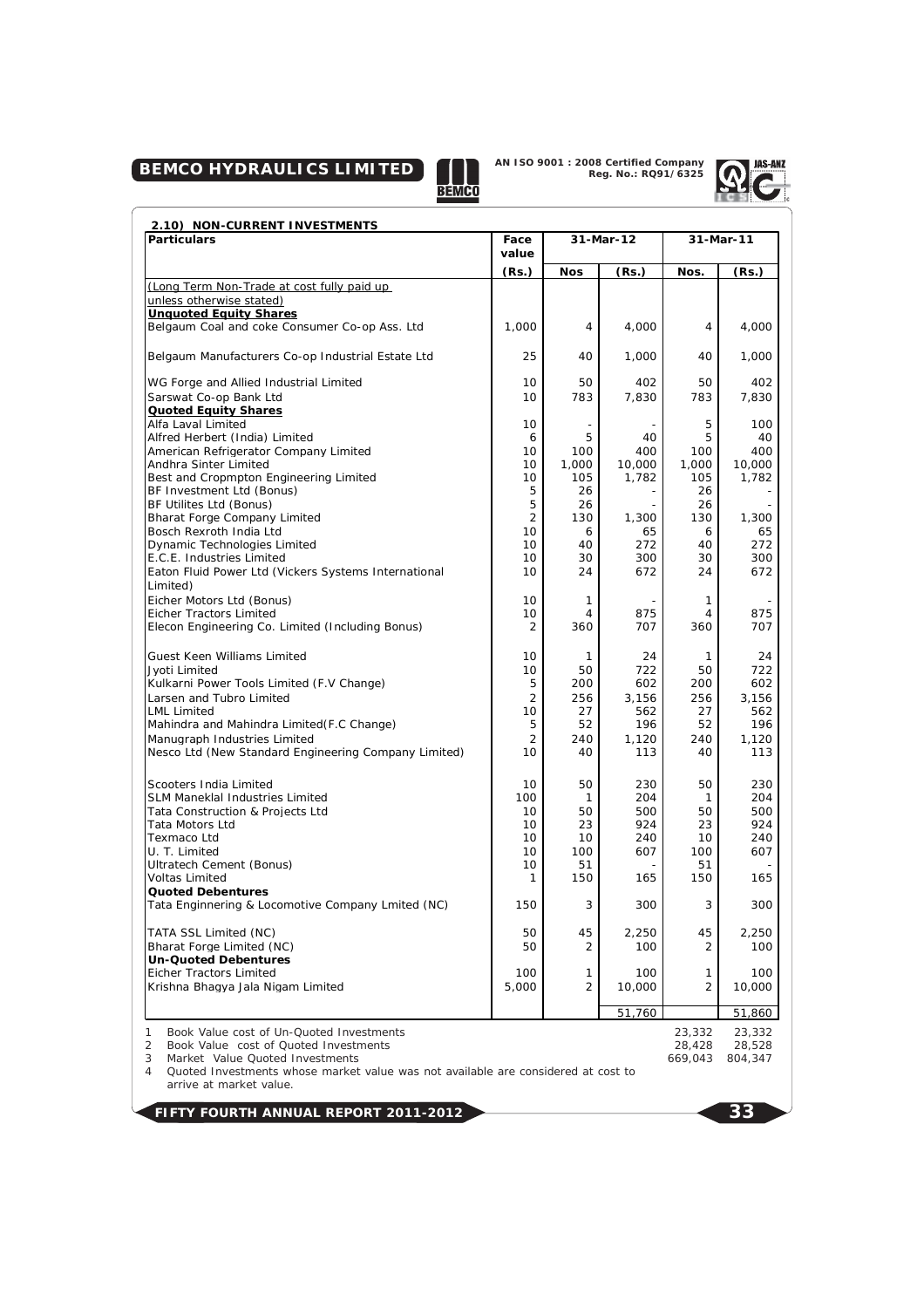

**Reg. No.: RQ91/6325**



#### **(2.11) DEFERRED TAX ASSETS**

| <b>Particulars</b><br>a)                                                                                                                               | Opening                | Ch./Cr. To<br>$P/L$ A/C. | Closing                  |
|--------------------------------------------------------------------------------------------------------------------------------------------------------|------------------------|--------------------------|--------------------------|
| Deferred Tax Assets:<br>Expenses charged/credited to P/L account<br>but allowed on I.T on pay basis (U/S 43B)                                          | 560,000                | 173,000                  | 733,000                  |
| - Provision for Product Warranty                                                                                                                       | 129,000                | 14,000                   | 143,000                  |
| - Provision for doubtful debts / advances                                                                                                              | 978,000                | 245,000                  | 1,223,000                |
| (a)<br>Deferred Tax Liability:<br>Tax impact of difference between carrying<br>amount of fixed assets as per books of<br>account and as per Income Tax | 1,667,000<br>(764,000) | 432,000<br>(1,062,000)   | 2,099,000<br>(1,826,000) |
| (b)<br>(b)<br>(a) –                                                                                                                                    | (764,000)<br>2.431.000 | (1,062,000)<br>1,494,000 | (1,826,000)<br>3,925,000 |

**b)** Deferred tax assets and liabilities are being offset as they relate to taxes on income levied by the same governing taxation laws.

## **(2.12) OTHER NON-CURRENT ASSETS**

| <b>Particulars</b>                                                                                                                                                      | As at<br>31-Mar-12<br>Rs. | As at<br>31-Mar-11<br>Rs. |
|-------------------------------------------------------------------------------------------------------------------------------------------------------------------------|---------------------------|---------------------------|
| Other Bank Balances<br>- Non-Current portion of fixed deposits with original<br>maturity of more than 12 months<br>Advances recoverable in cash or in kind or for value | 8.993.543.00              | 16,771,662.00             |
| to be received<br>Considered good<br>- Advances to staff                                                                                                                | 2.350.588.00              | 2.279.447.00              |
|                                                                                                                                                                         | 11,344,131.00             | 19.051.109.00             |

**Note:**

(i) Above mentioned fixed deposits are held as margin money with banks against bank guarantees, letter of credit and other commitments and includes interest accrued thereon.

## **(2.13) INVENTORIES**

| <b>Particulars</b>                      | As at<br>31-Mar-12<br>Rs. | As at<br>31-Mar-11<br>Rs. |
|-----------------------------------------|---------------------------|---------------------------|
| (As valued and certified by a Director) |                           |                           |
| Raw Materials                           | 24,001,083                | 22,048,806                |
| Intermediate and Components             | 11.021.510                | 12.755.060                |
| Stores and Spares Parts                 | 1,338,805                 | 2.210.527                 |
| Work-in-Progress                        | 167,966,000               | 81.932.000                |
| <b>Finished Goods</b>                   | 51.009.514                | 77.080.670                |
| Scrap                                   | 16.079                    | 155,975                   |
|                                         | 255.352.991               | 196,183,038               |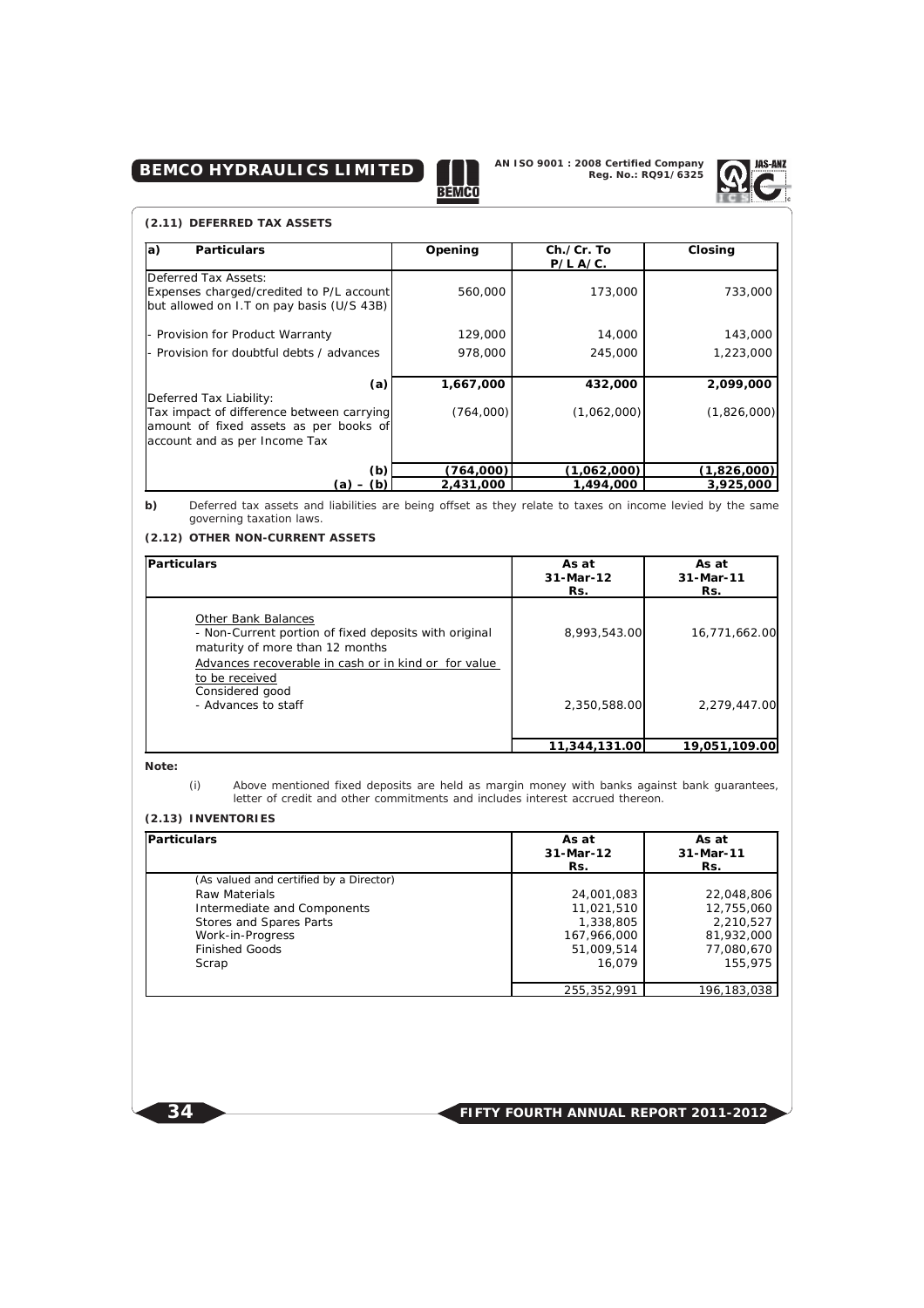

**AN ISO 9001 : 2008 Certified Company Reg. No.: RQ91/6325**



#### **(2.14) TRADE RECEIVABLES**

| <b>Particulars</b>                                        | As at<br>31-Mar-12<br>Rs. | As at<br>31-Mar-11<br>Rs. |
|-----------------------------------------------------------|---------------------------|---------------------------|
| Unsecured Considered Good                                 |                           |                           |
| Outstanding for a period of not more than six months from | 64,030,015                | 33,106,525                |
| Other Debts                                               | 49.777.359                | 40,728,215                |
|                                                           | 113,807,374               | 73.834.741                |
| Unsecured Considered Doubtful Provided for                |                           |                           |
| Outstanding for a period exceeding six months from due    | 3,199,126                 | 2,333,666                 |
| Less: Provision for Doubtful Debts                        | (3.199.126)               | (2, 333, 666)             |
|                                                           |                           |                           |
|                                                           | 113,807,374               | 73.834.741                |
| (2.15) CASH AND CASH EQUIVALENTS                          |                           |                           |
| <b>Particulars</b>                                        | As at                     | As at                     |
|                                                           | 31-Mar-12                 | 31-Mar-11                 |
|                                                           | Rs.                       | Rs.                       |
| Cash-in-hand (As certified by a director)                 | 289,268                   | 572,717                   |
| Balance with Scheduled Banks in current account(s)        | 1.884.048                 | 1,305,655                 |
|                                                           |                           |                           |

|                                                                                    | 2,173,317                 | 1,878,372                 |
|------------------------------------------------------------------------------------|---------------------------|---------------------------|
| (2.16) OTHER BANK BALANCES                                                         |                           |                           |
| <b>Particulars</b>                                                                 | As at<br>31-Mar-12<br>Rs. | As at<br>31-Mar-11<br>Rs. |
| Current portion of fixed deposits with original maturity<br>of more than 12 months | 10.931.446                | 995.297                   |
|                                                                                    | 10.931.446                | 995.297                   |

**Note:**

(i) Above mentioned fixed deposits are held as margin money with banks against bank guarantees, letter of credit and other commitments and includes interest accrued thereon.

#### **(2.17) SHORT TERM LOANS AND ADVANCES**

| <b>Particulars</b>                                                        | As at<br>31-Mar-12<br>Rs. | As at<br>31-Mar-11<br><u>Rs.</u> |
|---------------------------------------------------------------------------|---------------------------|----------------------------------|
| Advances recoverable in cash or in kind or for value to be<br>received    |                           |                                  |
| Considered good<br>- Advances to staff<br>- Advances to Related parties   | 1,625,956                 | 1,478,705.05                     |
| - Advances to Others                                                      | 10,957,879                | 2,878,378.53                     |
| Considered doubtful provided for<br>Less: Provision for Doubtful Advances | 400,000<br>(400,000)      | 545,000.00<br>(545,000.00)       |
| Prepaid Expenses                                                          | 1,145,644                 | 1,276,471.00                     |
| Deposit with Govt. Public Bodies and Others                               | 594,824                   | 783,229                          |
| Advance Fringe Benefit Tax (Net of provision)                             |                           | 37,680.00                        |
|                                                                           | 14,324,302                | 6,454,464                        |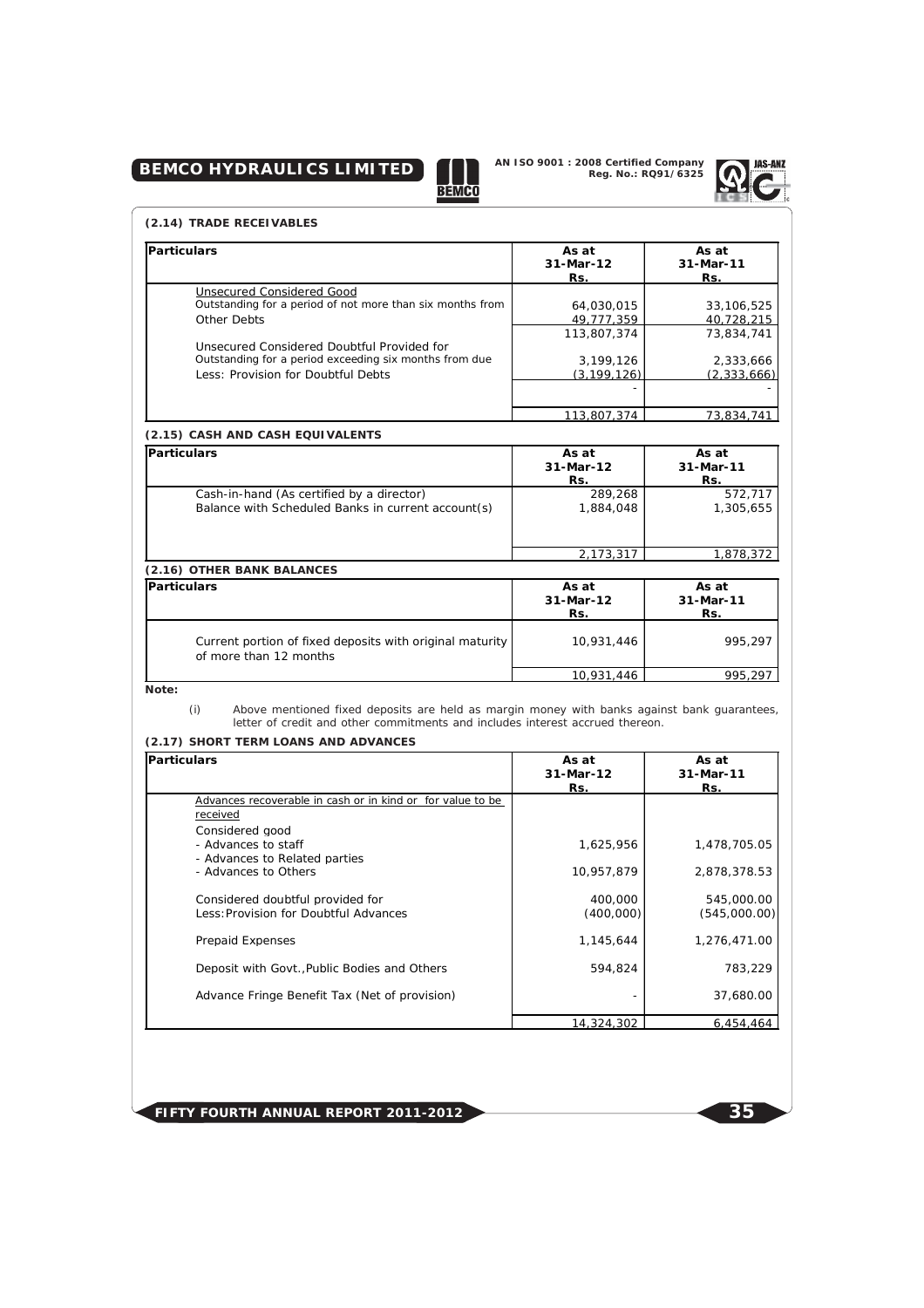AN ISO 9001 : 2008 Certified Company<br>Reg. No.: RQ91/6325



|                                                                                               | As at<br>31-Mar-12<br>Rs. | As at<br>31-Mar-11<br>Rs.                                                                                                                  |
|-----------------------------------------------------------------------------------------------|---------------------------|--------------------------------------------------------------------------------------------------------------------------------------------|
| Sale of goods manufactured                                                                    | 260,751,953.63            | 253,300,466.05                                                                                                                             |
| Sale of services                                                                              | 4,865,491.50              | 3,377,509.00                                                                                                                               |
| Other operating revenues                                                                      | 3,449,330.83              | 5,754,794.17                                                                                                                               |
|                                                                                               | 269,066,775.96            | <u>262,432,769.22</u>                                                                                                                      |
| (2.19) Other Income                                                                           |                           |                                                                                                                                            |
| <b>Particulars</b>                                                                            | As at<br>31-Mar-12<br>Rs. | As at<br>31-Mar-11<br>Rs.                                                                                                                  |
| Interest Income<br><b>Interest from Banks</b><br>j.                                           | 1,404,617.00              | 955,922.00                                                                                                                                 |
| ii.<br>Interest from Others                                                                   |                           |                                                                                                                                            |
| Interest On Income Tax Refund<br>ii.                                                          |                           | 92,904.00                                                                                                                                  |
|                                                                                               | 1,404,617.00              | 1,048,826.00                                                                                                                               |
| Dividend from Non-Current/Long Term Investments                                               | 10,293.50                 | 8,728.00                                                                                                                                   |
| Miscellaneous Receipts                                                                        | 32,259.64                 | 225,916.02                                                                                                                                 |
| Prior Period Adjustments                                                                      | 350,000.00                |                                                                                                                                            |
| Provision for Doubtful Debts / Advances written back<br>Sundry Creditors balances written off | 17,120.97                 | 811,393.00<br>133,933.00                                                                                                                   |
| Profit on disposal of tangible Fixed Assets                                                   | 18,769.00                 | 7,619.00                                                                                                                                   |
| Liability no longer required written back                                                     | 251,290.00                | 12,642.00                                                                                                                                  |
| Profit on disposal of Non-Current/Long Term                                                   | 15,900.00                 |                                                                                                                                            |
| Investments<br>Entry tax refund                                                               | 1,258,499.00              |                                                                                                                                            |
|                                                                                               | 1,954,132.11              | 1,200,231.02                                                                                                                               |
|                                                                                               | 3,358,749.11              | 2,249,057.02                                                                                                                               |
| (2.20) COST OF MATERIAL CONSUMED                                                              |                           |                                                                                                                                            |
| <b>Particulars</b>                                                                            | As at                     | As at                                                                                                                                      |
|                                                                                               |                           |                                                                                                                                            |
|                                                                                               | 31-Mar-12                 | 31-Mar-11                                                                                                                                  |
| <b>Raw Materials</b>                                                                          | Rs.                       | Rs.                                                                                                                                        |
| <b>Opening Stock</b>                                                                          | 22,048,806.00             |                                                                                                                                            |
| Add: Purchases                                                                                | 106,820,108.10            |                                                                                                                                            |
| Less: Closing Stock                                                                           | (24,001,083.00)           |                                                                                                                                            |
| (A)                                                                                           | 104,867,831.10            |                                                                                                                                            |
| <b>Intermediates and Components</b>                                                           |                           |                                                                                                                                            |
| Opening Stock                                                                                 | 12,755,060.00             |                                                                                                                                            |
| Add: Purchases                                                                                | 61,068,596.94             |                                                                                                                                            |
| Less: Closing Stock                                                                           | (11,021,510.00)           |                                                                                                                                            |
| (B)                                                                                           | 62,802,146.94             |                                                                                                                                            |
| Packing material                                                                              |                           | 16,665,166.00<br>94,775,947.00<br>(22,048,806.00)<br>89,392,307.00<br>13,116,342.00<br>48,727,673.00<br>(12, 755, 060.00)<br>49,088,955.00 |
| Opening Stock                                                                                 |                           |                                                                                                                                            |
| Add: Purchases                                                                                | 1,137,266.00              |                                                                                                                                            |
| Less: Closing Stock                                                                           |                           | 142.00<br>1,088,593.00                                                                                                                     |
| (C)                                                                                           | 1,137,266.00              |                                                                                                                                            |
| <b>Stores and Spares</b>                                                                      |                           |                                                                                                                                            |
| Opening Stock                                                                                 | 2,210,527.00              | 1,088,735.00<br>2,474,558.00                                                                                                               |
| Add: Purchases                                                                                | 7,845,147.40              |                                                                                                                                            |
| Less: Closing Stock                                                                           | (1,338,805.00)            |                                                                                                                                            |
| (D)                                                                                           | 8,716,869.40              | 6,339,057.00<br>(2, 210, 527.00)<br>6,603,088.00                                                                                           |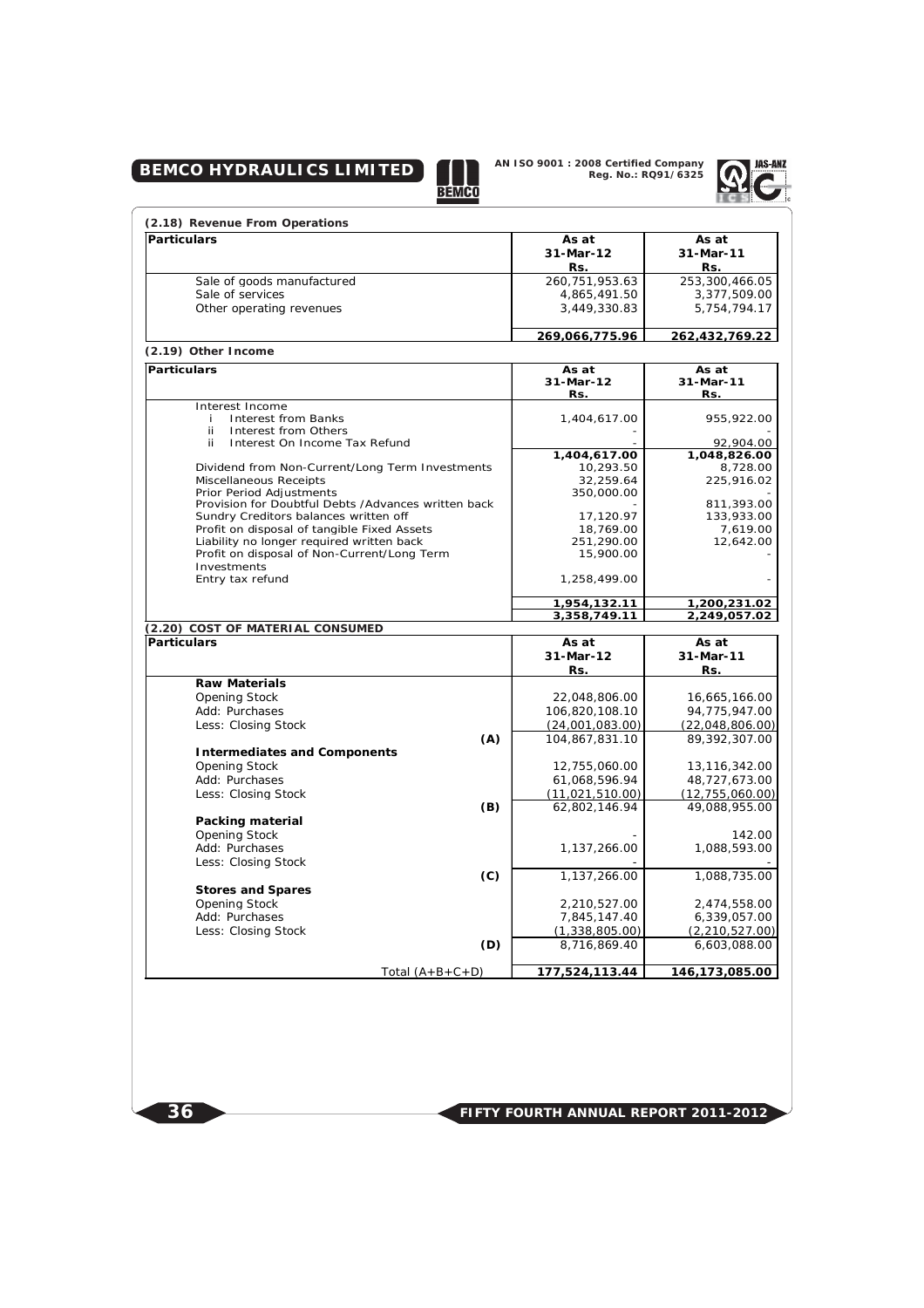

**AN ISO 9001 : 2008 Certified Company Reg. No.: RQ91/6325**



| <b>Particulars</b>                                                                         |     | As at<br>31-Mar-12<br>Rs. | As at<br>31-Mar-11<br>Rs. |
|--------------------------------------------------------------------------------------------|-----|---------------------------|---------------------------|
| <b>Opening Stock</b>                                                                       |     |                           |                           |
| Work-in progress                                                                           |     | 81,932,000                | 39,841,900                |
| <b>Finished Goods</b>                                                                      |     | 77,080,670                | 94,999,816                |
| Scrap                                                                                      |     | 155,975                   | 280,228                   |
| <b>Total of Opening Stock</b>                                                              | (A) | 159,168,645               | 135, 121, 944             |
| <b>Closing Stock</b>                                                                       |     |                           |                           |
| Work-in progress                                                                           |     | 167,966,000               | 81,932,000                |
| <b>Finished Goods</b>                                                                      |     | 51,009,514                | 77,080,670                |
| Scrap                                                                                      |     | 16,079                    | 155,975                   |
| <b>Total of Closing Stock</b>                                                              | (B) | 218,991,593               | 159,168,645               |
| Net changes in inventories of finished goods, work-in-<br>progress and scrap [Total (A-B)] |     | (59,822,948)              | (24,046,701)              |
| (2.22) Employee benefits expense                                                           |     |                           |                           |
| <b>Particulars</b>                                                                         |     | As at<br>31-Mar-12<br>Rs. | As at<br>31-Mar-11<br>Rs. |
| Salaries, Wages, Bonus, etc.                                                               |     | 40,878,443.88             | 34,761,059.88             |
| Contribution to Provident fund & other funds                                               |     | 5,189,888.11              | 4,506,287.85              |
| Gratuity                                                                                   |     | 2,817,027.00              | 2,710,129.00              |
| Staff welfare expense                                                                      |     | 1,461,522.40              | 1,178,215.00              |
|                                                                                            |     | 50,346,881.39             | 43,155,691.73             |
| (2.23) Finance Cost                                                                        |     |                           |                           |
| <b>Particulars</b>                                                                         |     | As at                     | As atl                    |
|                                                                                            |     | 31-Mar-12                 | 31-Mar-11                 |
|                                                                                            |     | Rs.                       | Rs.                       |
| <b>Interest Expense</b>                                                                    |     | 14,787,188.73             | 13,378,473.52             |
| Other Borrowing cost                                                                       |     | 4,736,540.69              | 3,905,683.00              |
| (2.24) Depreciation                                                                        |     | 19,523,729.42             | 17,284,156.52             |
| <b>Particulars</b>                                                                         |     | As at                     | As at                     |
|                                                                                            |     |                           |                           |
|                                                                                            |     | 31-Mar-12<br>Rs.          | 31-Mar-11<br>Rs.          |
| Depreciation on Tangible Assets                                                            |     | 2,912,149.00              | 2,182,372.00              |
| Depreciation on Intangible Assets                                                          |     | 5,926,184.00              | 7,845,698.00              |
|                                                                                            |     |                           | 10,028,070.00             |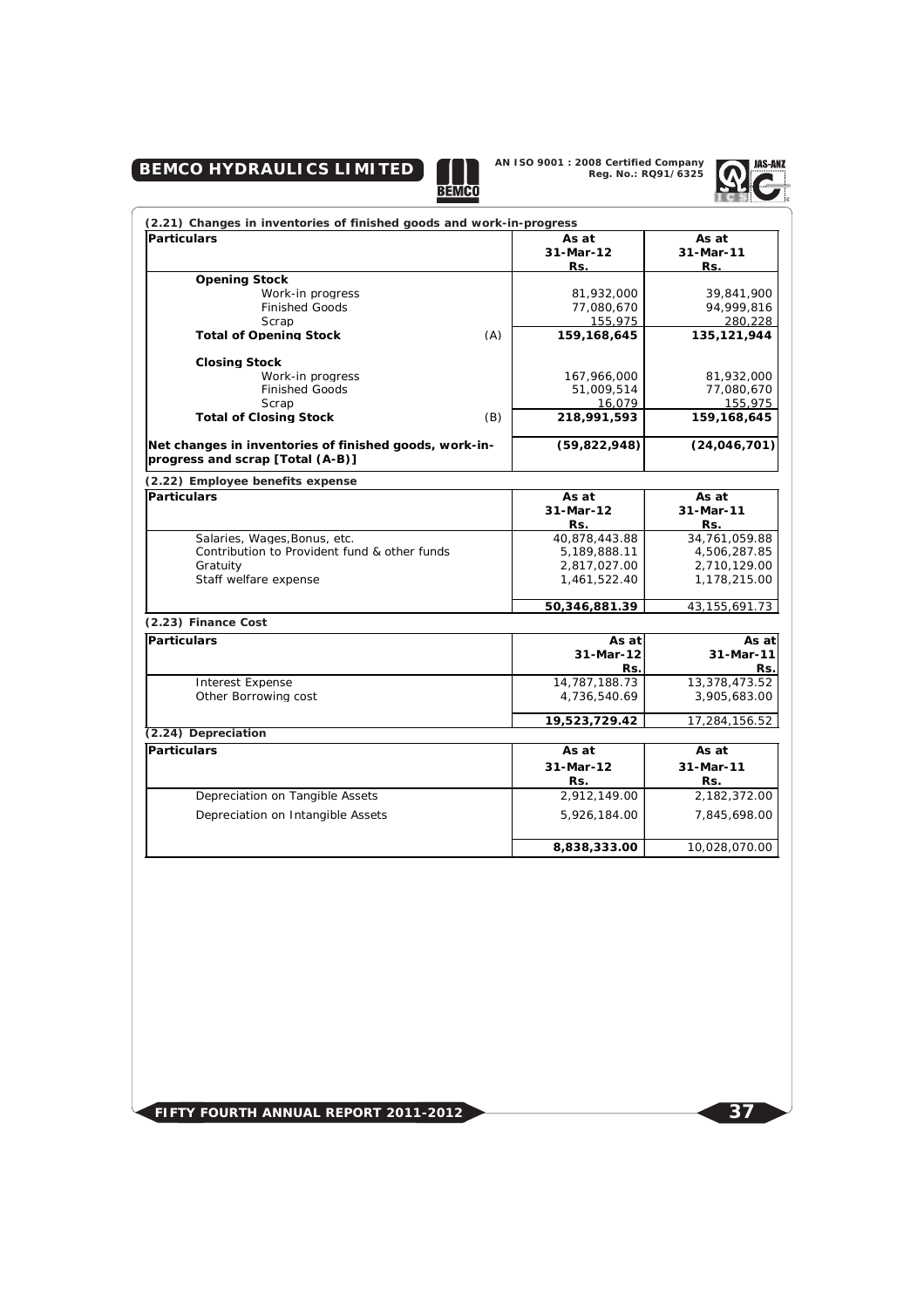

**BEMCO HYDRAULICS LIMITED AN ISO 9001 : 2008 Certified Company Reg. No.: RQ91/6325**



**(2.25) Other expenses Particulars** Power & fuel Manufacturing Expenses Freight & Transportation Provision for Product Warranty Repairs Buildings **Machinery Computers** Others Insurance Rent Rates & Taxes Printing and Stationery Postage, Telephone & Telegram Travelling & Conveyance Expenses Bad Debts / Advances Written Off Sundry Creditor's Debit Balances Written off Provision for Doubtful Debts and Advances Brokerage, Commission & Discount Miscellaneous Expenses Payment to Auditors for: Audit Fees Directors' Sitting Fees Loss on Sale of Assets Loss in Foreign Currency Fluctuation (net) Liquidated Damages Prior Period Adjustments **31-Mar-12 31-Mar-11 Rs.** Rs. Rs. Rs. Rs. 2,512,854.00 2,714,257.00<br>12,167,161.18 13,895,039.80 **As at As at** 256,569.00 291,472.00 1,243,957.00 687,727.00<br>245,345.00 99,892.00 13,895,039.80<br>7,422,927.67 8,504,240.00 41,127.00 116,212.00 370,440.00 340,985.00 168,719.00 493,209.00 903,245.00 | 903,245.00<br>1,137,851.80 1,137,851.80 245,345.00<br>262,717.00 262,717.00 206,739.50<br>355,342.00 151,926.00 355,342.00 151,926.00 143,246.00 - 865,460.00<br>303,320.00 521,826.00 2,303,320.00 1,096,128.00 1,137,851.80<br>9,057,888.50 7,911,376.31 057,888.50<br>607,682.27 325,110.89 607,682.27 325,110.89 Auditor's Other Services (including certification)  $\left.\begin{matrix} 165,509.00 \\ 165,509.00 \end{matrix}\right\}$  18,000.00 18,000.00 Reimbursement of Expenses (including service | 72,883.00 4,829,298.25 5,061,339.81 120,000.00 120,000.00 1,545,159.00 1,524,433.00<br>56,760.00 25,322.00 56,760.00 25,322.00 18,000.00 10,000.00 130,918.00 91,211.00<br>1,205,962.00 1,179,200.00 1,205,962.00 1,179,200.00 49,249,930.20 45,468,108.78 **(2.26) Earnings per Share**

| <b>PARTICULARS</b>                                                                           | <b>Year Ended</b><br>31-Mar-12 | <b>Year Ended</b><br>31-Mar-11 |
|----------------------------------------------------------------------------------------------|--------------------------------|--------------------------------|
| Profit After tax (Rs.)                                                                       | 4,063,703.72                   | 4,192,821.62                   |
| Less: Dividend (including tax thereon) on Cumulative<br>Preference Share (Excluding arrears) | (3,231,046.00)                 | (674, 151.00)                  |
| Adjusted Net Profit attributable to Equity Share holders<br>(Rs.)                            | 832,657.72                     | 3,518,670.62                   |
| Weighted average number of equity shares in issue                                            | 1,446,700                      | 1,446,700                      |
| Basic Earnings per share of Rs.10/- each (in Rs.)                                            | 0.58                           | 2.43                           |

**(2.27)** EMPLOYEE BENEFITS

a) Post Retirement Benefits :

#### Defined Contribution Plans

|                                                  |           | (Figures in Rs.) |
|--------------------------------------------------|-----------|------------------|
| <b>IParticulars</b>                              | 2011-12   | 2010-11          |
| 1 Contribution to Employees' Provident Fund      | 1,685,008 | 1,456,694        |
| 2 Contribution to Employees' Family Pension Fund | 1,227,978 | 1,158,055        |
| 3 Contribution to Employees' Superannuation Fund | 810,931   | 599.791          |
|                                                  | 3,723,917 | 3,214,540        |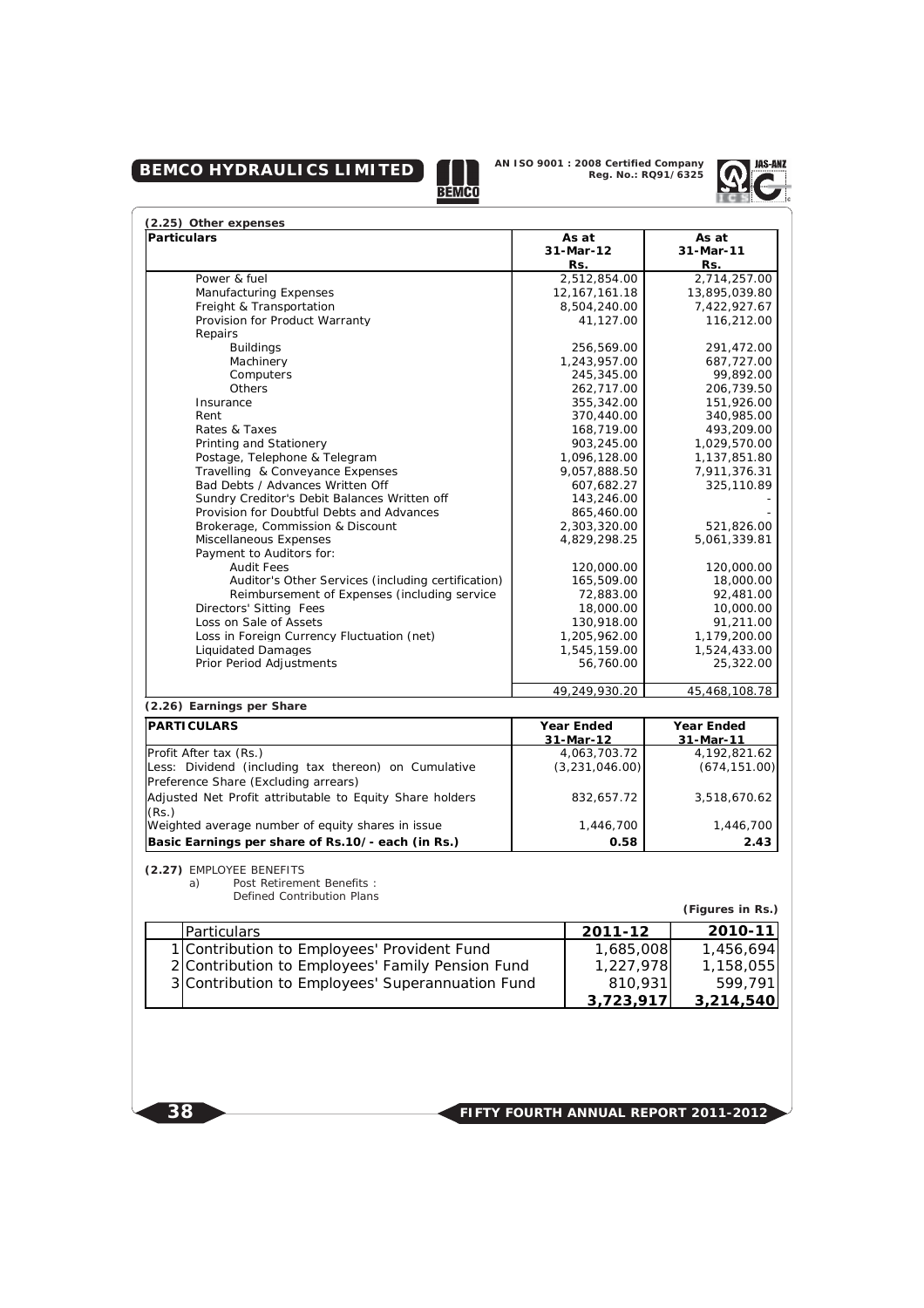**AN ISO 9001 : 2008 Certified Company Reg. No.: RQ91/6325**



| Defined Benefit Plans<br>b)                                                 |             |                  |
|-----------------------------------------------------------------------------|-------------|------------------|
|                                                                             |             | (Figures in Rs.) |
| Changes in the Present Value of Obligation                                  | 2011-12     | 2010-11          |
| a. Present Value of Obligation as at opening date                           | 13,894,126  | 11,506,463       |
| b. Interest Cost                                                            | 1,084,960   | 920,517          |
| c. Past Service Cost                                                        |             |                  |
| d. Current Service Cost                                                     | 1,009,686   | 837,684          |
| e. Curtailment Cost/(Credit)                                                |             |                  |
| f. Settlement Cost/(Credit)                                                 |             |                  |
| g. Benefits Paid                                                            | (677, 284)  | (1, 272, 822)    |
| h. Actuarial (Gain)/Loss                                                    | 722,381     | 1,902,284        |
| i. Present Value of Obligation as at closing date                           | 16,033,869  | 13,894,126       |
| (ii)                                                                        |             | (Figures in Rs.) |
| Changes in the Fair Value of Plan Assets                                    | 2011-12     | 2010-11          |
| a. Present Value of Plan Assets as at opening date                          | 11,206,354  | 10,505,620       |
| b. Expected Return on Plan Assets                                           | 1,072,645   | 934,273          |
| c. Actuarial Gain/(Loss)                                                    | (1,072,644) | 16,083           |
| d. Empolyers' Contributions                                                 | 2,132,472   | 1,023,200        |
| e. Employees' Contributions                                                 |             |                  |
| f. Benefits Paid                                                            | (677, 284)  | (1, 272, 822)    |
| g. Fair Value of Plan Assets as at closing date                             | 12,661,543  | 11,206,354       |
| (iii)                                                                       |             |                  |
| Amount recognized in the Balance Sheet including a                          | 2011-12     | 2010-11          |
| reconciliation of the Present Value of Defined                              |             |                  |
| Benefit Obligation and the Fair Value of Assets                             |             |                  |
|                                                                             |             |                  |
| a. Present Value of Obligation as at Mar 31, 2012                           | 16,033,869  | 13,894,126       |
| b. Fair Value of Plan Assets as at Mar 31, 2010                             | 12,661,543  | 11,206,354       |
| c. Funded (Asset)/ Liability recognized in the Balance                      |             |                  |
| d. Present Value of unfunded Obligation as at Mar 31,                       | 3,372,326   | 2,687,772        |
| 2012                                                                        |             |                  |
| e. Unrecognized Past Service Cost                                           |             |                  |
| f. Unrecognized Actuarial (Gains)/Losses.                                   |             |                  |
| g. Unfunded Net Liability recognized in the Balance                         |             |                  |
| (iv)                                                                        |             | (Figures in Rs.) |
|                                                                             |             |                  |
| Expenses recognized in the Profit & Loss Account<br>a. Current Service Cost | 2011-12     | 2010-11          |
|                                                                             | 1,009,686   | 837,684          |
| b. Past Service Cost                                                        |             |                  |
| c. Interest Cost                                                            | 1,084,960   | 920,517          |
| d. Expected Return on Plan Assets                                           | (1,072,645) | (934, 273)       |
| e. Curtailment Cost/(Credit)                                                |             |                  |
| f. Settlement Cost/(Credit)                                                 |             |                  |
| g. Net actuarial (Gain)/Loss                                                | 1,795,025   | 1,886,201        |
| h. Empolyees' Contribution                                                  |             |                  |
| i. Total Expenses recognized in the Profit & Loss                           | 2,817,026   | 2,710,129        |
| Account                                                                     |             |                  |
|                                                                             |             |                  |

BEMCO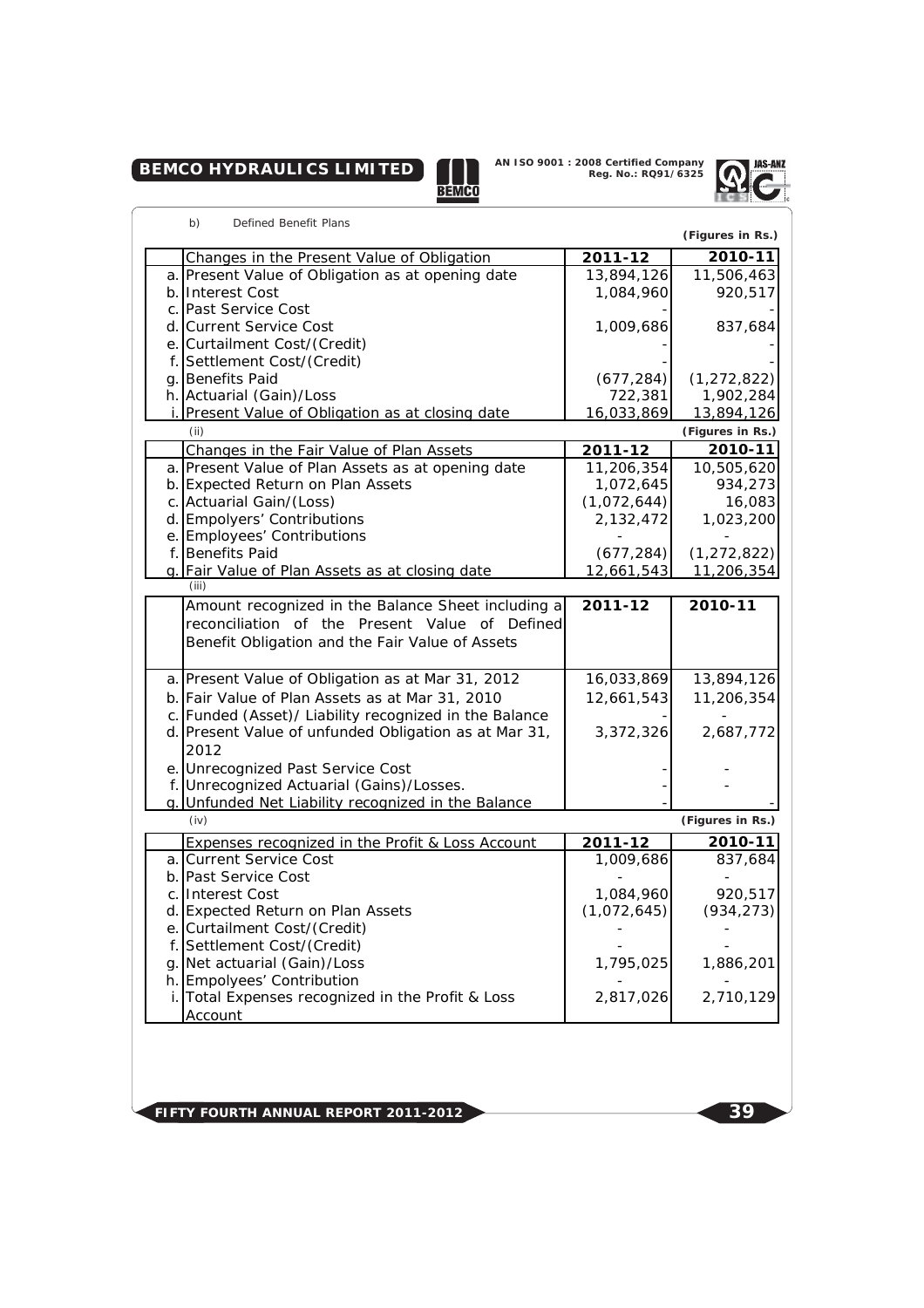# **BEMCO HYDRAULICS LIMITED AN ISSUED**



|               | (V)         |                                                                                                                                                               |                   |         |
|---------------|-------------|---------------------------------------------------------------------------------------------------------------------------------------------------------------|-------------------|---------|
|               |             | Percentage of each Category of Plan Assets to total                                                                                                           | 2011-12           | 2010-11 |
|               |             | Fair Value of Plan Assets as at reporting date                                                                                                                |                   |         |
|               |             |                                                                                                                                                               |                   |         |
|               |             | a. Government of India Securities                                                                                                                             |                   |         |
|               |             | b. Corporate Bonds                                                                                                                                            |                   |         |
|               |             | c. Special Deposits Scheme                                                                                                                                    |                   |         |
|               |             | d. Equity Shares of Listed Companies                                                                                                                          |                   |         |
|               | e. Property |                                                                                                                                                               |                   |         |
|               |             | f. Insurer Managed Funds                                                                                                                                      | 100%              | 100%    |
|               | g. Others   |                                                                                                                                                               |                   |         |
| $\mathsf{c})$ |             | The overall expected rate of return on assets is based on the expectation of the average long term rate                                                       |                   |         |
| d)            |             | of return expected on investments of the Fund during the estimated term of the obligations.<br>The Actual Return on Plan Assets is as follows (Rs.) 1,072,645 |                   |         |
| e)            |             |                                                                                                                                                               |                   |         |
|               |             | Following<br>the<br>Principal<br>are                                                                                                                          | Actuarial 2011-12 | 2010-11 |
|               |             | Assumptions used as at the balance sheet date:                                                                                                                |                   |         |
|               |             |                                                                                                                                                               |                   |         |
|               | a.          | <b>Interest Rate</b>                                                                                                                                          | 8.65%             | 8.00%   |
|               | b.          | Discount Rate                                                                                                                                                 | 8.65%             | 8.00%   |
|               | C.          | Expected Rate of Return on Plan Assets                                                                                                                        | 9.00%             | 9.00%   |
|               | d.          | <b>Salary Escalation Rate</b>                                                                                                                                 | 6.00%             | 6.00%   |
|               |             | The estimates of future salary increases considered in actuarial valuation takes into account inflation, niority,<br>promotion and other relevant factors.    |                   |         |
|               |             | Retirement age 58 years or 70 years if extension is given                                                                                                     |                   |         |
| f)            |             |                                                                                                                                                               |                   |         |
|               |             |                                                                                                                                                               |                   |         |
|               |             |                                                                                                                                                               |                   |         |
|               |             |                                                                                                                                                               |                   |         |
|               |             |                                                                                                                                                               |                   |         |
|               |             |                                                                                                                                                               |                   |         |
|               |             |                                                                                                                                                               |                   |         |
|               |             |                                                                                                                                                               |                   |         |
|               |             |                                                                                                                                                               |                   |         |
|               |             |                                                                                                                                                               |                   |         |
|               |             |                                                                                                                                                               |                   |         |
|               |             |                                                                                                                                                               |                   |         |
|               |             |                                                                                                                                                               |                   |         |
|               |             |                                                                                                                                                               |                   |         |
|               |             |                                                                                                                                                               |                   |         |
|               |             |                                                                                                                                                               |                   |         |
|               |             |                                                                                                                                                               |                   |         |
|               |             |                                                                                                                                                               |                   |         |
|               |             |                                                                                                                                                               |                   |         |
|               |             |                                                                                                                                                               |                   |         |
|               |             |                                                                                                                                                               |                   |         |
|               |             |                                                                                                                                                               |                   |         |
|               |             |                                                                                                                                                               |                   |         |
|               |             |                                                                                                                                                               |                   |         |
|               |             |                                                                                                                                                               |                   |         |
|               |             |                                                                                                                                                               |                   |         |
|               |             |                                                                                                                                                               |                   |         |
|               |             |                                                                                                                                                               |                   |         |
|               |             |                                                                                                                                                               |                   |         |
|               | 40          | FIFTY FOURTH ANNUAL REPORT 2011-2012                                                                                                                          |                   |         |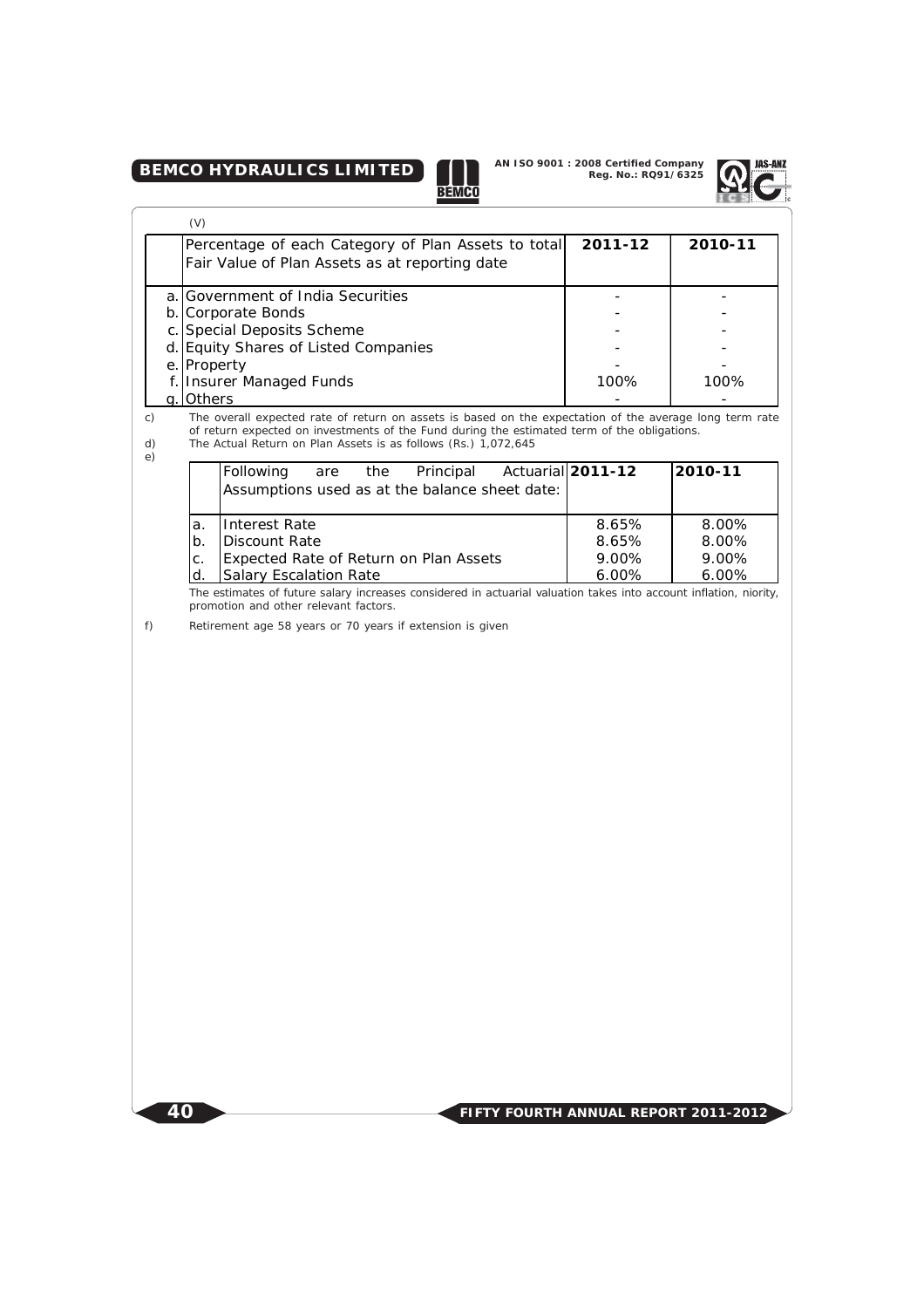|                                                    | Shri Madan Mohan Mohta<br>Key Management personnel:<br>Shri Anirudh Moht                                                                                                                                                |                           |                                        |                                                      |                                        |                                            |                                          |                                           |
|----------------------------------------------------|-------------------------------------------------------------------------------------------------------------------------------------------------------------------------------------------------------------------------|---------------------------|----------------------------------------|------------------------------------------------------|----------------------------------------|--------------------------------------------|------------------------------------------|-------------------------------------------|
| $\coloneqq$                                        | Relatives of Key management personnel:<br>Smt. Urmila Devi Mohta                                                                                                                                                        |                           |                                        |                                                      |                                        |                                            |                                          |                                           |
| ≣                                                  | Enterprises where key management personnel have significant influence:<br>U.D.Polyproducts Pvt Ltd<br>Pvt Ltd<br>U. D. Finnvest Pvt Ltd<br>Mohta Capital Pvt Ltd<br>Bemco Precitech                                     |                           |                                        |                                                      |                                        |                                            |                                          |                                           |
|                                                    | Related party relationship in terms of AS-18 - Related party Disclosures have been certified by the management and relied upon by the Auditors.<br>There are no related parties where control exists in terms of AS-18. |                           |                                        |                                                      |                                        |                                            |                                          |                                           |
| ≧.                                                 | In respect of above parties, there is no provision for doubtful debts as at year end and no amount has been written off or written back during<br>the year in respect of                                                | debts due from / to them. |                                        |                                                      |                                        |                                            |                                          |                                           |
| $\rm{~}$                                           | The following related                                                                                                                                                                                                   |                           |                                        | party transactions were carried out during the year. |                                        |                                            |                                          | (Figures in Rs.)                          |
|                                                    | Nature of Transaction                                                                                                                                                                                                   | Liability                 |                                        | Expenditure                                          |                                        |                                            | Short term borrowings                    | Balance                                   |
|                                                    |                                                                                                                                                                                                                         | Preference<br>Shares      | Interest                               | Sitting Fees                                         | Remneration                            | Accepted                                   | Repaid                                   | as at year end<br>(G)                     |
| Key Management Personnel<br>Shri Madan Mohan Mohta |                                                                                                                                                                                                                         |                           |                                        |                                                      | 1,256,516                              |                                            |                                          |                                           |
| Shri Anirudh Mohta                                 |                                                                                                                                                                                                                         | $\overline{\cdot}$<br>C   | (145, 797)<br>(27, 816)                |                                                      | (1, 279, 342)<br>(848, 785)<br>797,738 | (1, 374, 715)<br>(35, 375)                 | (2,641,947)<br>(269, 239)                |                                           |
| Total                                              |                                                                                                                                                                                                                         |                           | (173, 613)                             | $\blacksquare$                                       | (2, 128, 127)<br>2,054,254             | (1,410,090)                                | (2,911,186)                              | ٠                                         |
|                                                    | ᠗<br>Relatives of Key Management Personn                                                                                                                                                                                |                           |                                        |                                                      |                                        |                                            |                                          |                                           |
| Smt. Urmila Devi Mohta                             |                                                                                                                                                                                                                         | G                         | (9, 424)                               | (2,000)<br>5,000                                     |                                        | (11, 549)                                  | (91, 209)                                |                                           |
|                                                    | Enterprises where Key Management Po                                                                                                                                                                                     |                           | srsonnel have Significant Influence    |                                                      |                                        |                                            |                                          |                                           |
| U.D. Finvest Pvt Ltd                               |                                                                                                                                                                                                                         | Ξ                         | (460, 710)<br>440,338                  |                                                      |                                        | (782, 011)<br>150,000                      | (1,735,000)<br>1,325,000                 | (3,686,201)<br>2,905,214                  |
|                                                    | Sri Ramachandra Enterprises Pvt Ltd                                                                                                                                                                                     | G                         | 425,077                                |                                                      | $\mathbf{L}$                           | 2,880,000                                  | 4,200,000                                | 1,989,274                                 |
| Mohta Capital Pvt Ltd                              |                                                                                                                                                                                                                         | €<br>30,000,000           | (2.947.271)<br>(517, 846)<br>1,832,168 |                                                      | $\mathbf{I}$                           | (19, 929, 498)<br>21,320,000<br>(750, 726) | (3.525,000)<br>(3,562,000)<br>35,940,000 | (31.787.826)<br>(2.941.578)<br>19,402,272 |
| Bemco Precitech Pvt Ltd                            |                                                                                                                                                                                                                         | π                         | (18, 417)<br>17,168                    |                                                      |                                        | (22, 660)                                  | (190,000)                                | (125, 350)<br>139,445                     |
| U.D.Polyproducts Pvt Ltd                           |                                                                                                                                                                                                                         |                           | (28, 237)<br>23,169                    |                                                      |                                        | (38, 452)                                  | (482, 500)                               | (169, 164)<br>188,186                     |
| Total                                              |                                                                                                                                                                                                                         |                           | (3,972,481)<br>2,737,920               | ٠                                                    | ٠                                      | (21, 523, 347)<br>24,350,000               | (9,494,500)<br>41,465,000                | (38, 710, 119)<br>24,624,391              |

**BEMCO HYDRAULICS LIMITED AN ISO 9001 : 2008 Certified Company Reg. No.: RQ91/6325**

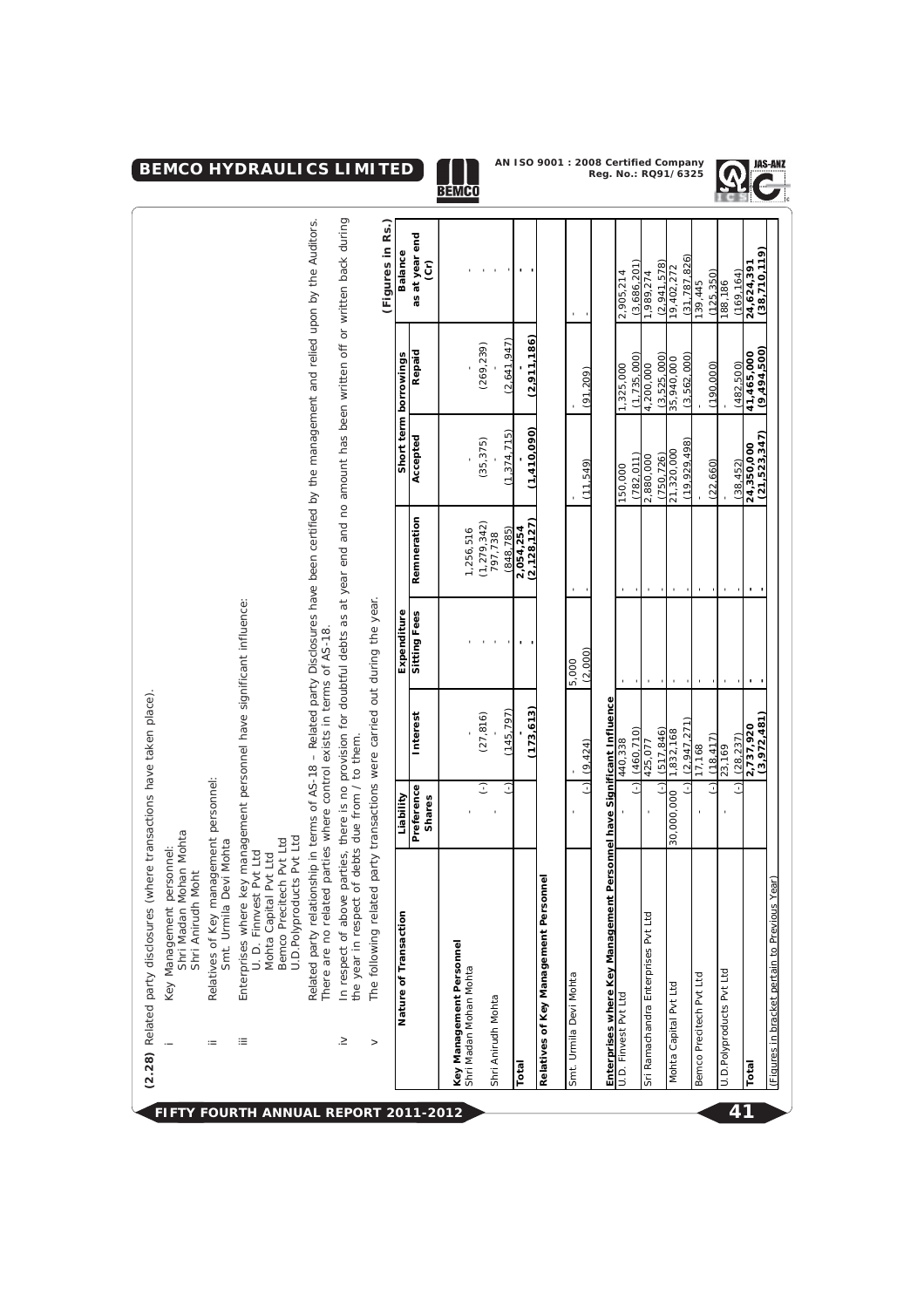**Reg. No.: RQ91/6325**



| 1<br>2<br>3<br>4<br>5<br>Sr.<br>No.<br>ii.<br>$\vee$ | (2.33) Disclosure of loans / advances and investments in its own shares by the listed companies, their subsidiaries,<br>associates etc (as certified by the management)<br><b>PARTICULARS</b><br>Loans and advances in the nature of loans to subsidiaries<br>Loans and advances in the nature of loan to associates<br>iii Loans and advance on the nature of loan where there is<br>a) No repayment schedule or repayments beyond seven years<br>b) No interest or interest below Section 372 A of the Companies<br>Act 1956 - Staff Advances.<br>iv Loans and advance in the nature of loans to firms/companies in<br>which director are interested.<br>Investments by loanee in the shares of parent company and<br>subsidiary companies when the company has made loan or<br>advance in the nature of loan. | <b>Balance As On</b> | 31-Mar-2012<br>1,088,911.00 | 1,083,720.00                        |
|------------------------------------------------------|------------------------------------------------------------------------------------------------------------------------------------------------------------------------------------------------------------------------------------------------------------------------------------------------------------------------------------------------------------------------------------------------------------------------------------------------------------------------------------------------------------------------------------------------------------------------------------------------------------------------------------------------------------------------------------------------------------------------------------------------------------------------------------------------------------------|----------------------|-----------------------------|-------------------------------------|
|                                                      |                                                                                                                                                                                                                                                                                                                                                                                                                                                                                                                                                                                                                                                                                                                                                                                                                  |                      |                             |                                     |
|                                                      |                                                                                                                                                                                                                                                                                                                                                                                                                                                                                                                                                                                                                                                                                                                                                                                                                  |                      |                             |                                     |
|                                                      |                                                                                                                                                                                                                                                                                                                                                                                                                                                                                                                                                                                                                                                                                                                                                                                                                  |                      |                             |                                     |
|                                                      |                                                                                                                                                                                                                                                                                                                                                                                                                                                                                                                                                                                                                                                                                                                                                                                                                  |                      |                             |                                     |
|                                                      |                                                                                                                                                                                                                                                                                                                                                                                                                                                                                                                                                                                                                                                                                                                                                                                                                  |                      |                             |                                     |
|                                                      |                                                                                                                                                                                                                                                                                                                                                                                                                                                                                                                                                                                                                                                                                                                                                                                                                  |                      |                             |                                     |
|                                                      |                                                                                                                                                                                                                                                                                                                                                                                                                                                                                                                                                                                                                                                                                                                                                                                                                  |                      |                             | <b>Balance As On</b><br>31-Mar-2011 |
|                                                      |                                                                                                                                                                                                                                                                                                                                                                                                                                                                                                                                                                                                                                                                                                                                                                                                                  |                      | Outstanding                 | Outstanding                         |
|                                                      |                                                                                                                                                                                                                                                                                                                                                                                                                                                                                                                                                                                                                                                                                                                                                                                                                  |                      |                             |                                     |
|                                                      | Company has written to the suppliers asking them to confirm their status under Micro, Small &<br>b)<br>Medium Enterprises Development Act 2006, however no intimation has been received from any of<br>the suppliers.                                                                                                                                                                                                                                                                                                                                                                                                                                                                                                                                                                                            |                      |                             |                                     |
|                                                      | paid to the Small / Micro Enterprises                                                                                                                                                                                                                                                                                                                                                                                                                                                                                                                                                                                                                                                                                                                                                                            |                      |                             |                                     |
|                                                      | The amount of further Interest remaining due and payable even in the<br>succeeding year until such date when the interest dues as above are actually                                                                                                                                                                                                                                                                                                                                                                                                                                                                                                                                                                                                                                                             |                      | 25,962.00                   | 25,962.00                           |
|                                                      | The amount of interest accrued and remaining un paid at the end each<br>accounting year                                                                                                                                                                                                                                                                                                                                                                                                                                                                                                                                                                                                                                                                                                                          |                      | <b>NIL</b>                  | NIL.                                |
|                                                      | but without adding the interest specified under the Micro, Small And Medium<br>Enterprises Act Development Act 2006                                                                                                                                                                                                                                                                                                                                                                                                                                                                                                                                                                                                                                                                                              |                      |                             |                                     |
|                                                      | The amount of Interest due and payable for the period of delay in making<br>payments which has been made beyond the appointed day (during the year)                                                                                                                                                                                                                                                                                                                                                                                                                                                                                                                                                                                                                                                              |                      | <b>NIL</b>                  | NIL                                 |
|                                                      | The interest paid by the buyer as above, along with the amount of payments<br>made beyond the appointed date during each accounting year                                                                                                                                                                                                                                                                                                                                                                                                                                                                                                                                                                                                                                                                         |                      | <b>NIL</b>                  | NIL                                 |
|                                                      | - Principal amount<br>- Interest thereon                                                                                                                                                                                                                                                                                                                                                                                                                                                                                                                                                                                                                                                                                                                                                                         |                      | <b>NIL</b><br>NIL           | <b>NIL</b><br>NIL                   |
|                                                      | Micro/Small supplier                                                                                                                                                                                                                                                                                                                                                                                                                                                                                                                                                                                                                                                                                                                                                                                             |                      |                             |                                     |
|                                                      | The principal amount and the Interest due thereon remaining unpaid to any                                                                                                                                                                                                                                                                                                                                                                                                                                                                                                                                                                                                                                                                                                                                        |                      | 31-Mar-12                   | 31-Mar-11                           |
|                                                      | and records available with the management)<br><b>PARTICULARS</b>                                                                                                                                                                                                                                                                                                                                                                                                                                                                                                                                                                                                                                                                                                                                                 |                      | As At                       | As At                               |
|                                                      | necessary on account of impairment of Assets.<br>(2.32) a) Disclosure of the amount due to the Micro, Small & Medium Enterprises (on the basis of the information                                                                                                                                                                                                                                                                                                                                                                                                                                                                                                                                                                                                                                                |                      |                             |                                     |
|                                                      | (2.31) In accordance with the provisions of Accounting Standard on Impairment of Assets (AS 28), the management<br>has assessed assets in use and considering the business prospects related thereto, no provision is considered                                                                                                                                                                                                                                                                                                                                                                                                                                                                                                                                                                                 |                      |                             |                                     |
|                                                      | (2.30) The Company is engaged in the manufacturing and sale of hydraulic press machine and related equipments,<br>which as per the Accounting Standard AS-17 is considered the only reportable business segment. The<br>geographical segment is not relevant as exports are insignificant.                                                                                                                                                                                                                                                                                                                                                                                                                                                                                                                       |                      |                             |                                     |
|                                                      | Total depreciation for the year is Rs. 9,376,051/- (Previous year Rs. 1,05,65,188/-), out of this the<br>b)<br>extent of depreciation charged on the write up on account of revaluation amounting to Rs.537,718/<br>- (Previous year Rs. 5,37,118/-) has been recouped from Revaluation Reserve and the balance of<br>Rs.8,838,333 /- (Previous year Rs. 1,00,28,070/-) is charged to the Profit and Loss Statement.                                                                                                                                                                                                                                                                                                                                                                                             |                      |                             |                                     |
|                                                      | The surplus arising thereon as compared to net book value amounting to Rs.468.73 lacs was credited<br>to Revaluation Reserve                                                                                                                                                                                                                                                                                                                                                                                                                                                                                                                                                                                                                                                                                     |                      |                             |                                     |
|                                                      | on the following basis:<br>Land<br>: Market value basis<br><b>Building</b><br>: Present day cost less depreciation<br>: Market value basis, present cost less depreciatio<br>Machinery                                                                                                                                                                                                                                                                                                                                                                                                                                                                                                                                                                                                                           |                      |                             |                                     |
| (2.29)                                               | Land, Building, Plant and Machinery, Office equipment and major portion of other fixed assets<br>a)<br>acquired before 4th October 1999 were revalued on the basis of the valuation of these assets carried<br>out by a firm of registered valuer. According to the Valuer's Report these fixed assets were valued                                                                                                                                                                                                                                                                                                                                                                                                                                                                                               |                      |                             |                                     |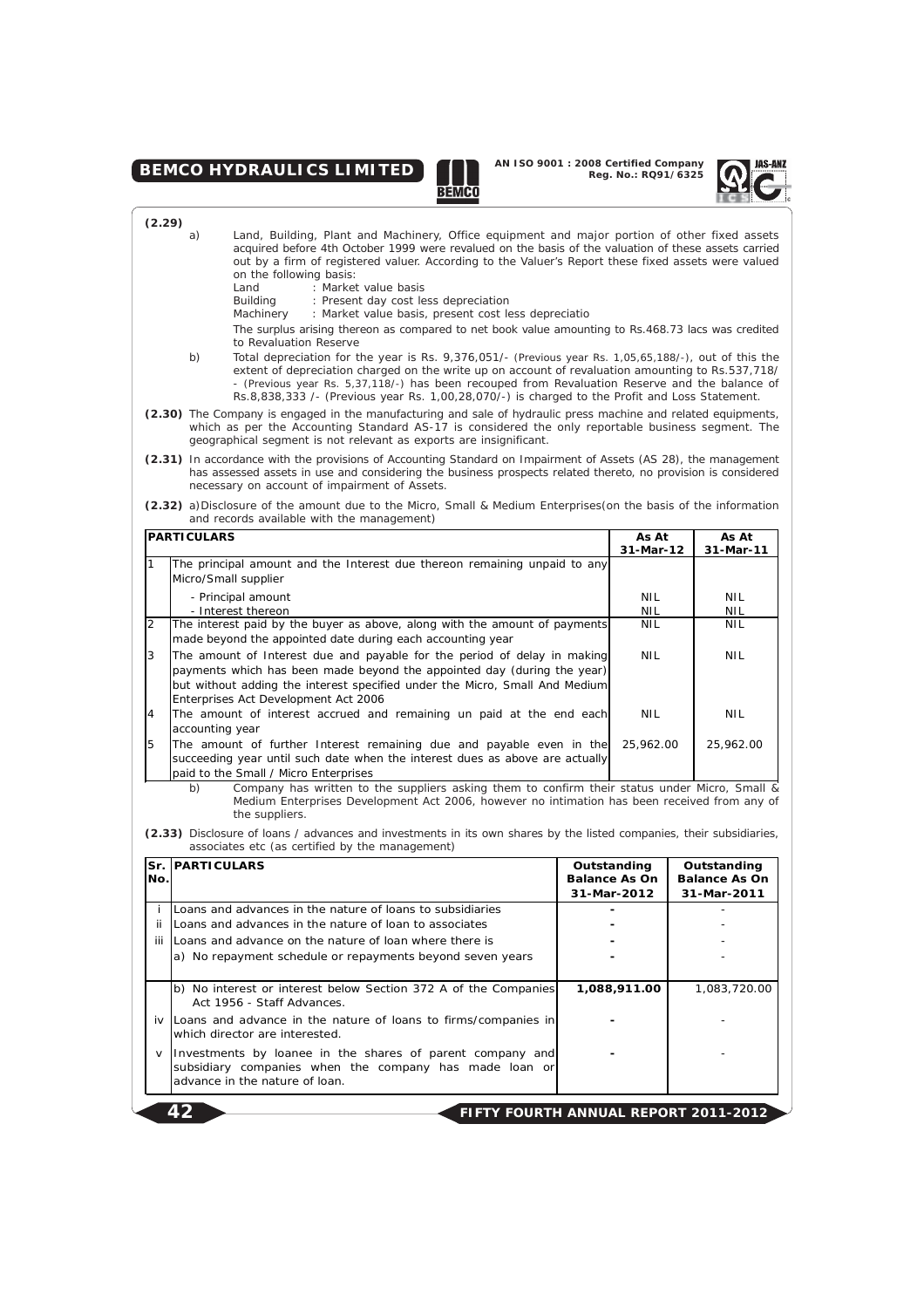

**AN ISO 9001 : 2008 Certified Company Reg. No.: RQ91/6325**



- **(2.34)** In the opinion of the Board, all assets other than fixed assets and non-current investments have a value on realisation in the ordinary course of business atleast equal to the amounts at which they are stated in the Balance Sheet.
- **(2.35)** C.I.F. VALUE OF IMPORTS, EXPENDITURE (INCLUDING CAPOITAL EXPENDITURE) AND EARNINGS IN FOREIGN CURRENCY:

|   | <b>IPARTICULARS</b>                                    | 2011-12       | 2010-11   |
|---|--------------------------------------------------------|---------------|-----------|
|   | C.I.F. Value of Imports:                               |               |           |
|   | Raw Materials And Components                           | 10,270,897.00 | 1,357,472 |
| 2 | Expenditure in Foreign Currency: (paid/payable)        |               |           |
|   | Traveling                                              | 571,016       | 317,948   |
|   | Technical Know How (including exchange<br>fluctuation) | 2.375.538     |           |
|   | Exibition Expenses (InnoTrans berlin Germany)          |               | 424.444   |
|   | <b>Agency Commission</b>                               | 2,303,320     | 206.436   |
| 3 | Earnings in Foreign Exchange:                          |               |           |
|   | FOB value of Exports                                   | 16,808,693    | 5.602.500 |

**(2.36)** OPENING STOCK, CLOSING STOCK AND TURNOVER OF FINISHED GOODS:

| <b>PRODUCTS</b>             | <b>Opening Stock</b> | <b>Closing Stock</b> | <b>Turnover</b> |  |
|-----------------------------|----------------------|----------------------|-----------------|--|
|                             | Amount               | Amount               | Amount          |  |
| <b>Hydraulic Presses</b>    | 69,237,383           | 42,877,513           | 207.291.036     |  |
|                             | (57,684,131)         | (69, 237, 383)       | (162, 046, 773) |  |
| <b>Axial Piston Pumps</b>   |                      |                      | 3.975.599       |  |
|                             |                      |                      | (3, 394, 015)   |  |
| <b>Hydraulic Equipments</b> | 7,558,924            | 8.040.745            | 14,357,926      |  |
|                             | (12, 022, 827)       | (7, 558, 924)        | (59,139,397)    |  |
| Others                      | 284.363              | 91.256               | 15,281,215      |  |
|                             | (25, 292, 858)       | (284, 363)           | (9,965,096)     |  |
| Scrap                       | 155.975              | 16.079               | 350.410         |  |
|                             | (280.228)            | (155,975)            | (341, 605)      |  |
| Total                       | 77.236.645           | 51,025,593           | 241,256,186     |  |
|                             | (95, 280, 044)       | (77.236.645)         | (234,886,886)   |  |

Note: The sales turnover is excluding of Excise duty however the Opening & Closing Stock is inclusive of excise duty.

#### **(2.37)** RAW MATERIALS AND COMPONENTS CONSUMED:

| <b>Particulars</b>                           | 2011-12     | 2010-11     |  |
|----------------------------------------------|-------------|-------------|--|
|                                              | Amount      | Amount      |  |
| MS rounds, Squares, Flats, Plates and Angles | 86,211,365  | 84,630,674  |  |
| Rough Castings                               | 15.192.972  | 3,318,711   |  |
| Hydraulic Pumps and Valves                   | 14,719,382  | 8,426,584   |  |
| <b>Steel Pipes</b>                           | 2,743,847   | 1,255,454   |  |
| Packing Material                             | 1.137.266   | 1.088.735   |  |
| Other                                        | 48,802,412  | 40,849,839  |  |
| Total                                        | 168,807,244 | 139,569,997 |  |

IMPORTED AND INDIGENOUS RAW MATERIALS AND COMPONENTS CONSUMED:

|            | Value Rs.   | %       | Value Rs.   | %       |
|------------|-------------|---------|-------------|---------|
| Imported   | 10.383.259  | 6.15%   | 1.564.342   | 1.12%   |
| Indiaenous | 158,423,985 | 93.85%  | 138,005,655 | 98.88%  |
| Total      | 168,807,244 | 100.00% | 139,569,997 | 100.00% |

#### **(2.38)** WORK IN PROGRESS

| <b>Particulars</b>              | 2011-12     | 2010-11    |
|---------------------------------|-------------|------------|
|                                 | Amount      | Amount     |
| <b>500T WHEEL FORCING PRESS</b> | 21,110,000  |            |
| 1000T SMC PRESS                 |             | 13,480,000 |
| Others                          | 146,856,000 | 68,452,000 |
| Total                           | 167,966,000 | 81,932,000 |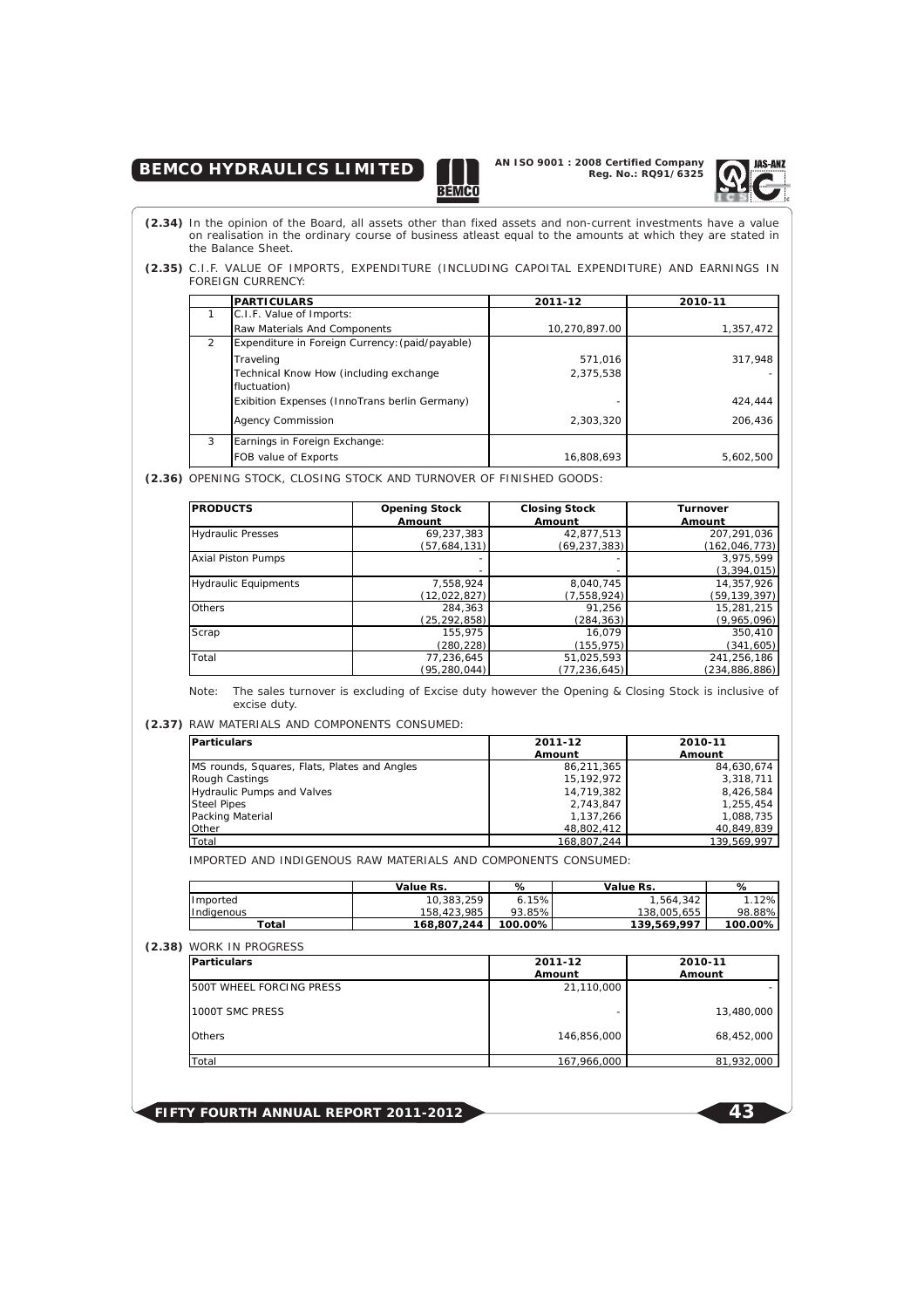**Reg. No.: RQ91/6325**



#### **(2.39)** SERVICES RENDERED

| <b>Particulars</b> | 2011-12      | 2010-11      |  |  |
|--------------------|--------------|--------------|--|--|
|                    | Amount       | Amount       |  |  |
| Job Charges        | 3,617,503    | 1,957,089    |  |  |
| Servicing charges  | 1.247.989    | 1,420,420    |  |  |
| Total              | 4.865.491.50 | 3,377,509.00 |  |  |

**(2.40)** Stores amounting to Rs. 87,16,869/- consumed in the current year and Rs. 66,03,088/- in previous year is 100% indigenous.

**BEMCO** 

**(2.41)** The foreign currency exposures that are not hedged by derivative instruments or otherwise are as under:

| <b>Particulars</b>                             | 2011-12<br>Amount<br>(Rs) | 2010-11<br>Amount<br>(Rs) |
|------------------------------------------------|---------------------------|---------------------------|
| Liabilities :                                  |                           |                           |
| a) Payable for Technical Know-How (in Euros)   | 405.000                   | 440,000                   |
| Payable for Technical Know-How (in INR)        | 30,026,333                | 27,858,912                |
| b) Payable on account of commission (in Euros) | 8,900                     | 44,500                    |
| Payable on account of commission (in INR)      | 614,545                   | 3,072,725                 |
|                                                |                           |                           |

#### **2.43)** Finance Lease obligations:

| i illulloc Louse obligations.                      |               |             |             |
|----------------------------------------------------|---------------|-------------|-------------|
| Particulars                                        | Future        | Interest    | Present     |
|                                                    | Minimum       |             | Value       |
|                                                    | Lease         |             |             |
|                                                    | Payments      |             |             |
|                                                    |               |             |             |
| -Not later than one year                           | 1,206,432     | 290.601     | 915,831     |
|                                                    | (1, 184, 490) | (329, 254)  | (788, 036)  |
| -Later than one year but not later than five years | 2,389,419     | 300,978     | 2,088,441   |
|                                                    | (3, 523, 131) | (3,592,865) | (3,526,117) |
| -Later than five years                             |               |             |             |
|                                                    | (72, 720)     | (2,986)     | (69, 734)   |
|                                                    |               |             |             |
| Total                                              | 3,595,851     | 591.578     | 3,004,273   |

#### **General Description of Lease terms :**

a) Lease rentals are with respect to hire purchase agrements entered into by the Company for accquisition of various motor cars.

b) Assets are taken on Lease for a maximum period of 5 years.

**2.44)** The financial statements have been prepared as per the format prescribed by Revised Schedule VI to the Companies Act, 1956 ('the schedule') issued by Ministry of Corporate Affairs vide Notification No. S.O. 447(E), dated 28-2-2011 [As Amended by Notification No.F.No. 2/6/2008-CL-V, dated 30-3-2011]. Previous period figures have been recast/restated to confirm to the classification required by the Revised Schedule VI.

for **M/S A. C. BHUTERIA & CO.** *Chartered Accountants*

#### As per our Report of even date **For and on behalf of the Board**

**Mohit Bhuteria 19th Communist M. M. Mohta** Mohta Anirudh Mohta *Partner Chairman & Managing Director Joint Managing Director*

Place : Kolkata **Place**: Belgaum Date : 28-05-2012 Date : 28-05-2012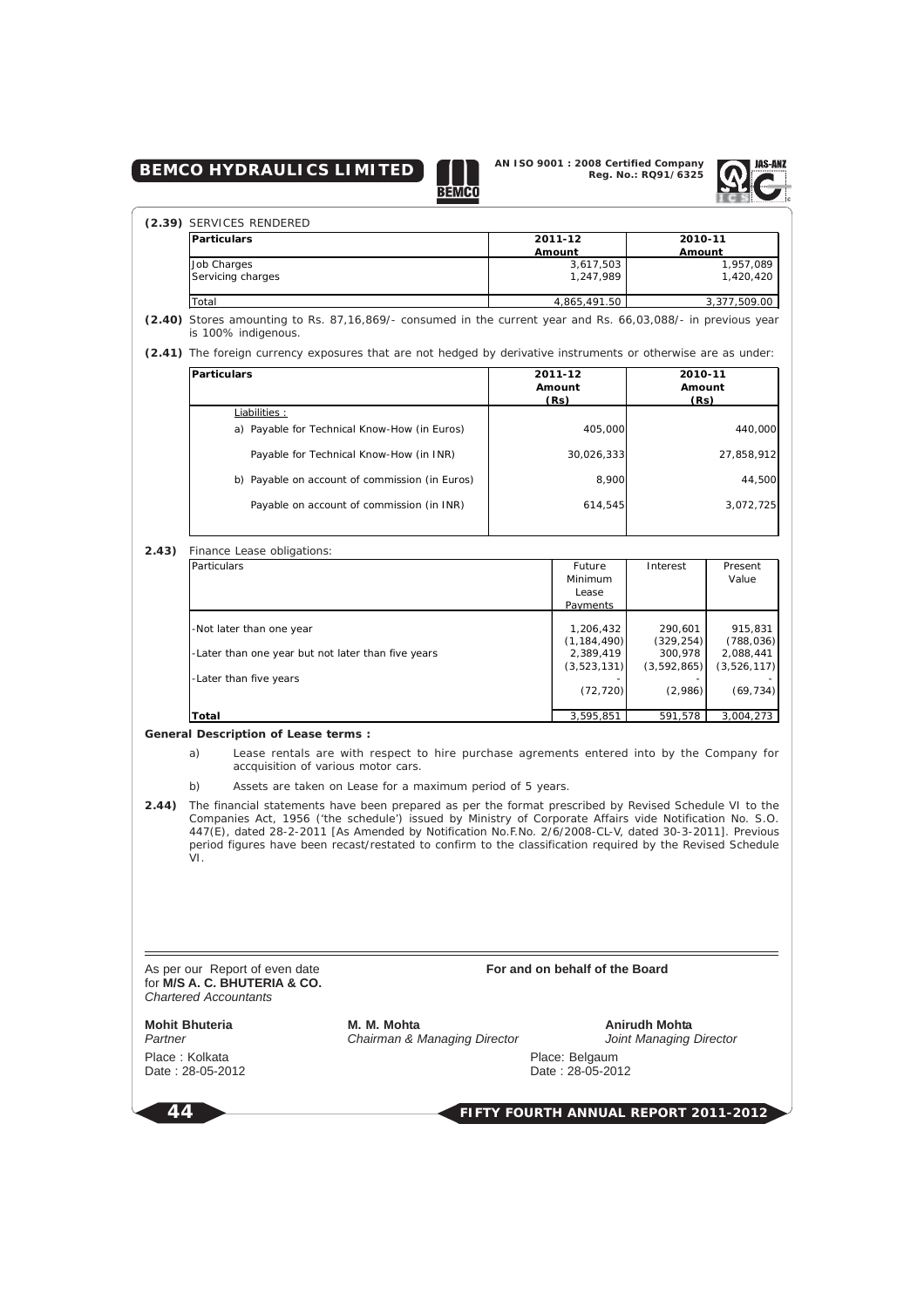**AN ISO 9001 : 2008 Certified Company Reg. No.: RQ91/6325**



#### **CASH FLOW STATEMENT ANNEXED TO THE BALANCE SHEET**

|   | <b>Particulars</b>                                                                                      |                              | 31-Mar-12               |                | 31-Mar-11                |
|---|---------------------------------------------------------------------------------------------------------|------------------------------|-------------------------|----------------|--------------------------|
|   |                                                                                                         |                              | (Rs. In lacs)           |                | (Rs. In lacs)            |
|   |                                                                                                         |                              |                         |                |                          |
| А | Cash Flow from Operating Activities:                                                                    |                              |                         |                | 7,830,116                |
|   | Net Profit Before Tax and Extraordinary Items<br><b>Adjustments for:</b>                                |                              | 6,876,506               |                |                          |
|   | Depreciation                                                                                            | 8,838,333                    |                         | 10,028,070     |                          |
|   | Foreign Exchange loss/(gain)                                                                            | 2,185,188                    |                         | 1,179,200      |                          |
|   | Loss on Sale of Fixed Assets                                                                            | 130.918                      |                         | 91,211         |                          |
|   | Profit on Fixed Assets                                                                                  | (18, 769)                    |                         | (7,619)        |                          |
|   | Profit on Sale of Investment                                                                            | (15,900)                     |                         |                |                          |
|   | <b>Interest Received</b>                                                                                | (1,404,617)                  |                         | (1,048,826)    |                          |
|   | Dividend Recived                                                                                        | (10, 294)                    |                         | (8, 728)       |                          |
|   | <b>Interest Paid</b>                                                                                    | 14,787,189                   | 24,492,048              | 13,445,219     | 23,678,527               |
|   | <b>Operating Profit before Working Capital Changes</b>                                                  |                              | 31,368,554              |                | 31,508,642               |
|   | <b>Adjustments for:</b>                                                                                 |                              |                         |                |                          |
|   | Trade Receivables and loans and advances                                                                | (47, 951, 293)               |                         | (39, 756, 954) |                          |
|   | Inventories                                                                                             | (59, 169, 953)               |                         | (28, 805, 756) |                          |
|   | Trade Payables and other current liabilities                                                            | 42,639,150                   | (64, 482, 096)          | 63,047,030     | (5, 515, 679)            |
|   | <b>Cash Generated from Operations</b>                                                                   |                              | (33, 113, 542)          |                | 25,992,963               |
|   | Direct Taxes paid                                                                                       |                              | (7, 239, 618)           |                | (2,862,683)              |
|   | Cashflow Before Prior period & Extraordinary<br>Items                                                   |                              | (40, 353, 160)          |                | 23,130,280               |
|   | Foreign Exchange Gain                                                                                   |                              |                         |                |                          |
|   | Net Cash from Operating Activites (A)                                                                   |                              | (40, 353, 160)          |                | 23,130,280               |
|   |                                                                                                         |                              |                         |                |                          |
| в | Cash Flow from Investing Activites:                                                                     |                              |                         |                |                          |
|   | Purchase of Fixed Assets<br>Payment towards Technical Know How                                          | (1,670,588)<br>(2, 375, 538) |                         | (12,678,262)   |                          |
|   | Sale of Fixed Assets                                                                                    | 462,229                      |                         | 443,391        |                          |
|   | Sale of Investments                                                                                     | 16,000                       |                         |                |                          |
|   | <b>Interest Received</b>                                                                                | 1,404,617                    |                         | 955,922        |                          |
|   | Dividend Received                                                                                       | 10,294                       |                         | 8,728          |                          |
|   | Net Cash Used in Investing Activites (B)                                                                |                              | (2, 152, 986)           |                | (11, 270, 221)           |
| C | Cash Flow from Financing Activites:                                                                     |                              |                         |                |                          |
|   | Dividend & Tax Payment                                                                                  | (674, 151)                   |                         | (676, 392)     |                          |
|   | Proceeds / (Repayment) of Short term                                                                    | 65, 167, 295                 |                         | 6,813,671      |                          |
|   | borrowings/other current liabilities<br>Proceeds / (Repayment) of other current                         | (501, 440)                   |                         | (3,747,000)    |                          |
|   | mautirities of long term borrowings                                                                     |                              |                         |                |                          |
|   | Proceeds / (Repayment) of long term<br>borrowings                                                       | (1,960,951)                  |                         | 4,748,004.52   |                          |
|   | Redemption of Preference Shares                                                                         | (2, 357, 120)                |                         |                |                          |
|   | Interest paid                                                                                           | (14, 714, 511)               |                         | (12,985,968)   |                          |
|   | Net Cash used in Financing Activites (C)                                                                |                              | 44,959,121<br>2,452,975 |                | (5,847,684)<br>6,012,375 |
|   | Net Increase in Cash & Cash Equivalents (A+B+C)<br>Cash & Cash Equivalents at the beginning of the Year |                              | 19,645,331              |                | 13,632,956               |
|   | Cash & Cash Equivalents at the End of the Year                                                          |                              | 22,098,306              |                | 19,645,331               |
|   | (includes Fixed Deposits of Rs 100.96 Lacs                                                              |                              |                         |                |                          |
|   | (Previous year 136.70) Lacs) of which receipts are                                                      |                              |                         |                |                          |
|   | lodged with Banks for quarantees/credit facilities)                                                     |                              |                         |                |                          |
|   |                                                                                                         |                              |                         |                |                          |
|   |                                                                                                         |                              |                         |                |                          |

**BEMCO** 

As per our Report of even date **For and on behalf of the Board** for **M/S A. C. BHUTERIA & CO.** *Chartered Accountants*

Place : Kolkata<br>Date : 28-05-2012

*Partner Chairman & Managing Director Joint Managing Director*

**Mohit Bhuteria M. M. M. Mohta Mohta Anirudh Mohta**<br>Partner **Managing Director** Managing Director *Joint Managing Director* 

Place: Belgaum<br>Date : 28-05-2012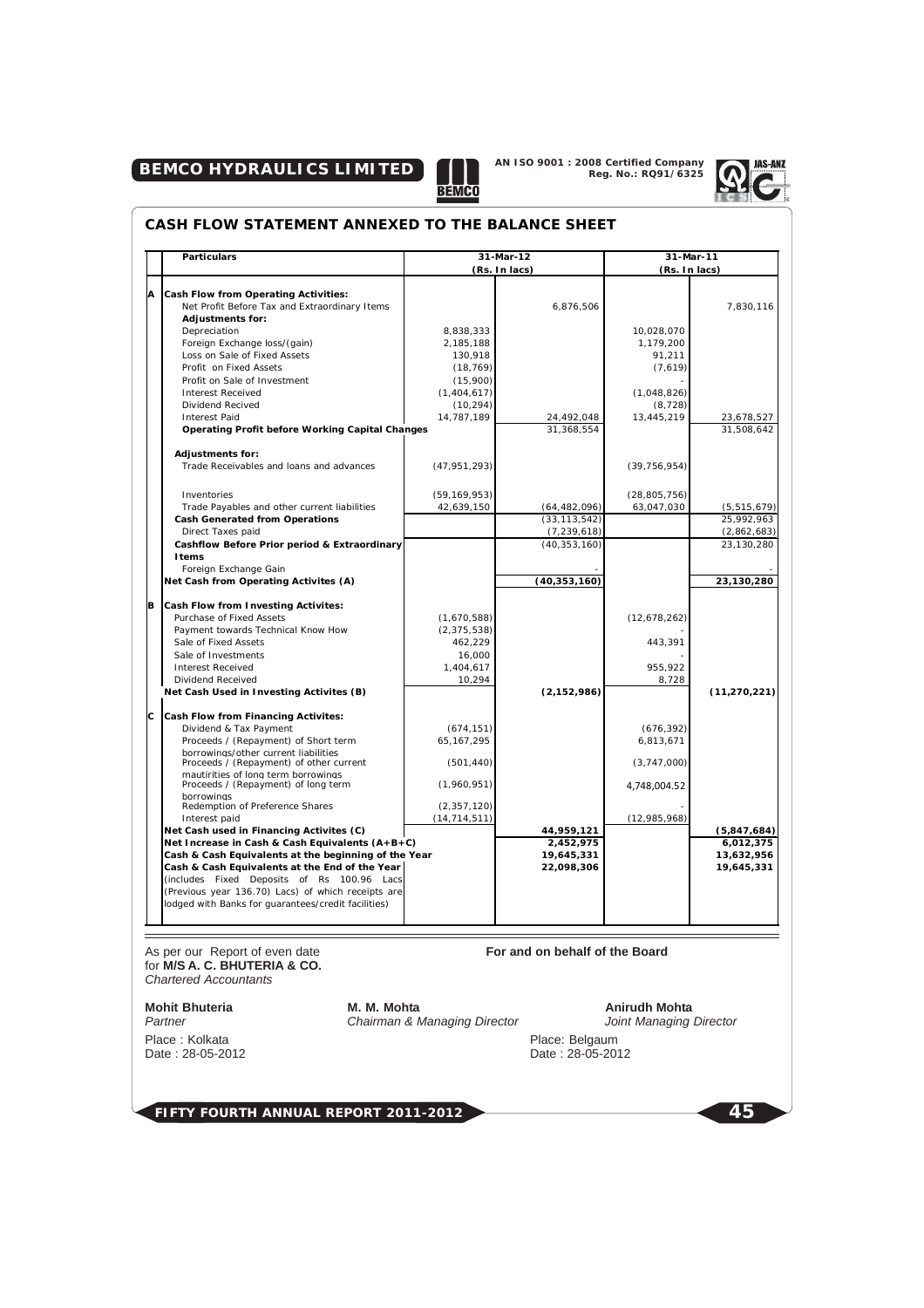# **BEMCO HYDRAULICS LIMITED ANNEL**

AN ISO 9001 : 2008 Certified Company<br>Reg. No.: RQ91/6325



|                | S.NO Particular               | 31-Mar-12 | 31-Mar-11 | 31-Mar-10 | 31-Mar-09 | 31-Mar-08 |
|----------------|-------------------------------|-----------|-----------|-----------|-----------|-----------|
| 1              | <b>Total Sales</b>            | 2,491.78  | 2,436.43  | 1,763.74  | 2.250.48  | 1,956.75  |
| $\overline{2}$ | Other Income                  | 33.59     | 22.49     | 123.23    | 92.37     | 98.24     |
| 3              | <b>Total Income</b>           | 2,525.37  | 2,458.93  | 1,886.97  | 2,342.85  | 2,054.99  |
| 4              | <b>Operating Profit</b>       |           | 351.42    | 284.72    | 260.24    | 238.82    |
| 5              | Interest                      | 195.24    | 172.84    | 118.29    | 108.52    | 77.54     |
| 6              | Depreciation                  | 88.38     | 100.28    | 95.03     | 90.24     | 104.04    |
| 7              | Profit / (Loss) before Tax    | (283.62)  | 78.30     | 71.40     | 61.48     | 57.23     |
| 8              | Tax                           | (41.18)   | (40.12)   | (28.36)   | (27.10)   | (27.76)   |
| 9              | Deferred Tax Assets           | 14.94     | 9.29      | 15.64     | 0.90      | 2.88      |
| 10             | Fringe Benefit Tax            |           |           |           | (7.30)    | (6.32)    |
| 11             | Income tax earlier years      | (1.88)    | (5.54)    | (0.26)    | 5.23      |           |
| 12             | Profit / (Loss) after         | (311.75)  | 41.93     | 58.42     | 33.22     | 26.04     |
| 13             | <b>Transitional Provision</b> |           |           |           |           | 7.53      |
| 14             | Transferred to general        | (10.00)   | 10.00     | 10.00     | 10.00     | 10.00     |
| 15             | Dividend & Tax-               | (32.31)   | 6.74      | 6.76      | 6.79      | 6.79      |
| 16             | Net Surplus for the           | (269.44)  | 25.19     | 41.66     | 16.44     | 1.72      |
| 17             | Surplus / (Deficit) B/F       | 118.33    | 93.15     | 51.49     | 35.05     | 33.33     |
| 18             | <b>Balance Carried to</b>     | (151.10)  | 118.33    | 93.15     | 51.49     | 35.05     |
| 19             | Paid-up Equity Share          | 144.67    | 144.67    | 144.67    | 144.67    | 144.67    |
| 20             | <b>Reserve &amp; Surplus</b>  | 451.15    | 457.04    | 427.23    | 380.86    | 359.59    |
| 21             | <b>Equity Shareholders'</b>   | 595.82    | 601.71    | 571.90    | 525.53    | 504.26    |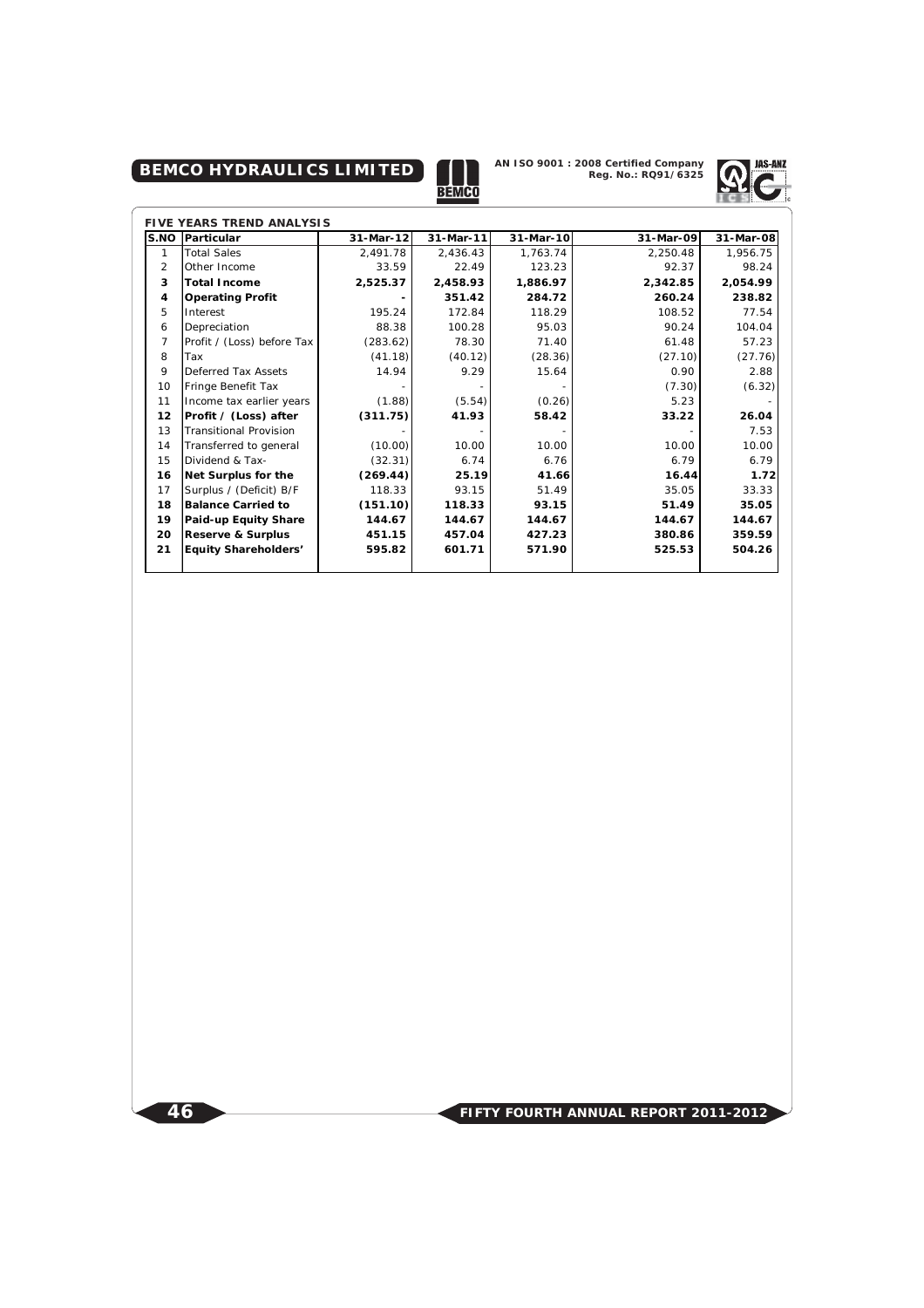|       | <b>BEMCO</b>                                                                                                                                                                                                   |
|-------|----------------------------------------------------------------------------------------------------------------------------------------------------------------------------------------------------------------|
|       | <b>BEMCO HYDRAULICS LIMITED</b><br>Registered Office: Udyambag, Khanapur Road, BELGAUM 590 008.                                                                                                                |
|       | <b>PROXY FORM</b>                                                                                                                                                                                              |
|       | Reg. Folio No                                                                                                                                                                                                  |
|       |                                                                                                                                                                                                                |
|       |                                                                                                                                                                                                                |
|       | as my /our proxy to vote for me/us on my/our behalf at the FIFTY FOURTH ANNUAL GENERAL MEETING of the<br>Company to be held on Friday, 30 <sup>th</sup> July 2012 at 3.30 P.M. and at any adjournment thereof. |
|       |                                                                                                                                                                                                                |
|       | Affix a<br>1Rs.<br>Revenue<br>stamp                                                                                                                                                                            |
| Note: | This form in order to be effective should be duly stamped, completed and signed and must be deposited<br>at the Registered Office of the Company, not less than 48 hours before the Meeting                    |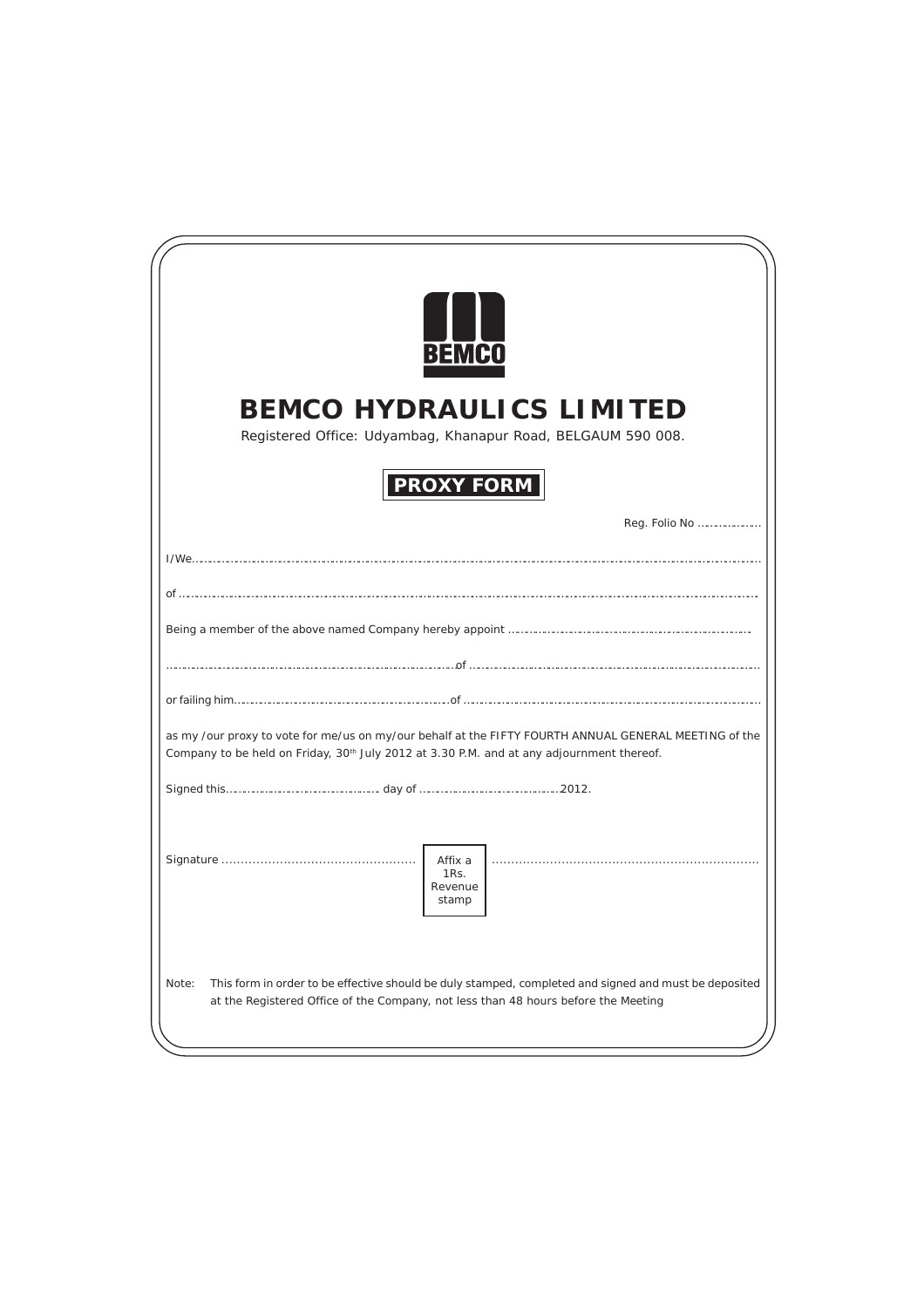**BEMCO HYDRAULICS LIMITED ANNEL** 



AN ISO 9001 : 2008 Certified Company<br>Reg. No.: RQ91/6325